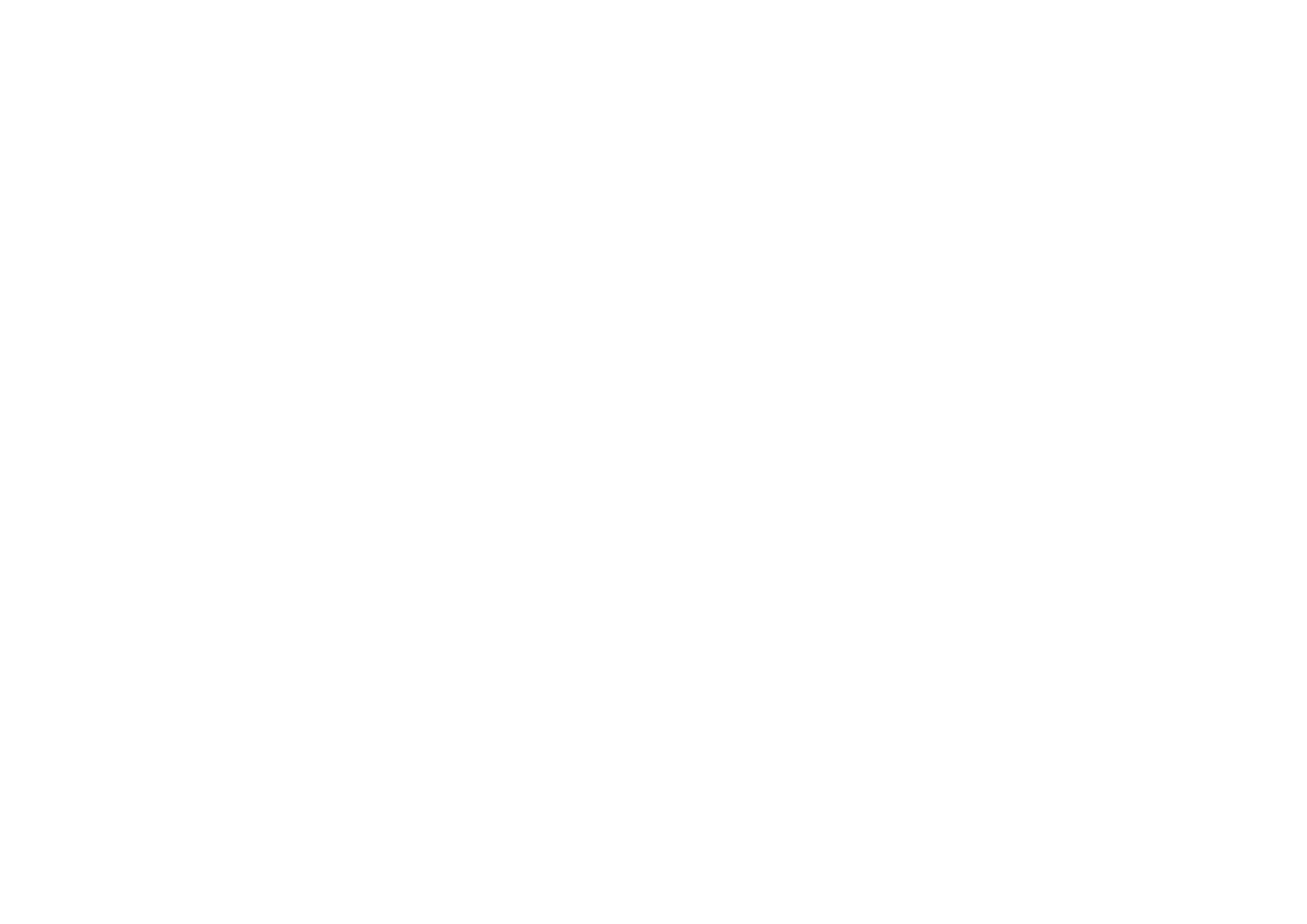# *WAIKATO INTERMEDIATE AND MIDDLE SCHOOLING SPORTS/CULTURAL HANDBOOK 2018*

### *Contents*

| <b>Introduction</b>                                                            | $\overline{2}$ |
|--------------------------------------------------------------------------------|----------------|
| <b>Notes for all schools</b>                                                   | 4              |
| Waikato Intermediate and Middle Schooling Sports Evaluation Feedback Form 2018 | 5              |
| <b>Boys Cricket Organisation</b>                                               | 6              |
| <b>Swimming Sports Organisation</b>                                            | 8              |
| <b>Volleyball Organisation</b>                                                 | 13             |
| <b>Touch Tournament Organisation</b>                                           | 15             |
| <b>Drama Day Organisation</b>                                                  | 17             |
| <b>Football (Soccer) Organisation</b>                                          | 19             |
| <b>Arts Day Organisation</b>                                                   | 22             |
| <b>Hockey Tournament Organisation</b>                                          | 24             |
| <b>Basketball Organisation</b>                                                 | 27             |
| <b>Dance Day Organisation</b>                                                  | 30             |
| <b>Jump Jam Organisation</b>                                                   | 32             |
| <b>7 A Side Girls' Organisation</b>                                            | 34             |
| <b>7 A Side Boys' Organisation</b>                                             | 37             |
| <b>Cross Country Organisation</b>                                              | 40             |
| <b>Netball Organisation</b>                                                    | 42             |
| <b>Kapahaka Festival Organisation</b>                                          | 45             |
| <b>Music Day Organisation</b>                                                  | 47             |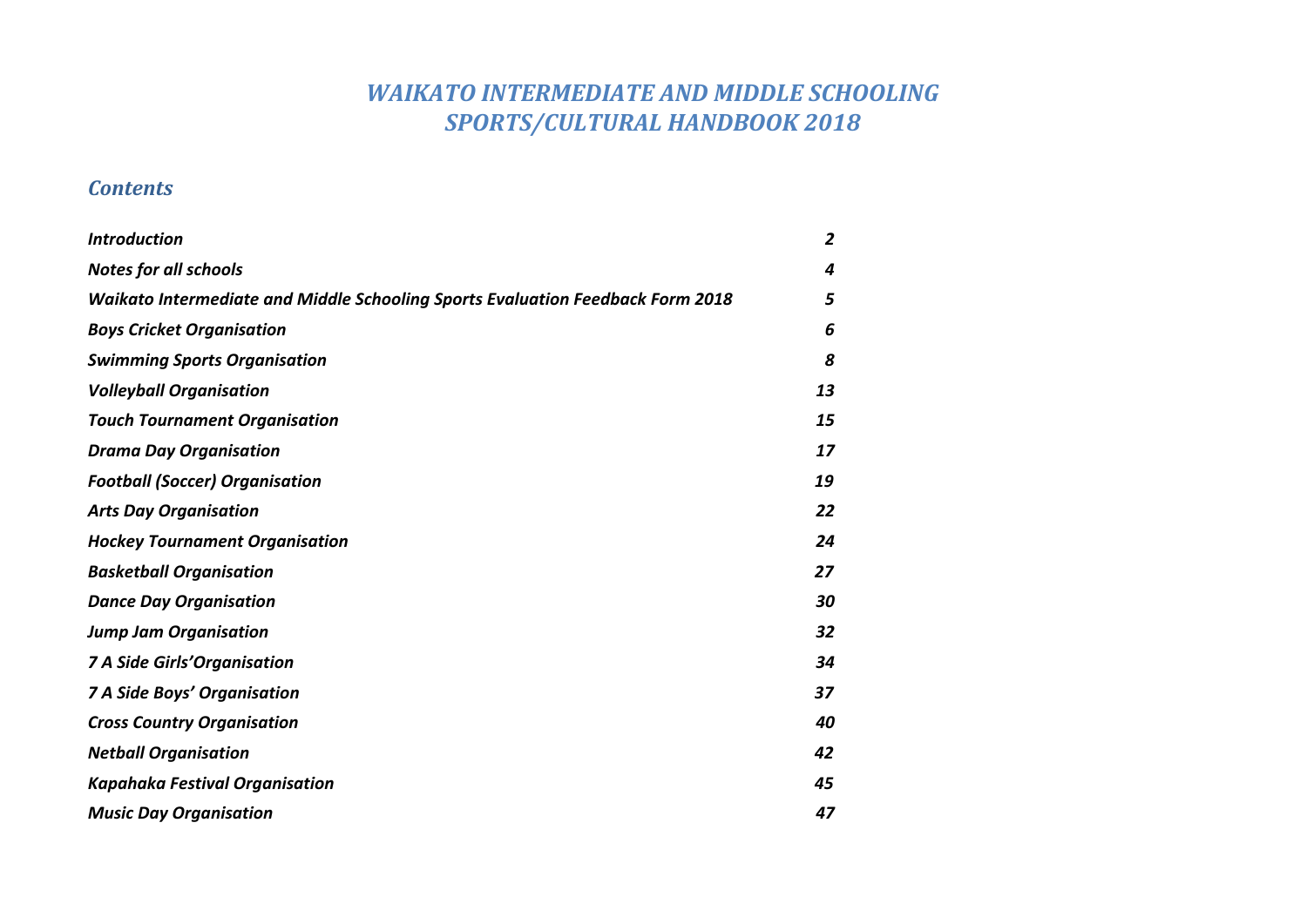| <b>Speech Competition Organisation</b>                                                 | 49 |
|----------------------------------------------------------------------------------------|----|
| <b>Softball Organisation</b>                                                           | 51 |
| <b>Theatre Sports Organisation</b>                                                     | 55 |
| <b>Athletics Organisation</b>                                                          | 57 |
| <b>Waikato Intermediate &amp; Middle Schooling Sports &amp; Cultural Calendar 2018</b> | 60 |
| Waikato Intermediate & Middle Schooling Sports & Culture Group - Contacts List 2018    | 61 |

### **INTRODUCTION**

Welcome! This booklet sets out for all participants the events, essential organisation, dates of entry and instructions for making an entry. Throughout the year it is the responsibility of each Principal to monitor their school's participation and to take all practicable steps to ensure that their school participates as fully as possible.

This format allows us all to be forward thinkers, to set up the essential personnel within our school structures to ensure that pupils get the very best in preparation, and to be adequately resourced. Please ensure that sports/cultural coordinators have copies of this book and the year's calendar. For our events to be run effectively, entries must be received by the organising school no later than the closing date. Entries received after the closing date will be accepted only if there are exceptional circumstances.

All schools must be thanked for taking responsibility for organising events and for the information they have supplied for this booklet. Any additional information about specific events can be sought from the organisers of the respective events. The school that will be managing the overall programme in 2018 & 2019 is Berkley Normal Middle School.

### **Entries will be made by email only. Each school's entry will be acknowledged by email.**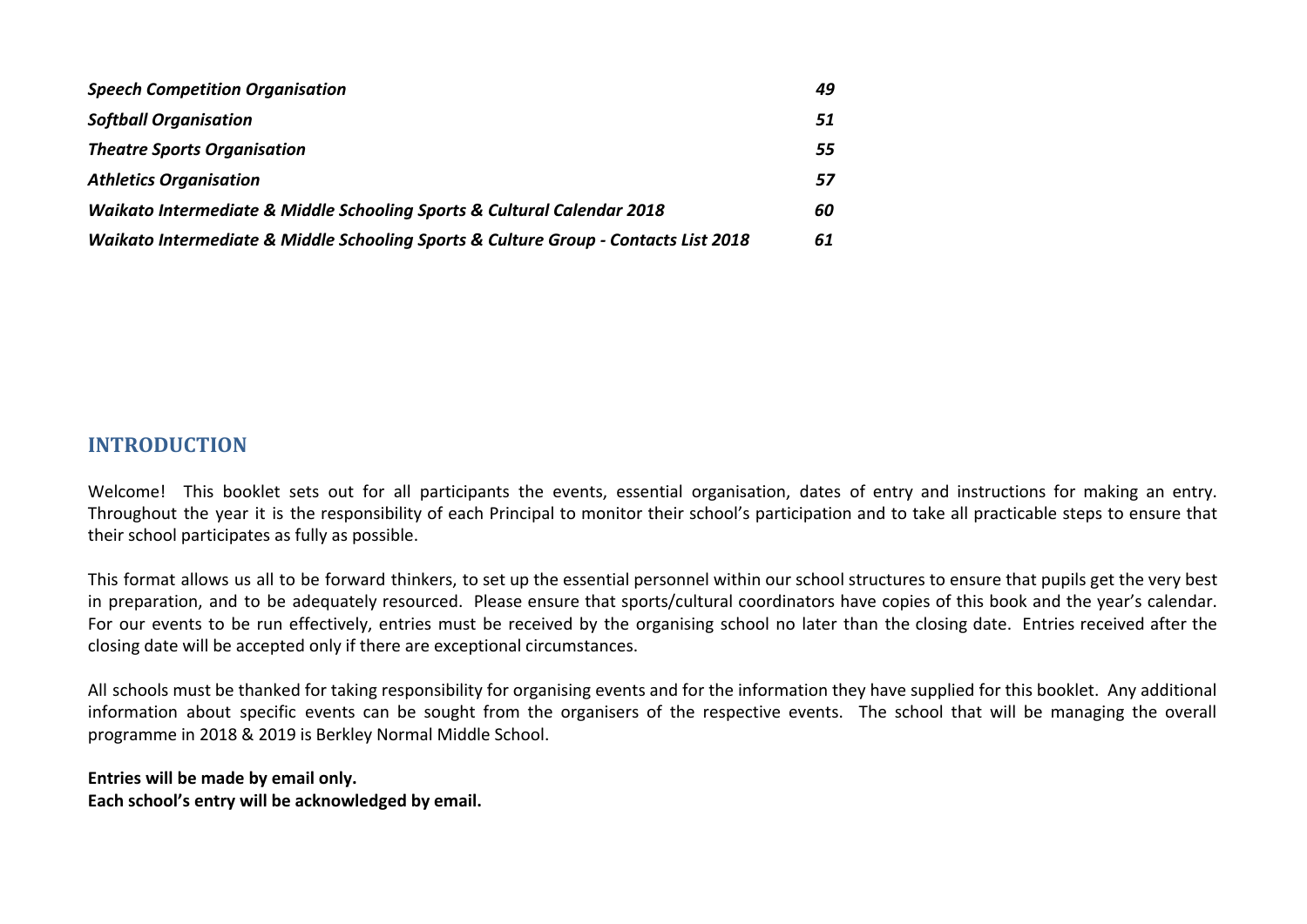### *Objectives of our Organisation:*

Our mission statement is:

#### **"Excellence through Sport and Culture"**

This programme is designed so that it is now possible for multi-talented students to participate in a number of sporting and cultural events. An exciting programme provides for those pupils who have exceptional skills and qualities in the sporting and cultural arenas.

To support our quest for excellence the following points are essential:

- 1. All teams are to be well coached.
- 2. Each team must have a manager capable of umpiring/refereeing.
- 3. Each group of participants and/or team must be correctly attired so that the uniform assists in creating an atmosphere for excellence.
- 4. That the **Fair Play Code of Conduct** be the basis of all of our sporting engagements.

We are encouraged to be selective in the events to which we commit ourselves. It is imperative that "excellence" is our driving focus. If participants are entered inappropriately into events they cannot be truly competitive in, then it will demean the objectives of the organisation and not be self-enhancing for the participants.

### *Membership Levies:*

The membership fee is normally \$350.00 for Intermediate/Middle School members. The fund will be drawn upon to meet the expenses each organising school encounters when putting on their respective tournaments. Each school will be responsible for meeting the costs of organising their respective tournaments initially, but at the end of the event, should send the appropriate invoices to Berkley Normal Middle School.

#### *Dress code:*

It is important that participants look the part. It is ideal that, where possible, teams are clothed appropriately according to the sporting or cultural code in which they are engaged. However, it is appreciated that this places considerable burden on school resources. When it is not possible to be dressed exactly to the code, then the school PE uniform or PE attire, as appropriate to the event, is an acceptable alternative.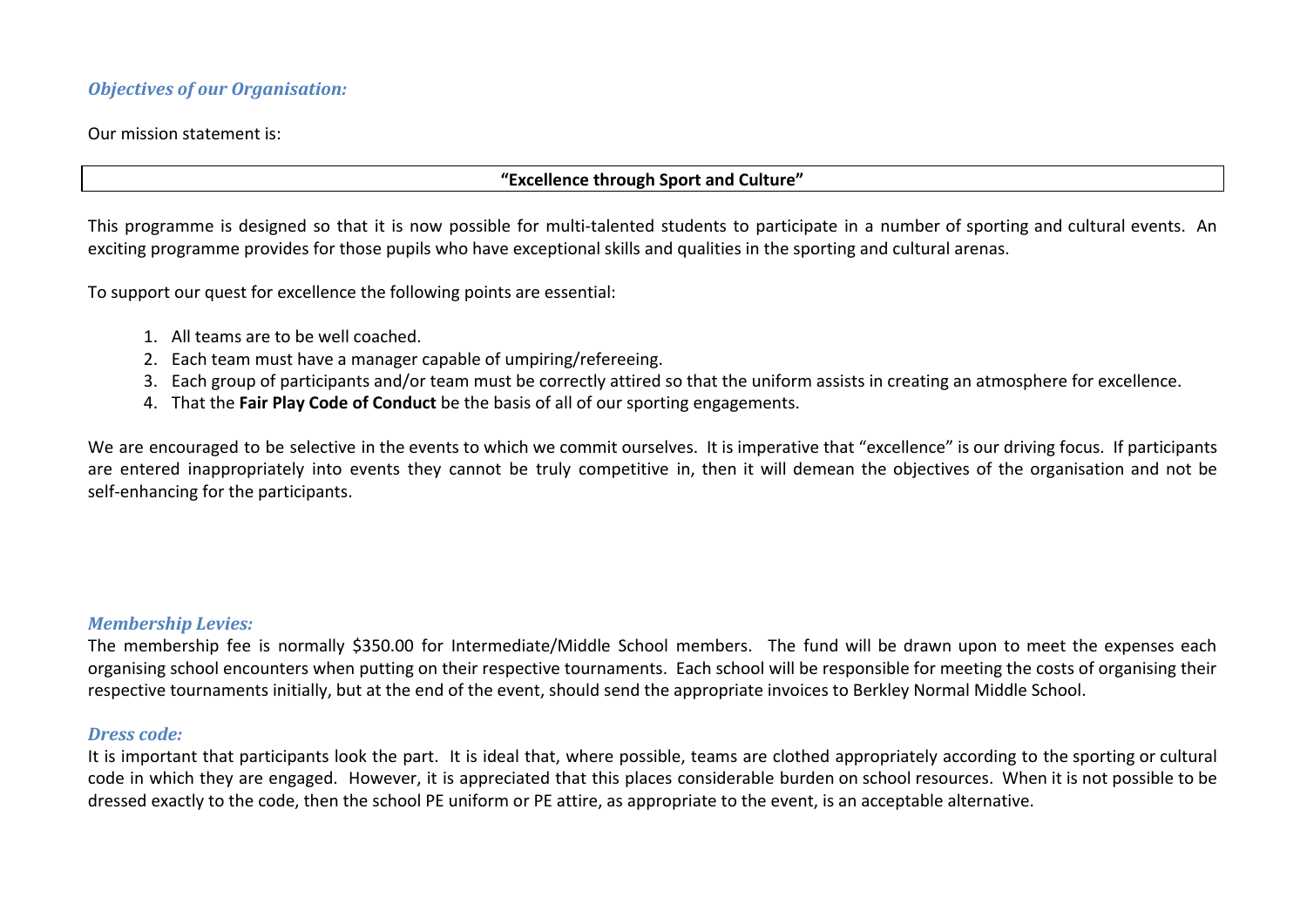#### *Cancellations:*

The organising school will send out an email to the two school nominated email address before 7.30am on the day of the sporting event.

### *Executive Group:*

David Cooke, Dale McCabe and Nathan Leith make up the disputes committee for 2018. Any complaints about participant behaviour or non-compliance with the objectives of our organisation are to be directed to this committee. Your concerns will be quickly dealt with and the necessary people contacted. It is important that collectively we set a high standard and then ensure that it is maintained. Please do not hesitate to use this avenue to ensure that the objectives are realised for our participants.

### *Notification of Changes:*

If the school responsible for a particular sport needs to make changes to the format already published, please notify the Principal at Berkley Normal Middle School as early as possible. It is imperative that all schools are informed as early as possible.

### *Notification of entries:*

These will ALL be emailed to the school hosting the event.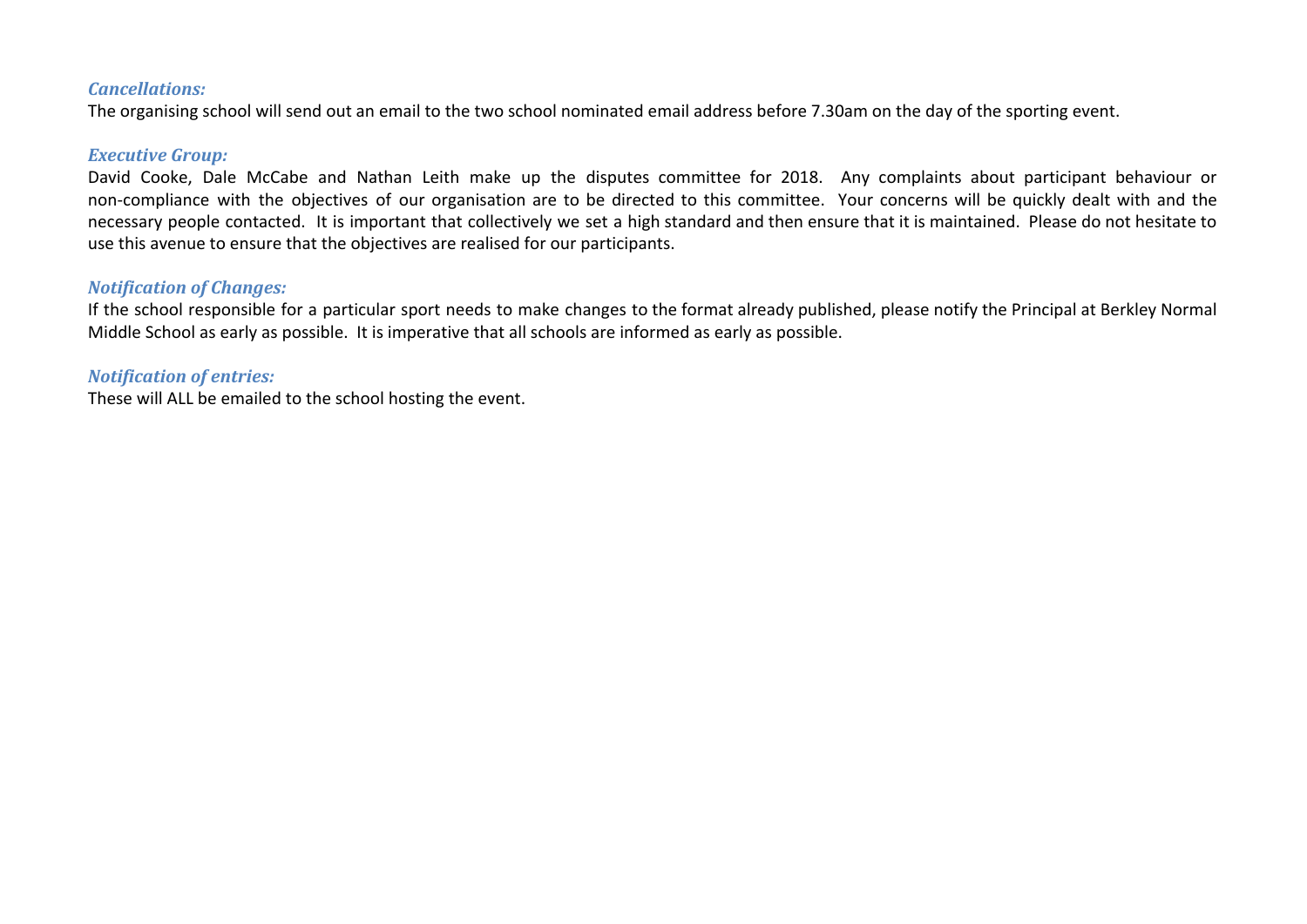### **Notes for all schools:**

#### *1. Teacher Release Days:*

The Sports Association will only provide teacher release for the school organising the Athletics competition. Two days can be claimed for athletics by sending an invoice and copy of the appropriate SUE information to Berkley Normal Middle School.

It is recognised that other events require schools to release teachers, but this is an expense that must be covered by the organising school.

#### *2. Reimbursement:*

Associated venue and equipment costs can be claimed by forwarding invoices and a covering letter to Berkley Normal Middle School. The association does not cover the cost of morning tea and/or lunch for support people.

#### *3. Achievement Certificates:*

Each organising school will be provided with an appropriate number of certificates at the start of each school year. Requests for additional certificates should be made to Berkley Normal Middle School.

#### *4. Supervision of Teams and Events:*

It is important for the Principal of the organising school to attend the event to monitor the smooth operation, standards and team presentation/preparation. Please keep in touch with your fellow Principals about any issues or incidents needing attention.

It is important for participating schools to ensure that their teams are properly supervised and managed during the entire event.

#### *5. Preparation of Teams:*

All teams **must** be well prepared, know the rules and be well coached. Remember the mission statement – **"Excellence through Sport and Culture"**.

#### *6. Uniforms:*

Teams will be well presented. Sports uniforms and tracksuits are required for the sporting events. School uniforms are required for Cultural Events. Principals need to monitor this, as some teams have turned up and played in mufti.

### *7. General organisation:*

a) The dates set in the sports calendar are to be adhered to. Cancellation days will not be changed so schools must make sure that they do not arrange other activities on these days.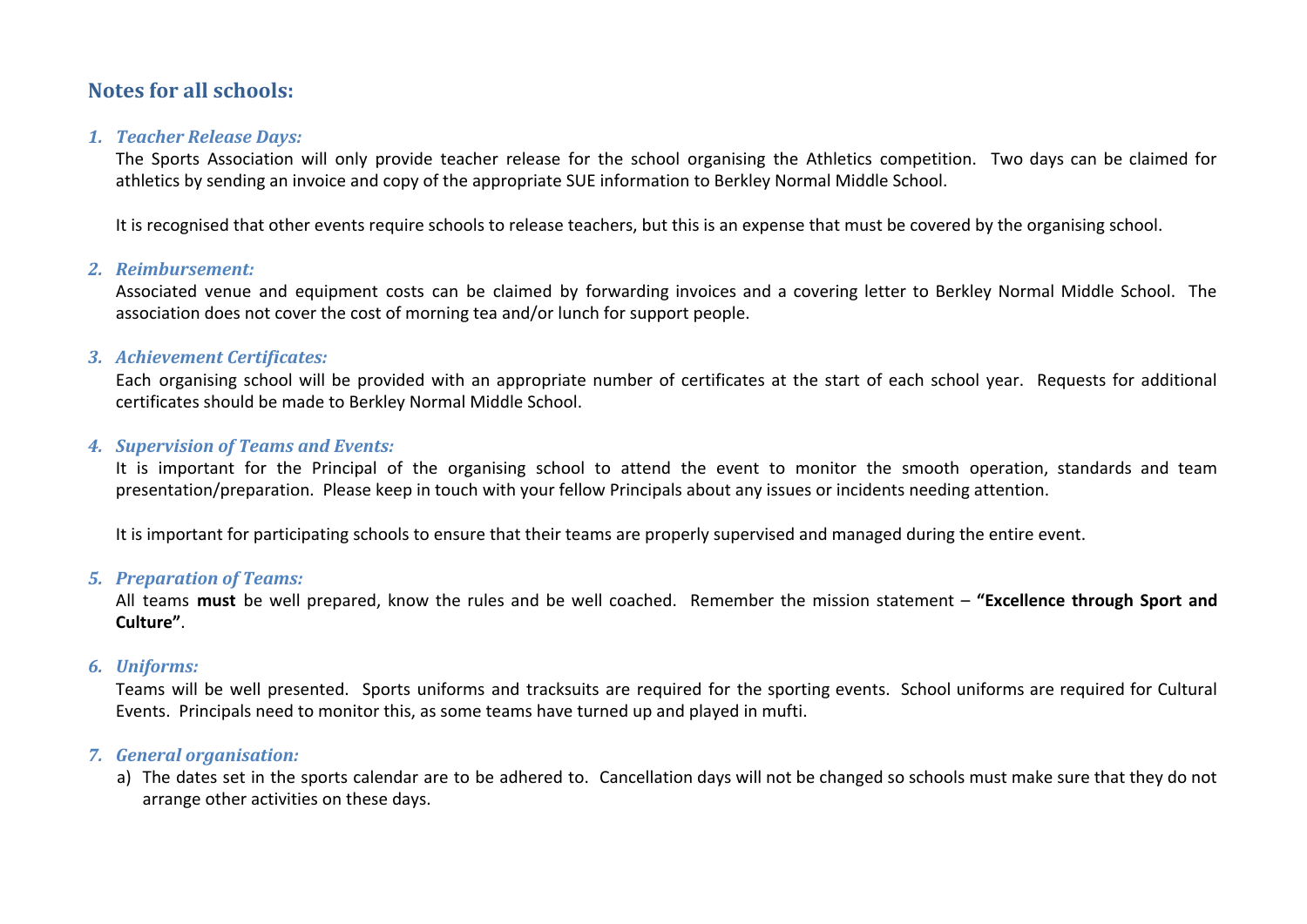- b) Each school needs to supply a contact mobile phone number that other schools can ring to check on cancellations. Some schools need to have their students on buses early in the morning.
- c) Please make sure that your teams are adequately supervised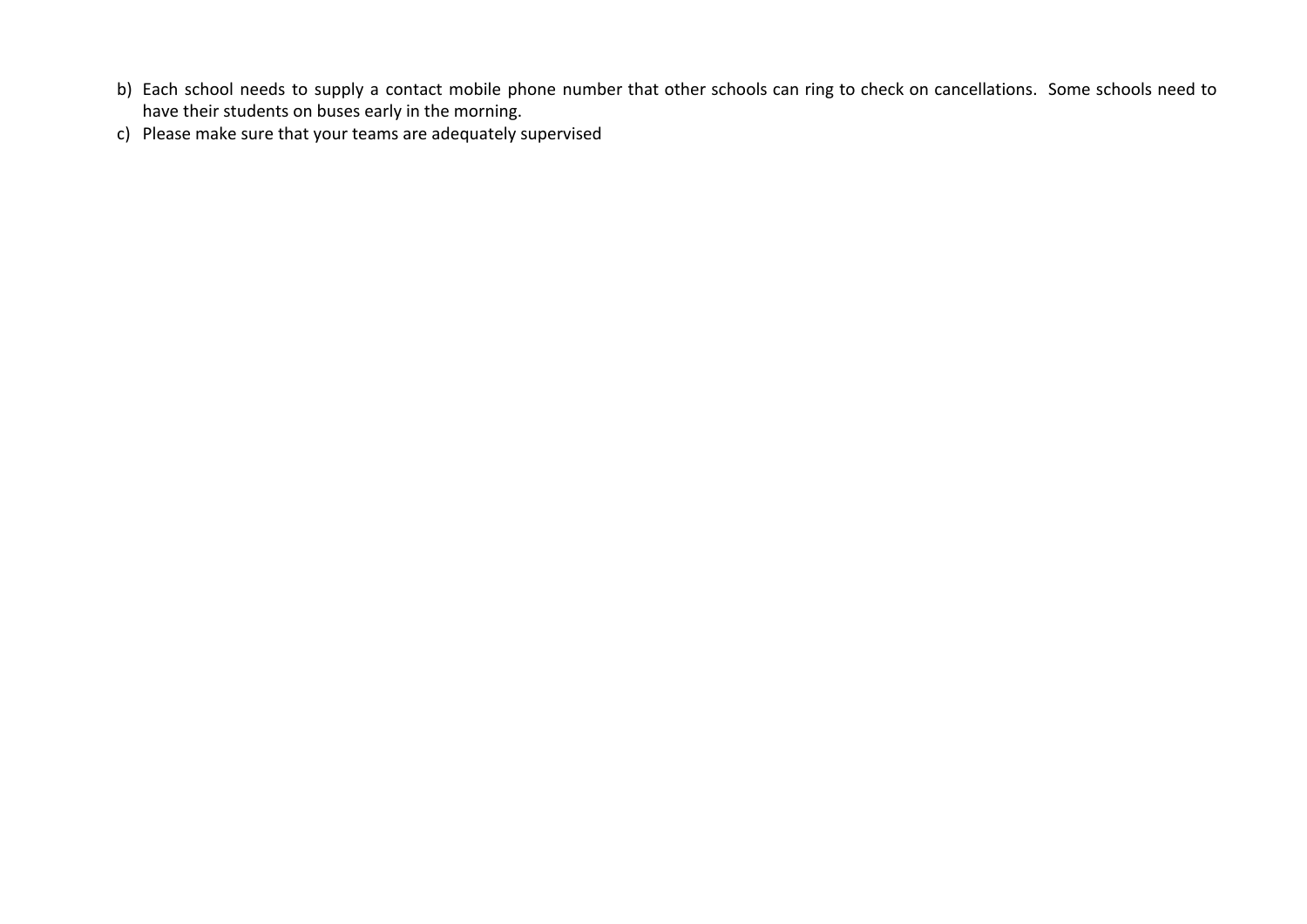### **Waikato Intermediate and Middle Schooling Sports Evaluation Feedback Form 2018**

Please photocopy this form each time that your school participates in one of the Sports Tournaments. Once complete fax (or email it) to the *organising school (Berkley Normal Middle School) and the convening school of the event that you are offering feedback on.*

| Name of Event:                   |  |
|----------------------------------|--|
| <b>Organising School:</b>        |  |
| Organising school fax<br>number: |  |
| School providing this            |  |
| feedback:                        |  |

*Please use the following key in responding to the statements:*

| 1. | Poor                                          |              |                |   |            |   |
|----|-----------------------------------------------|--------------|----------------|---|------------|---|
| 2. | Needs improvement                             |              |                |   |            |   |
| 3. | Good                                          |              |                |   |            |   |
| 4. | Very Good                                     |              |                |   |            |   |
| 5. | Excellent                                     |              |                |   |            |   |
|    |                                               |              |                |   |            |   |
|    | <b>Pre-Event Information</b><br>$\bullet$     | 1            | 2              | 3 | 4          | 5 |
|    | General organisation for the day<br>$\bullet$ | $\mathbf{1}$ | 2              | 3 | 4          | 5 |
|    | Venue                                         | 1            | 2              | 3 | 4          | 5 |
|    | Follow-up results<br>$\bullet$                | 1            | $\overline{2}$ | 3 | 4          | 5 |
|    | Presentation of certificates<br>$\bullet$     | $\mathbf{1}$ | $\overline{2}$ | 3 | 4          | 5 |
|    | Host school Principal present<br>$\bullet$    | Yes          | <b>No</b>      |   | Don't know |   |

### *General Comments:*

(In this section, we are looking to identify areas that need specific attention e.g. uniform, behaviour of students, adult supervision etc)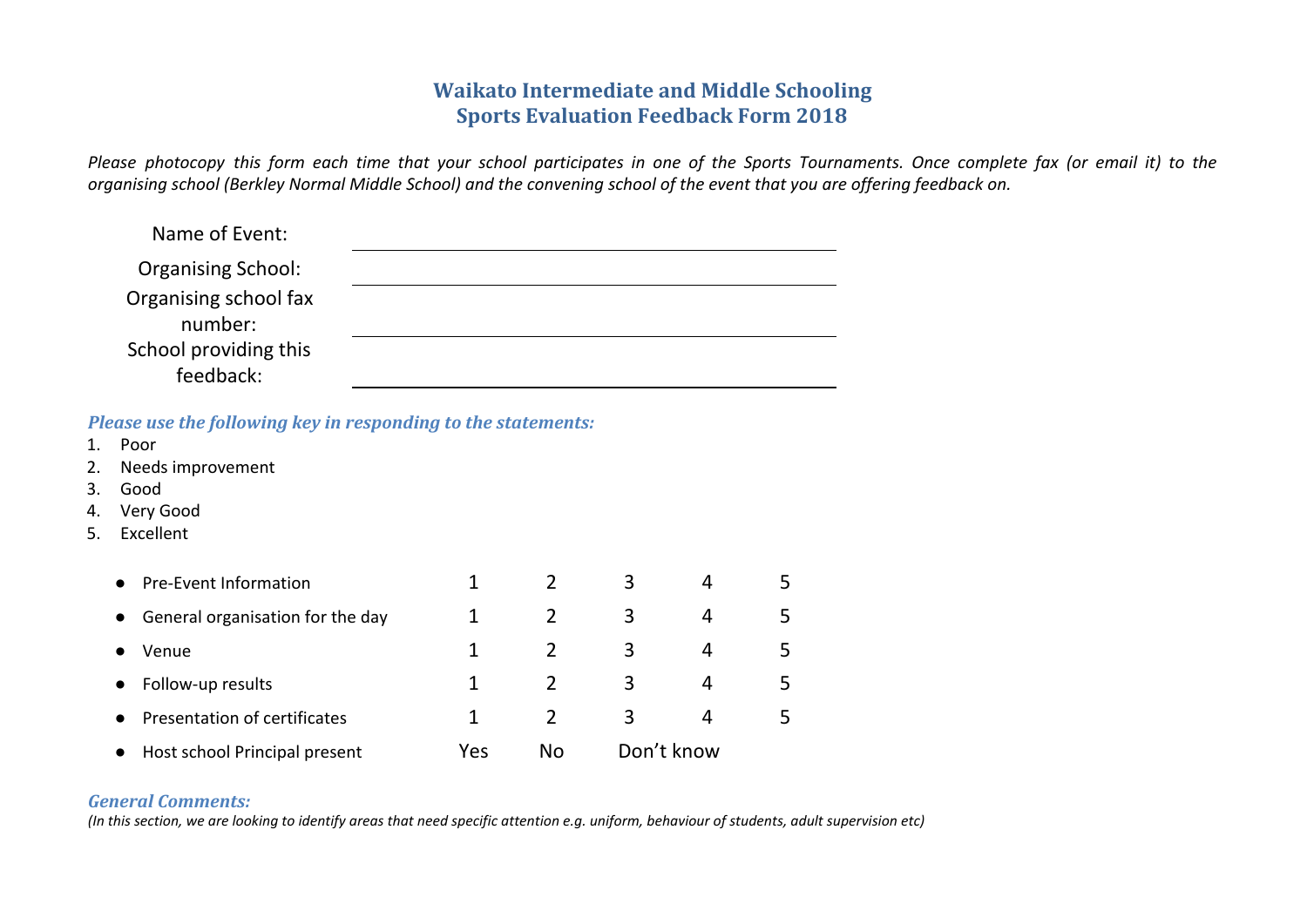Sig n e d: T eacher Co-ordinator

Sig n e d: P

rin cip al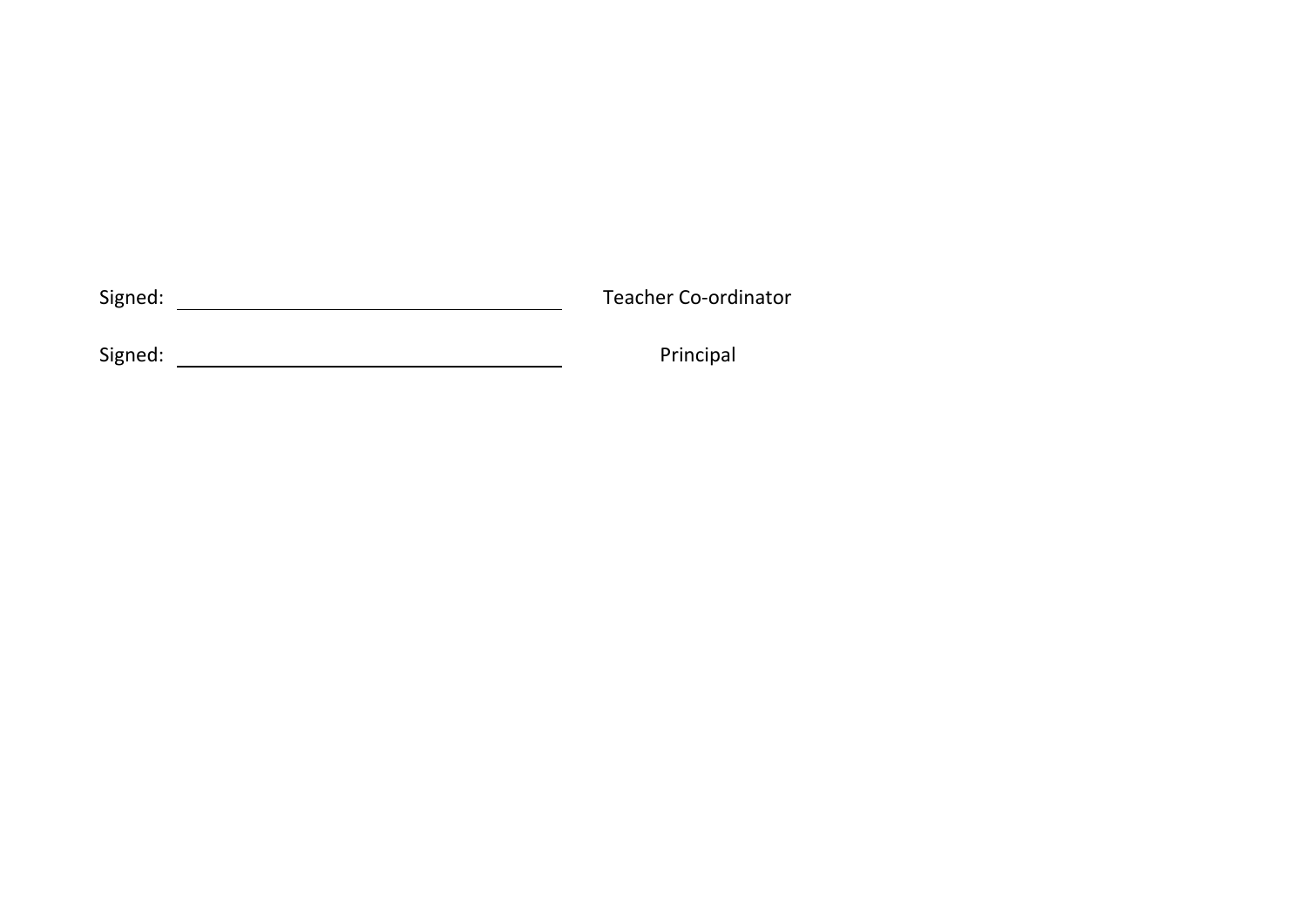### **BOYS CRICKET ORGANISATION**

*Berkley Normal Middle School*

**Date:** Tuesday, 6<sup>th</sup> March Backup Date: Thursday, 8<sup>th</sup> March **Venue:** a) University Grounds b) Steele Park **Times:** 8:45am Information 9:00am First ball bowled 3:00pm Finish

**Entries close:** Friday, 23rd February

### *Clothing:*

Whites

### *Staffing:*

Each team is to provide a competent umpire and scorer. Score sheet provided and to be handed in at the end of the day. A summary of games played will be distributed to all schools.

### *Equipment:*

A new set of balls will be provided for the day. These are to be returned to the controller at the end of the day. Each team will provide 3 wickets, bails and plenty of boundary markers for shorter boundaries. Teams will not stay on the same wicket all day.

### *Cancellation:*

The organising school will send out an email to the two school nominated email addresses before 7.30am on the day of the sporting event.

### *Food:*

Bring own drinks, food, etc. - there is no official lunch break. **A specific plea to pick up litter.**

### *Rules:*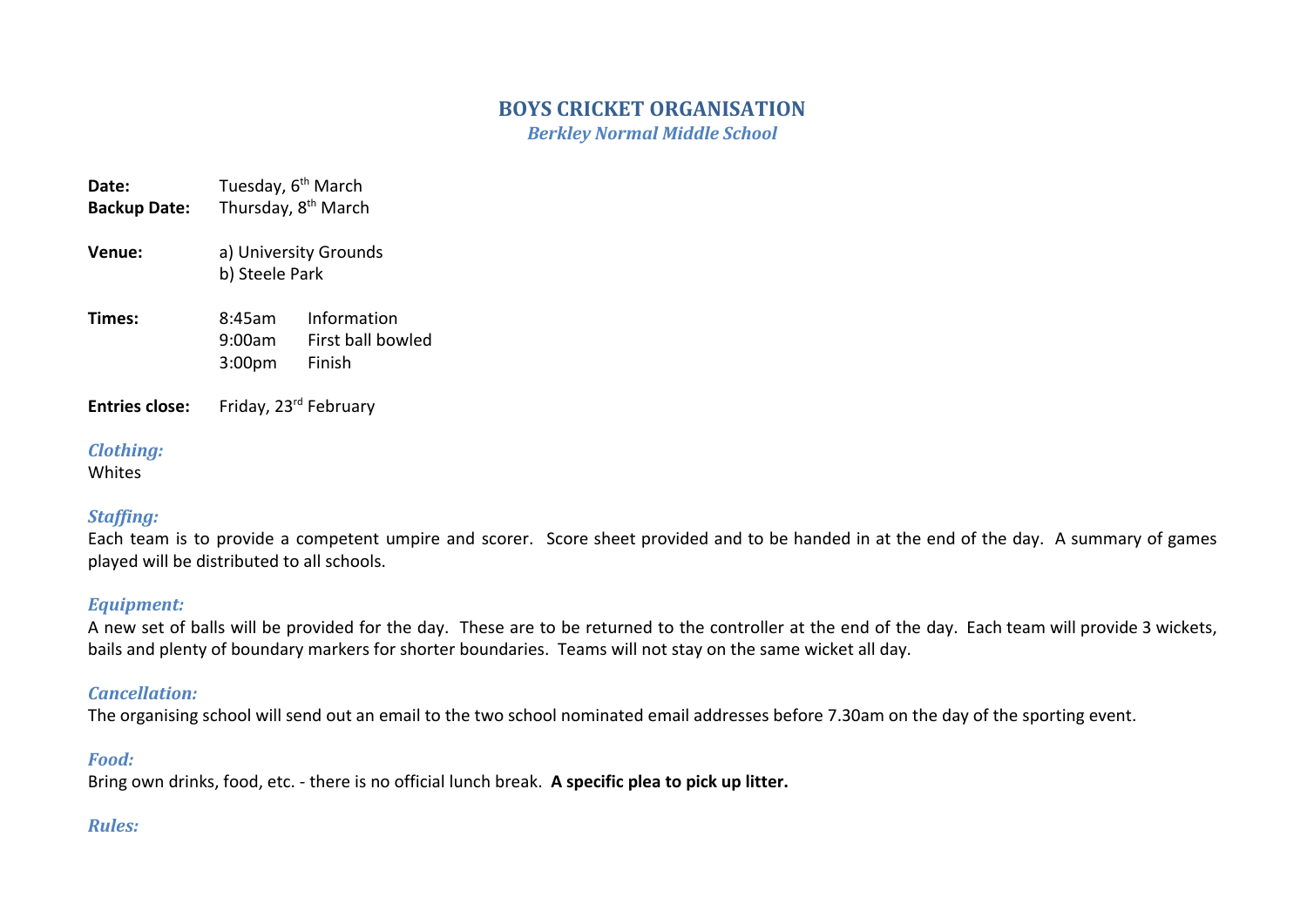- 1. 15 over games, short boundaries
- 2. Bowling maximum of 2 overs per bowler
- 3. Batting, retire at 30, may return if team is dismissed
- 4. LBW's will be played, hence a competent umpire
- 5. Squad of 12 players
- 6. No balls and wides worth 2 runs to the batter no extra ball
- 7. Overs  $-2<sup>nd</sup>$  team receives 15 overs or as many as they bowl in one hour

| <b>ONE DAY CRICKET</b><br><b>ENTRY FORM</b>                            |          |                                     |          |  |  |  |
|------------------------------------------------------------------------|----------|-------------------------------------|----------|--|--|--|
| School will enter                                                      |          |                                     |          |  |  |  |
| is the contact person<br>is the contact person's mobile/home<br>number |          |                                     |          |  |  |  |
| <b>School</b><br><b>Attending:</b>                                     | Yes / No | <b>Teacher</b><br><b>Attending:</b> | Yes / No |  |  |  |

Email entry to Berkley Normal Middle School:

● [sday@berkley.school.nz](mailto:sday@berkley.school.nz)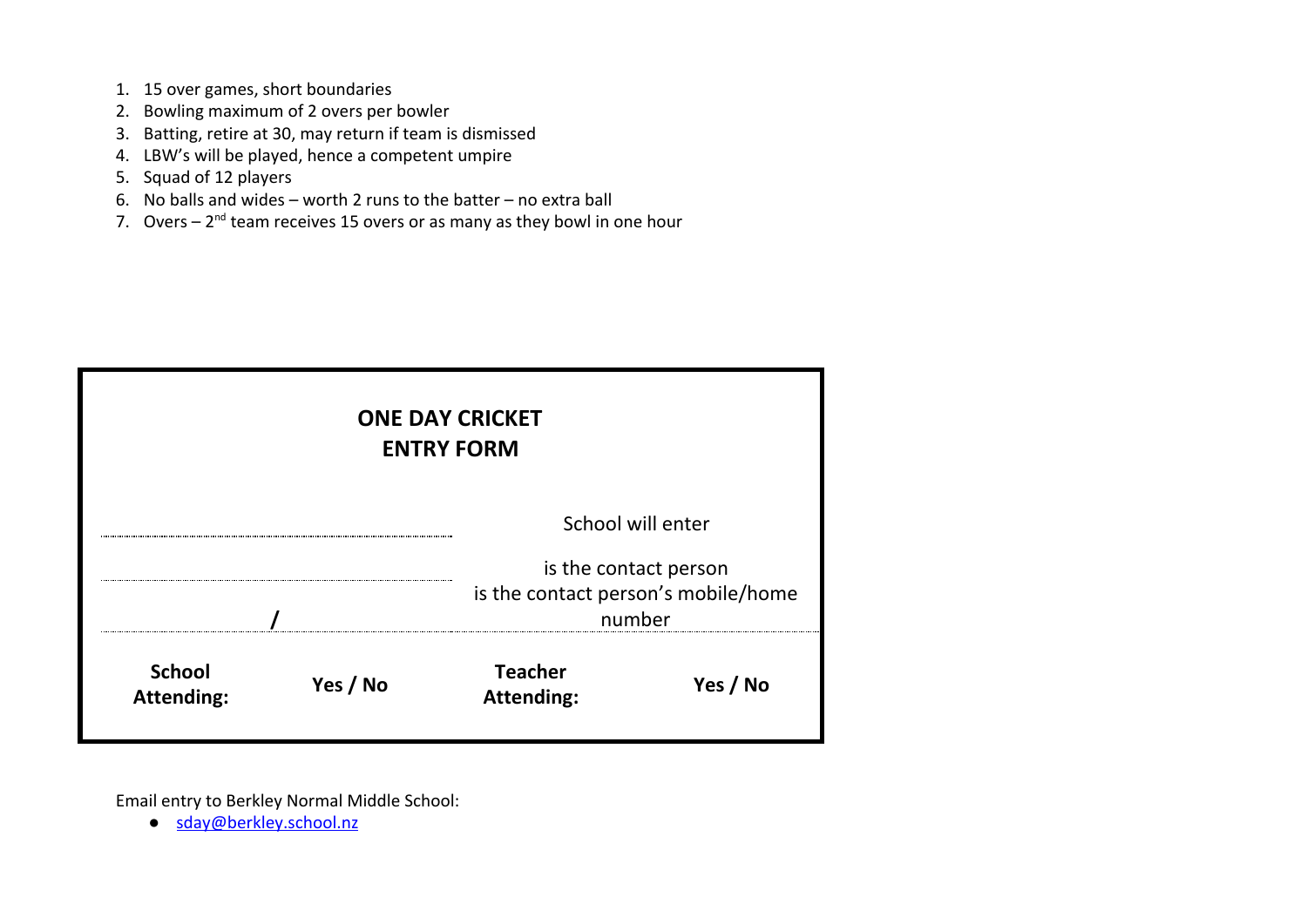● Cc: [principal@berkley.school.nz](mailto:principal@berkley.school.nz) (Nathan Leith 027 201 5050)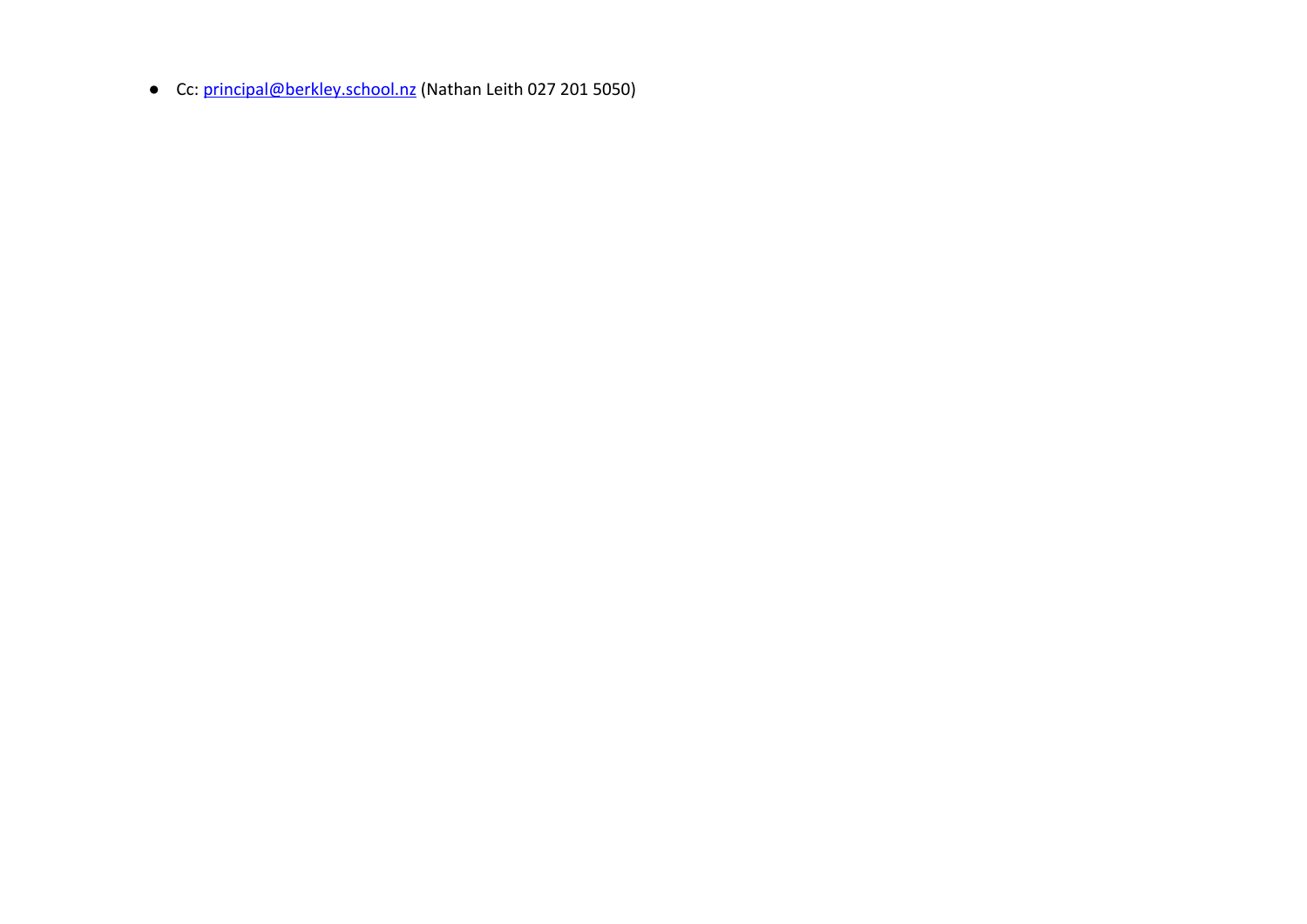# **SWIMMING SPORTS ORGANISATION**

*Cambridge Middle School*

**Date:** Monday, 12<sup>th</sup> March **Backup Date:** None

- **Venue:** University of Waikato Pools
- **Entries close:** Friday, 2<sup>nd</sup> March

**Times:** 9:30 - 12:15pm Heats 12:15 - 12:40pm Lunch 12:40 - 2:00pm Finals

- Three entrants accepted in each event except 100m Championship and Butterfly races.
- Best girl and best boy in the school for 100m Championship.
- Best Year 7 boy/girl best Year 8 boy/girl in Butterfly.
- Age groups:
	- a) Juniors pupils in Year 7
	- b) seniors pupils in Year 8

### *Rules:*

- No pupil may swim in more than two events with the exception of relays. All lanes are to be timed so that fastest seven swimmers from each event go through to the finals. In the event of a tie for 7<sup>th</sup> place in a final, the placing will be decided by lot. Pupils in finals are laned according to best times.
- Finals placings are decided by officials/judges. No school lanes are allocated. School name cards are used instead.
- No changes to the programme will be accepted after the closing of entries. If a swimmer is absent, a substitute swimmer may compete under the name of the original person on the programme. Results will be published in the Waikato Times.
- Individual schools must provide a team manager and TWO officials.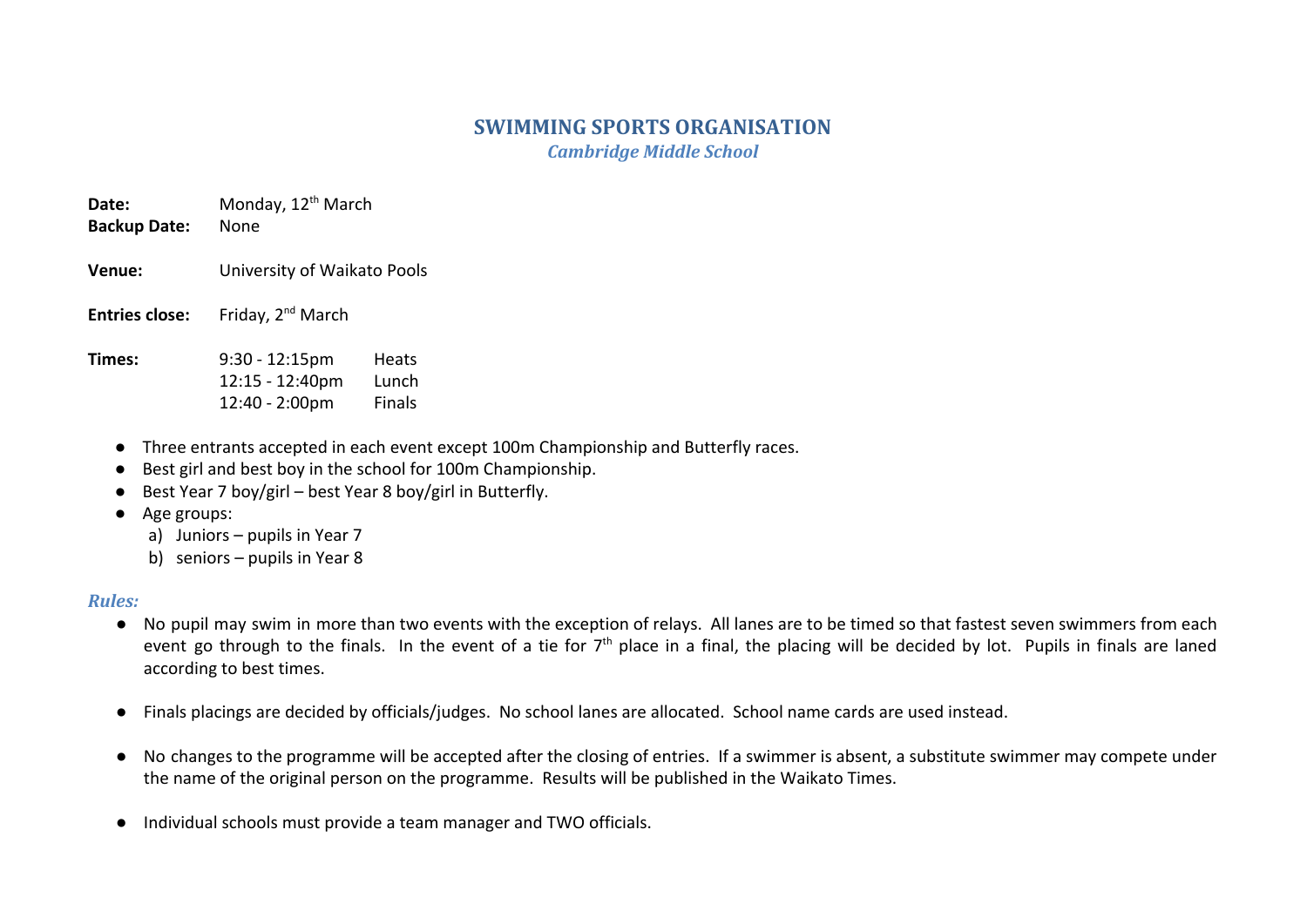- Schools are asked to ensure competitors meet minimum qualifying times in all events. A conversion Table has been provided for schools using different sized pools.
- The non-Championship relay is for pupils who do not make your championship relay team. This team is mixed i.e. girls/boys, seniors or juniors.

#### **WHEN COMPILING YOUR ENTRY FORMS PLEASE USE ONE SHEET EACH FOR YEAR 7 BOYS, YEAR 8 BOYS, YEAR 7 GIRLS AND YEAR 8 GIRLS.**

#### *Programme:*

The programme will be issued on the day due to the closeness of the event to the beginning of the school year, which you will appreciate.

#### *Note:*

| 100m Freestyle   | 1 boy, 1 girl per school                                        |
|------------------|-----------------------------------------------------------------|
| 50m Butterfly    | 1 Jnr boy, 1 Jnr girl, 1 Snr boy, 1 Snr girl                    |
| 50m Freestyle    |                                                                 |
| 50m Breaststroke | ) - 3 Jnr boys, 3 Jnr girls, 3 Snr boys, 3 Snr girls per school |
| 50m Backstroke   |                                                                 |
| Relay            | 1 Championship 6x50m Freestyle boys (strongest 6)               |
|                  | 1 Championship 6x50m Freestyle girls (strongest 6)              |
|                  | 1 Non-Championship 6x50m Freestyle (any other 6 mixed swimmers) |

The organising school will email each participating school an electronic spreadsheet to fill in and return to the organiser.

Please send officials' names and positions with entry.

#### **Email entry to Cambridge Middle School:**

- **● [office@cms.school.nz](mailto:office@cms.school.nz)**
- **●** *tbc*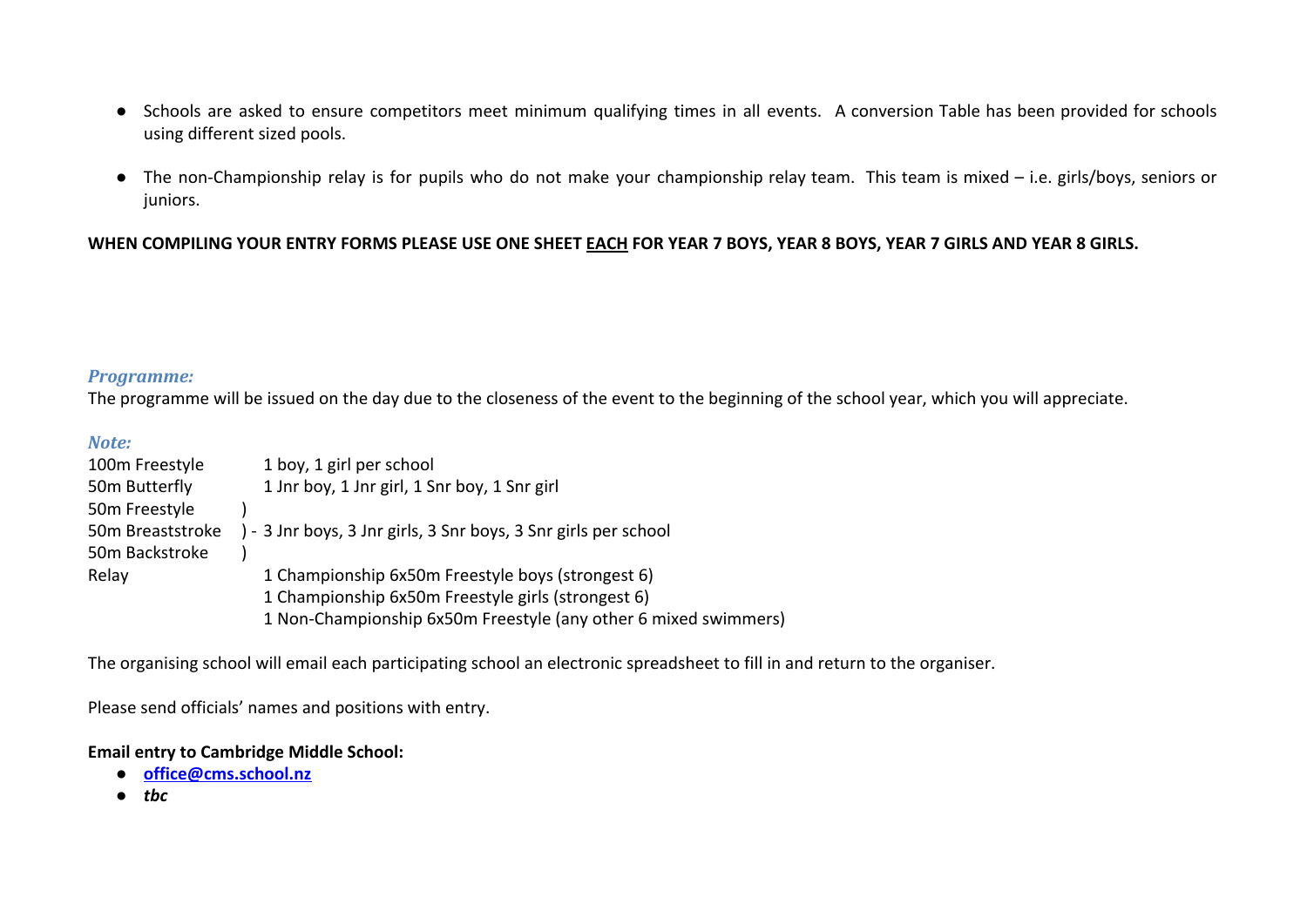*NO LATE ENTRIES WILL BE ACCEPTED.*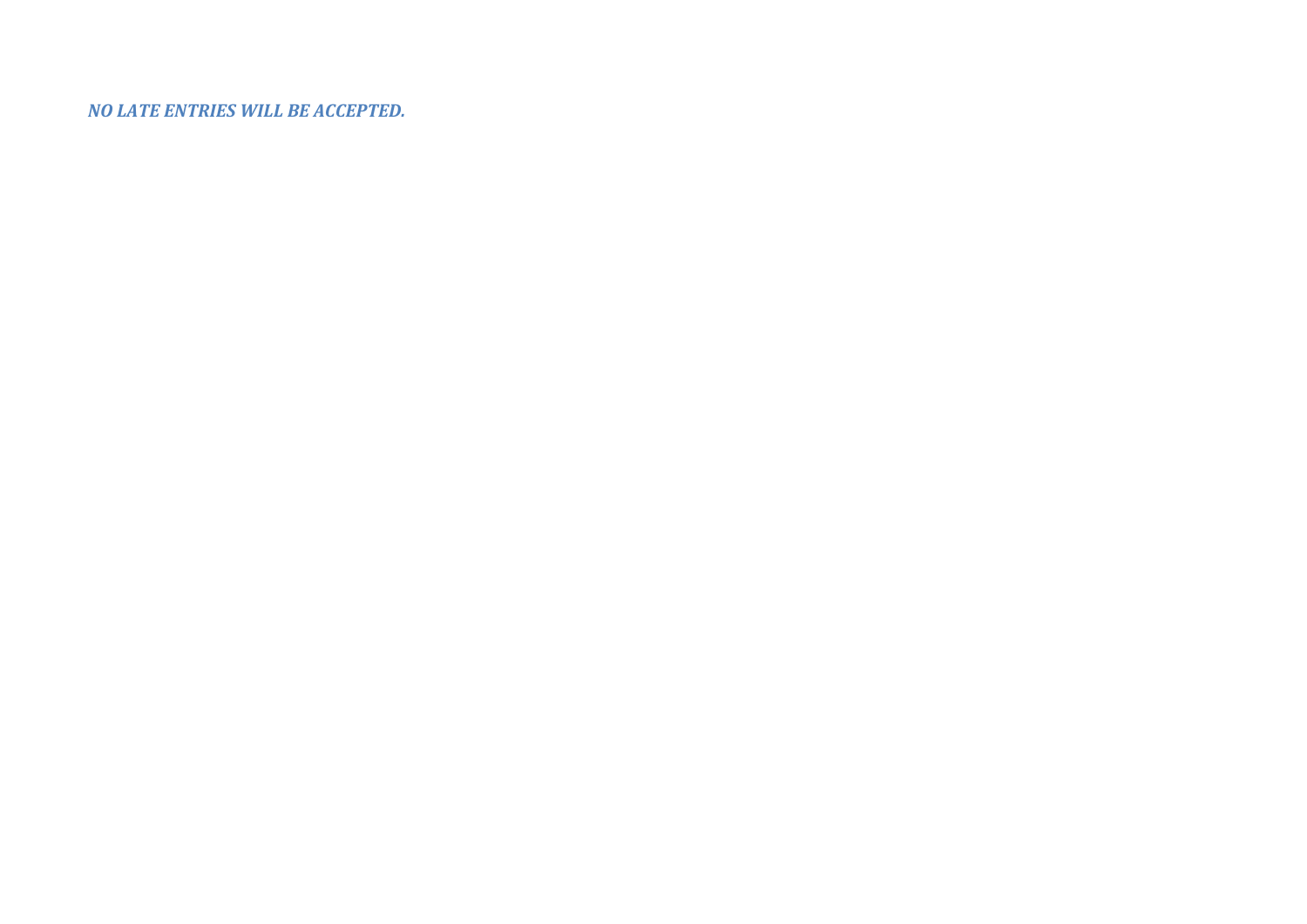# *Qualifying Times – Fifty Metre pool*

| <b>Event</b>            | <b>Heats</b>                             | <b>Time</b> |
|-------------------------|------------------------------------------|-------------|
| $\mathbf{1}$            | Boys School Championship 100m Freestyle  | 1m 22s      |
| $\overline{2}$          | Girls School Championship 100m Freestyle | 1m 27s      |
| $\overline{\mathbf{3}}$ | Junior Boys 50m Freestyle                | 42s         |
| 4                       | Junior Girls 50m Freestyle               | 44s         |
| 5                       | Senior Boys 50m Freestyle                | 39s         |
| 6                       | Senior Girls 50m Freestyle               | 41s         |
| $\overline{7}$          | Junior Boys 50m Backstroke               | 53s         |
| 8                       | Junior Girls 50m Backstroke              | 52s         |
| 9                       | Senior Boys 50m Backstroke               | 48s         |
| 10                      | Senior Girls 50m Backstroke              | <b>50s</b>  |
| 11                      | Junior Boys 50m Breaststroke             | 59s         |
| 12                      | Junior Girls 50m Breaststroke            | 59s         |
| 13                      | Senior Boys 50m Breaststroke             | 52s         |
| 14                      | Senior Girls 50m Breaststroke            | <b>56s</b>  |
| 15                      | Junior Boys 50m Butterfly                | 60s         |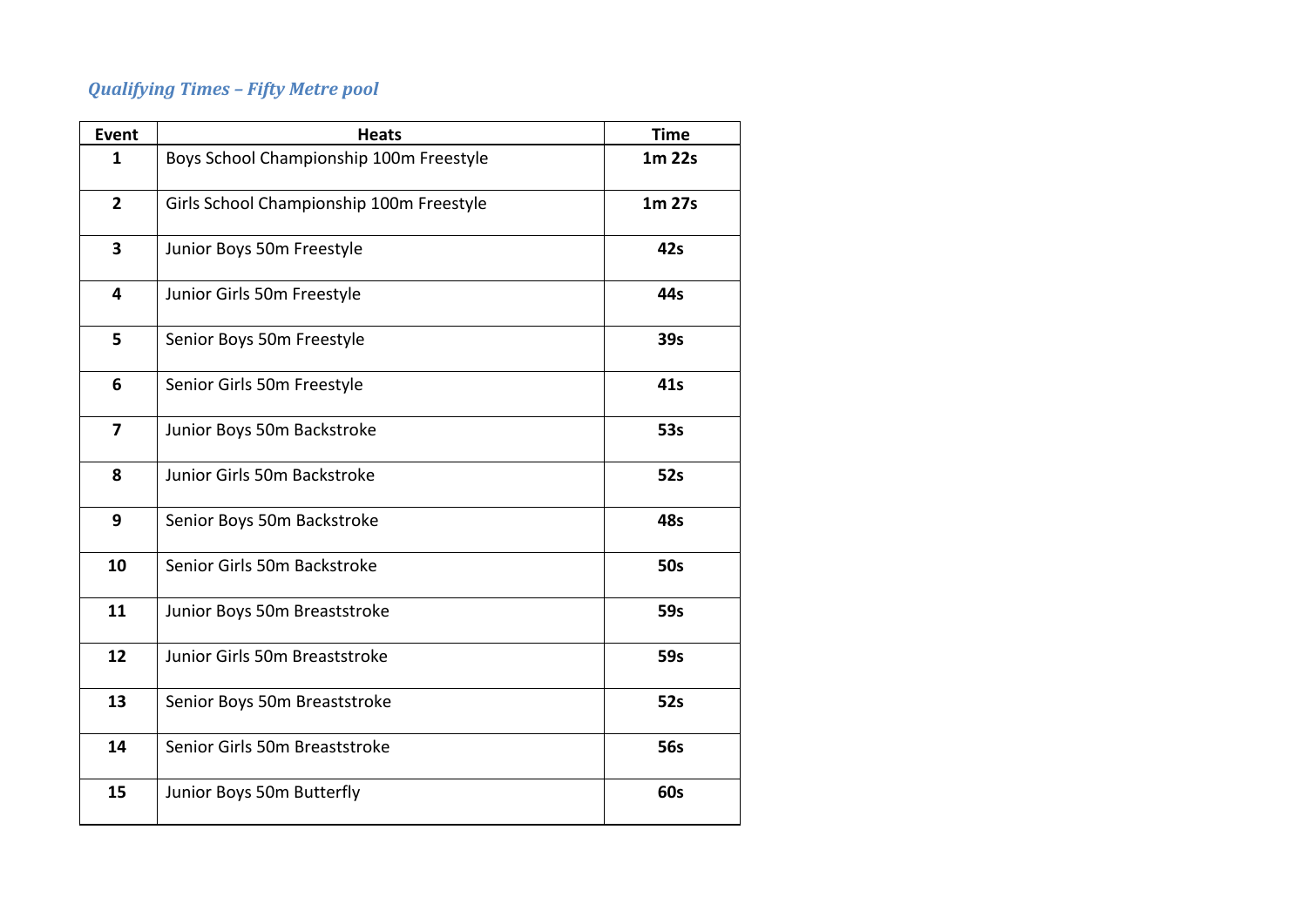| 16 | Junior Girls 50m Butterfly | 60s        |
|----|----------------------------|------------|
| 17 | Senior Boys 50m Butterfly  | 55s        |
| 18 | Senior Girls 50m Butterfly | <b>50s</b> |

See next page for Conversion Table: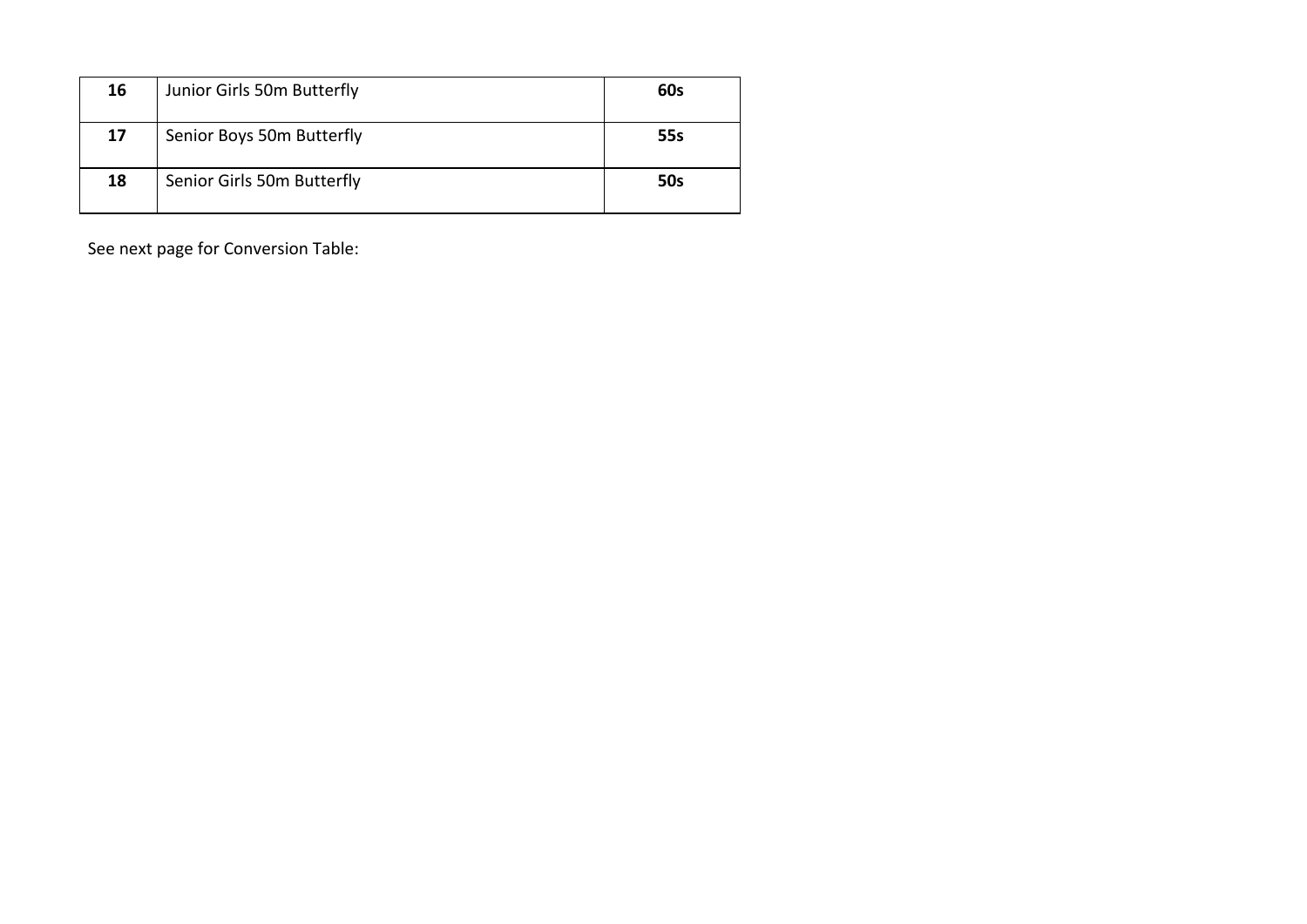### *Conversion Table*

| 25yd | 25m  | 33yd | 33m  | 50yd | 50m  | 56yd | 56m  | 100yd | 100m  |
|------|------|------|------|------|------|------|------|-------|-------|
| 12.0 | 13.4 | 16.6 | 18.5 | 26.3 | 29.4 | 36.6 | 40.9 | 58.0  | 64.8  |
| 12.5 | 14.0 | 17.3 | 18.5 | 27.4 | 36.6 | 38.1 | 42.5 | 60.3  | 67.4  |
| 13.0 | 14.5 | 18.0 | 19.3 | 28.5 | 31.8 | 39.6 | 44.2 | 62.7  | 70.0  |
| 13.5 | 15.1 | 18.7 | 20.1 | 29.6 | 39.6 | 41.1 | 45.9 | 65.7  | 72.7  |
| 14.0 | 15.6 | 19.4 | 20.9 | 30.7 | 41.1 | 42.6 | 47.6 | 67.5  | 75.4  |
| 14.5 | 16.2 | 20.1 | 21.7 | 31.8 | 42.6 | 44.1 | 49.1 | 69.9  | 78.1  |
| 15.0 | 16.7 | 20.8 | 22.5 | 32.9 | 44.1 | 45.7 | 51.0 | 72.4  | 80.0  |
| 15.5 | 17.3 | 21.5 | 23.2 | 34.0 | 45.7 | 47.2 | 52.7 | 74.8  | 83.4  |
| 16.0 | 17.9 | 22.1 | 24.0 | 35.1 | 47.2 | 48.7 | 54.4 | 77.1  | 86.1  |
| 16.5 | 18.4 | 27.8 | 24.5 | 36.2 | 48.7 | 50.2 | 56.1 | 79.5  | 88.8  |
| 17.0 | 19.0 | 23.6 | 25.4 | 37.3 | 50.2 | 51.8 | 57.8 | 82.0  | 91.6  |
| 17.5 | 19.5 | 24.3 | 26.3 | 38.4 | 51.8 | 53.3 | 59.5 | 84.4  | 94.3  |
| 18.0 | 20.1 | 25.0 | 27.1 | 39.8 | 53.3 | 54.9 | 61.3 | 86.9  | 97.0  |
| 18.5 | 20.7 | 25.7 | 27.9 | 40.7 | 54.9 | 56.5 | 63.0 | 89.3  | 99.7  |
| 19.0 | 21.2 | 26.4 | 28.7 | 41.8 | 56.5 | 58.0 | 64.7 | 91.8  | 102.5 |
| 19.5 | 21.8 | 27.1 | 29.4 | 42.9 | 58.0 | 59.5 | 66.4 | 94.2  | 105.2 |
| 20.0 | 22.3 | 27.8 | 30.2 | 44.0 | 59.5 | 61.0 | 68.1 | 96.6  | 107.9 |
| 20.5 | 22.9 | 28.5 | 31.8 | 45.1 | 61.0 | 62.5 | 69.8 | 99.0  | 110.6 |
| 21.0 | 23.5 | 29.1 | 32.5 | 46.1 | 62.5 | 64.0 | 71.5 | 101.4 | 113.2 |
| 21.5 | 24.0 | 29.8 | 33.3 | 47.2 | 64.0 | 65.5 | 73.2 | 103.8 | 115.8 |
| 22.0 | 24.6 | 30.2 | 34.1 | 48.3 | 65.5 | 67.1 | 74.9 | 106.2 | 118.6 |
| 22.5 | 25.1 | 31.0 | 34.9 | 49.4 | 67.1 | 68.6 | 76.6 | 108.5 | 121.2 |
| 23.0 | 25.7 | 31.8 | 35.6 | 50.5 | 68.6 | 70.1 | 78.3 | 111.0 | 123.9 |
| 23.5 | 26.2 | 32.5 | 36.4 | 51.6 | 70.1 | 71.6 | 80.0 | 113.4 | 125.6 |
| 24.0 | 26.8 | 33.3 | 37.2 | 52.7 | 71.6 | 73.2 | 81.7 | 115.9 | 129.4 |
| 24.5 | 27.1 | 34.0 | 38.6 | 53.8 | 73.2 | 74.7 | 83.4 | 118.3 | 132.1 |
| 25.0 | 27.9 | 34.7 | 38.7 | 54.9 | 74.7 | 76.2 | 85.1 | 120.7 | 134.8 |
| 25.5 |      | 35.4 | 39.7 | 54.9 | 76.2 | 76.3 | 85.1 | 120.7 | 134.9 |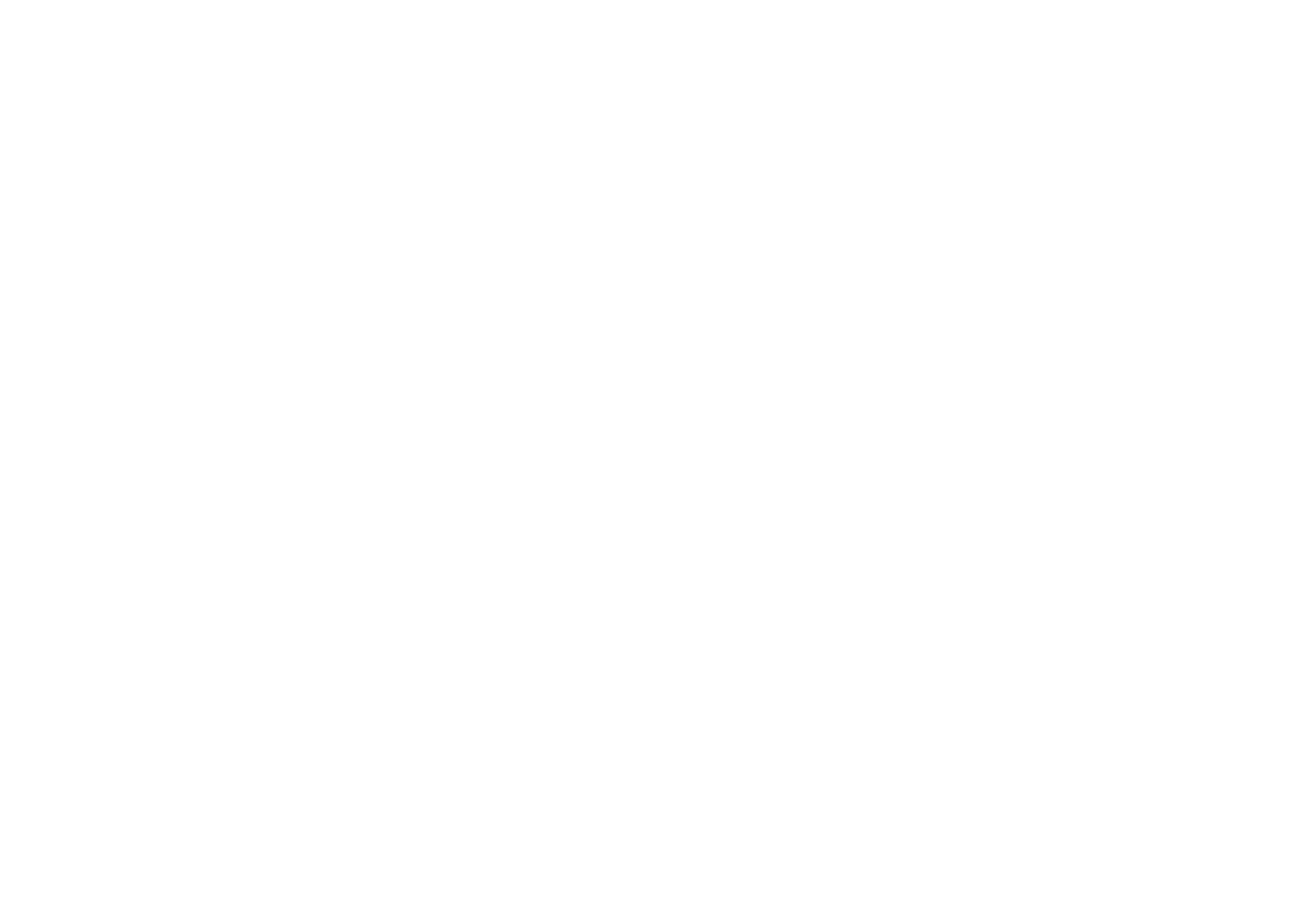| <b>SURNAME</b> | Initial | 100m Free | 50m Free | 50m Back | <b>50m</b><br><b>Breast</b> | 50m Fly | School:                 |
|----------------|---------|-----------|----------|----------|-----------------------------|---------|-------------------------|
|                |         |           |          |          |                             |         |                         |
|                |         |           |          |          |                             |         | Year 7 Boys             |
|                |         |           |          |          |                             |         | <b>Year 7 Girls</b>     |
|                |         |           |          |          |                             |         |                         |
|                |         |           |          |          |                             |         | Year 8 Boys             |
|                |         |           |          |          |                             |         | <b>Year 8 Girls</b>     |
|                |         |           |          |          |                             |         | <b>Relays:</b>          |
|                |         |           |          |          |                             |         | Championship            |
|                |         |           |          |          |                             |         | <b>Boys</b>             |
|                |         |           |          |          |                             |         |                         |
|                |         |           |          |          |                             |         | Girls                   |
|                |         |           |          |          |                             |         | <b>Non-Championship</b> |
|                |         |           |          |          |                             |         |                         |

### *ENTRY FORM FOR WAIKATO INTERMEDIATE & MIDDLE SCHOOLING' SWIMMING TOURNAMENT*

| <b>OFFICIALS</b> |                  |            |          |  |  |  |  |
|------------------|------------------|------------|----------|--|--|--|--|
|                  |                  | Teacher    |          |  |  |  |  |
| 1.               | (Suggested area) | attending: | YES / NO |  |  |  |  |
|                  |                  | School     |          |  |  |  |  |
|                  | (Suggested area) | attending: | YES / NO |  |  |  |  |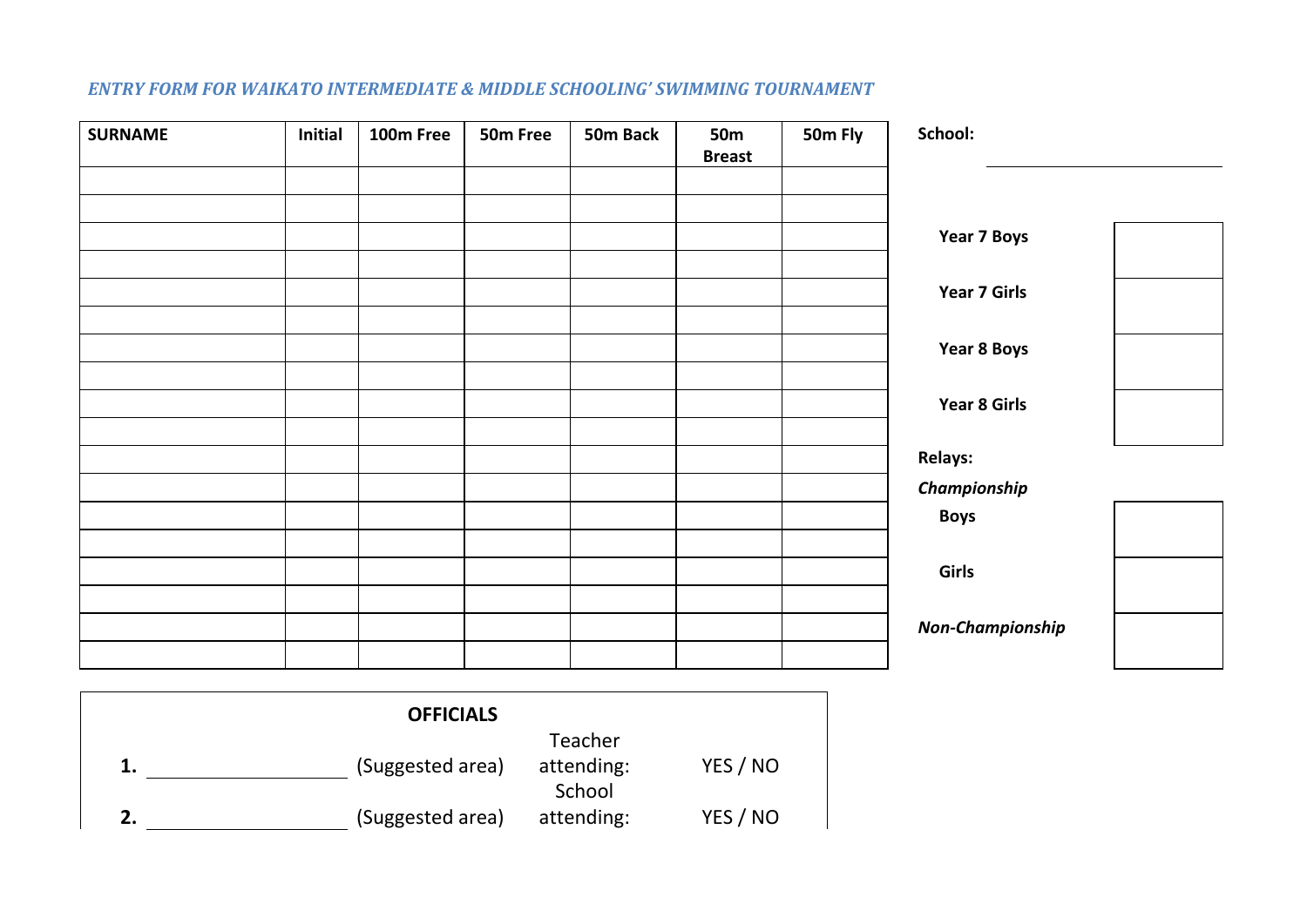**Email entry to Cambridge Middle School: [office@cms.school.nz](mailto:office@cms.school.nz) cc: [ross@cms.school.nz](mailto:ross@cms.school.nz) (Ross Tyson 027 476 0419)**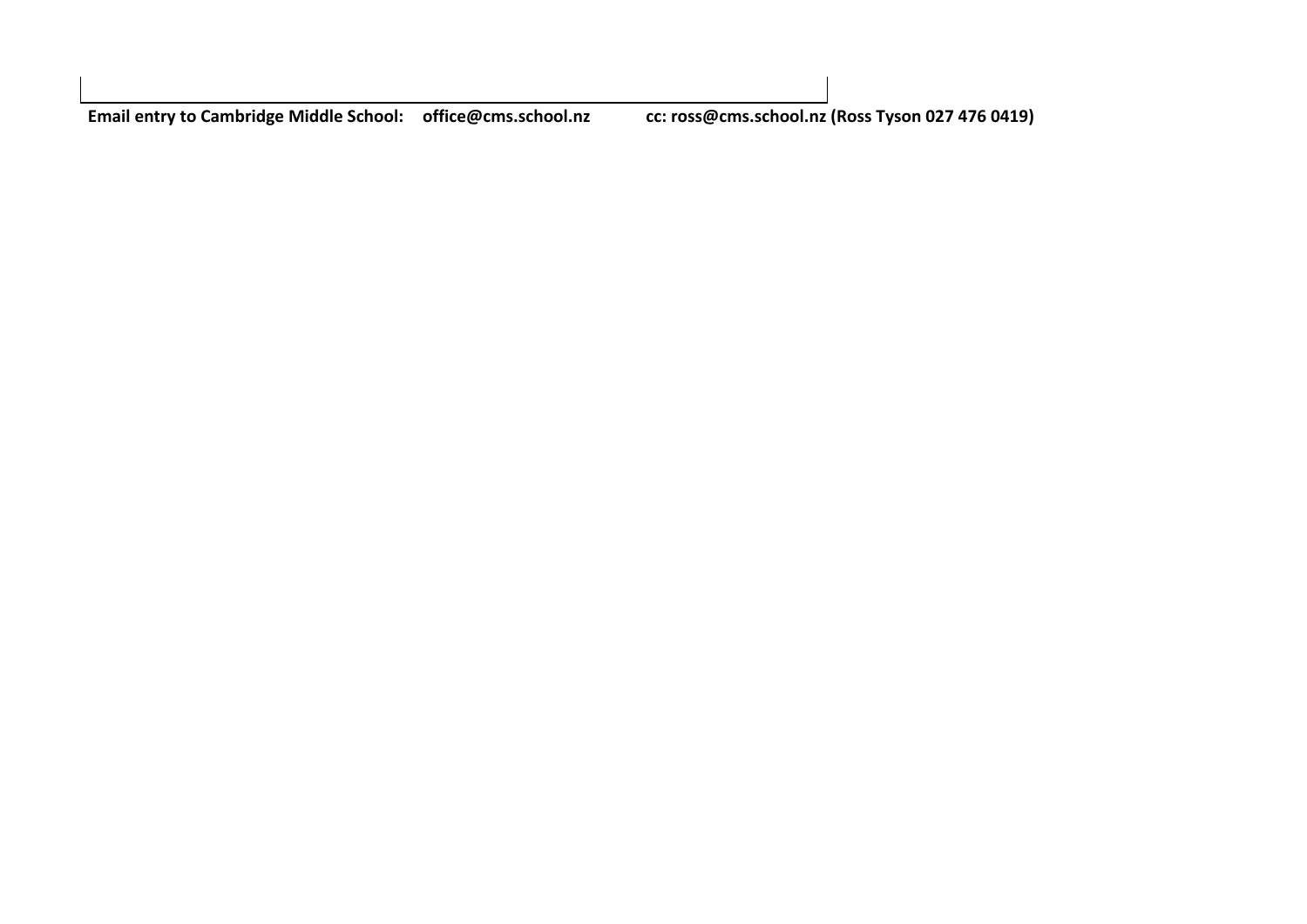### **VOLLEYBALL ORGANISATION**

*Te Awamutu Intermediate*

**Date:** Tuesday, 13<sup>th</sup> March

- **Backup Date:** None
- **Venue:** Te Awamutu Events Centre

**Times:** 9:30am Assembly (first games begin at 9.30am) 2:30pm Finish

**Entries close:** Friday, 30<sup>th</sup> February

### *Clothing:*

PE clothing – school colours

### *Staffing:*

1 team manager per team

### *Weather:*

No cancellation

*Food:* Teams and players must bring their own food

### *Teams:*

1 boys and 1 girls, per school.

### *Rules:*

- 1. 6 on the court at one time
- 2. Maximum of 10 in a squad. They do not all have to play in one game.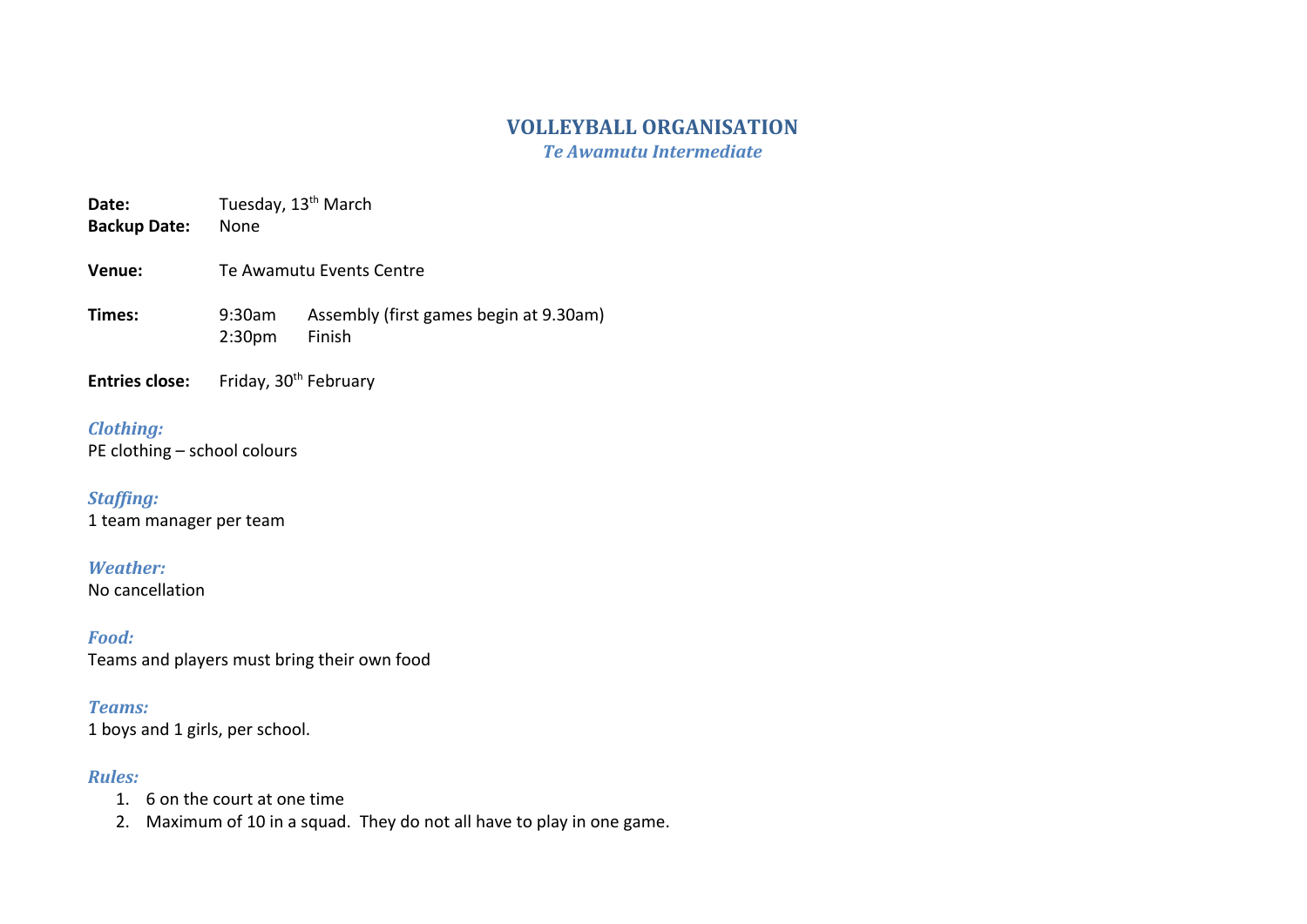- 1. Squad must rotate in same order.
- 
- 2. Duration of game games will go for 12 minutes
	- semi and final will be every 15 minutes
	- swap sides every 25 points e.g. 15-10, then 35-15
	- play stops on umpire's whistle

### *TAI Volleyball Rules Apply: (the Umpire's decision is final)*

- Score off every point
- No carried ball
- No hitting / contact of the net by a person
- Serve hits the net carry on with point
- Whole foot / hand over the centre line is a point lost
- Only 3 hits of the ball on your side
- On the line is in
- An individual cannot hit a ball consecutively
- Any part of the body may be used
- Umpire decision is final

### **ALL STUDENTS MUST WEAR NON-MARKING FOOTWEAR**

There is a vending machine, but I would suggest that students bring their own lunch and drink.

- each school must have a manager
- children only to be outside if supervised

Te Awamutu Intermediate School: Tel 07 871 6377

# **VOLLEYBALL TOURNAMENT ENTRY FORM**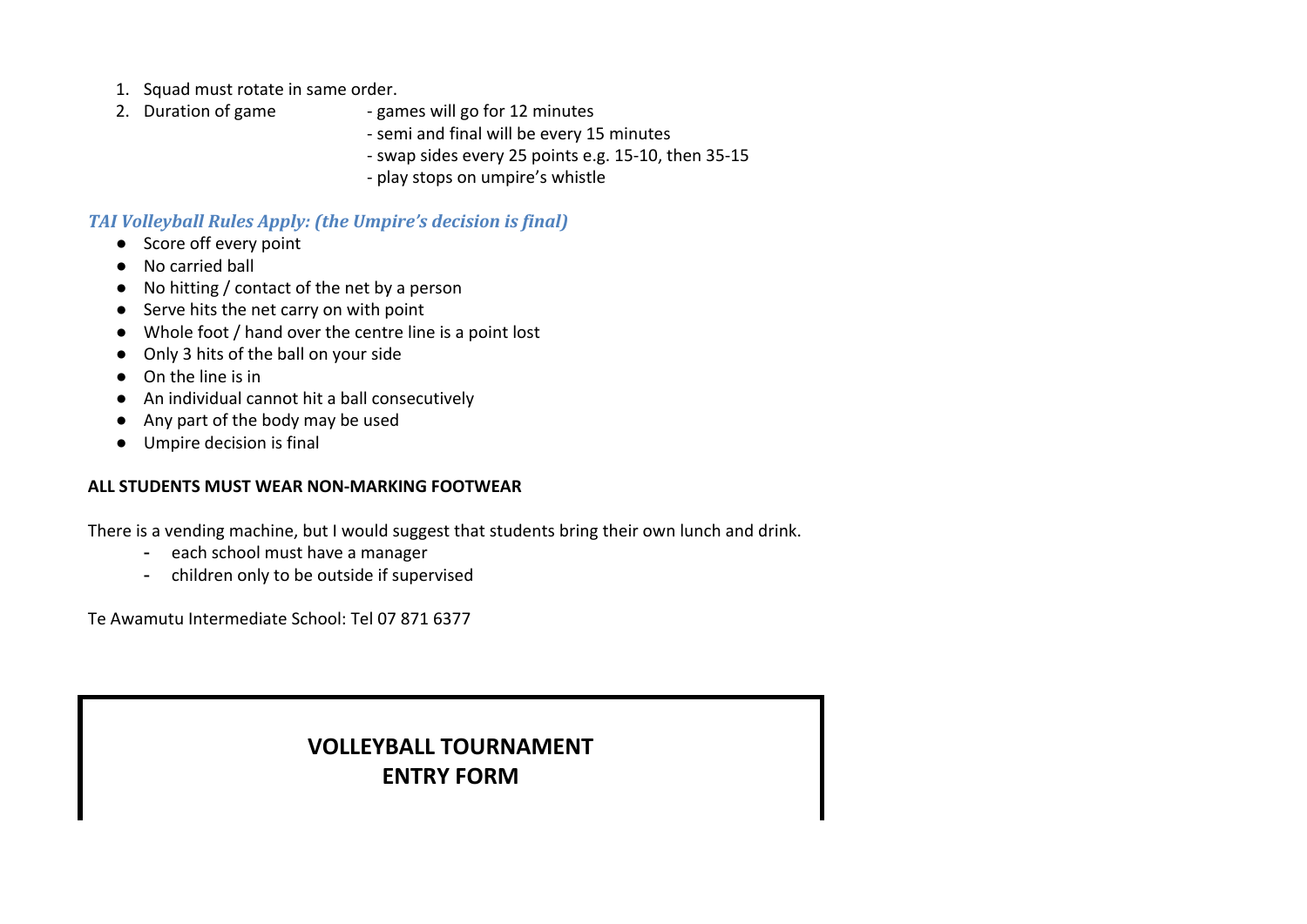|                                                |  | <b>Boys Team</b>                    | School will enter<br><b>Girls Team</b> |
|------------------------------------------------|--|-------------------------------------|----------------------------------------|
|                                                |  | is the contact person's mobile/home | is the contact person<br>number        |
| <b>School</b><br>Yes / No<br><b>Attending:</b> |  | <b>Teacher</b><br><b>Attending:</b> | Yes / No                               |

Email entry to Te Awamutu Intermediate School:

- [rossd@teawamutuint.school.nz](mailto:rossd@teawamutuint.school.nz) (Ross Denzie 021 269 5713)
- [dalem@teawamutu.school.nz](mailto:dalem@teawamutu.school.nz) (Dale McCabe 021 981 005)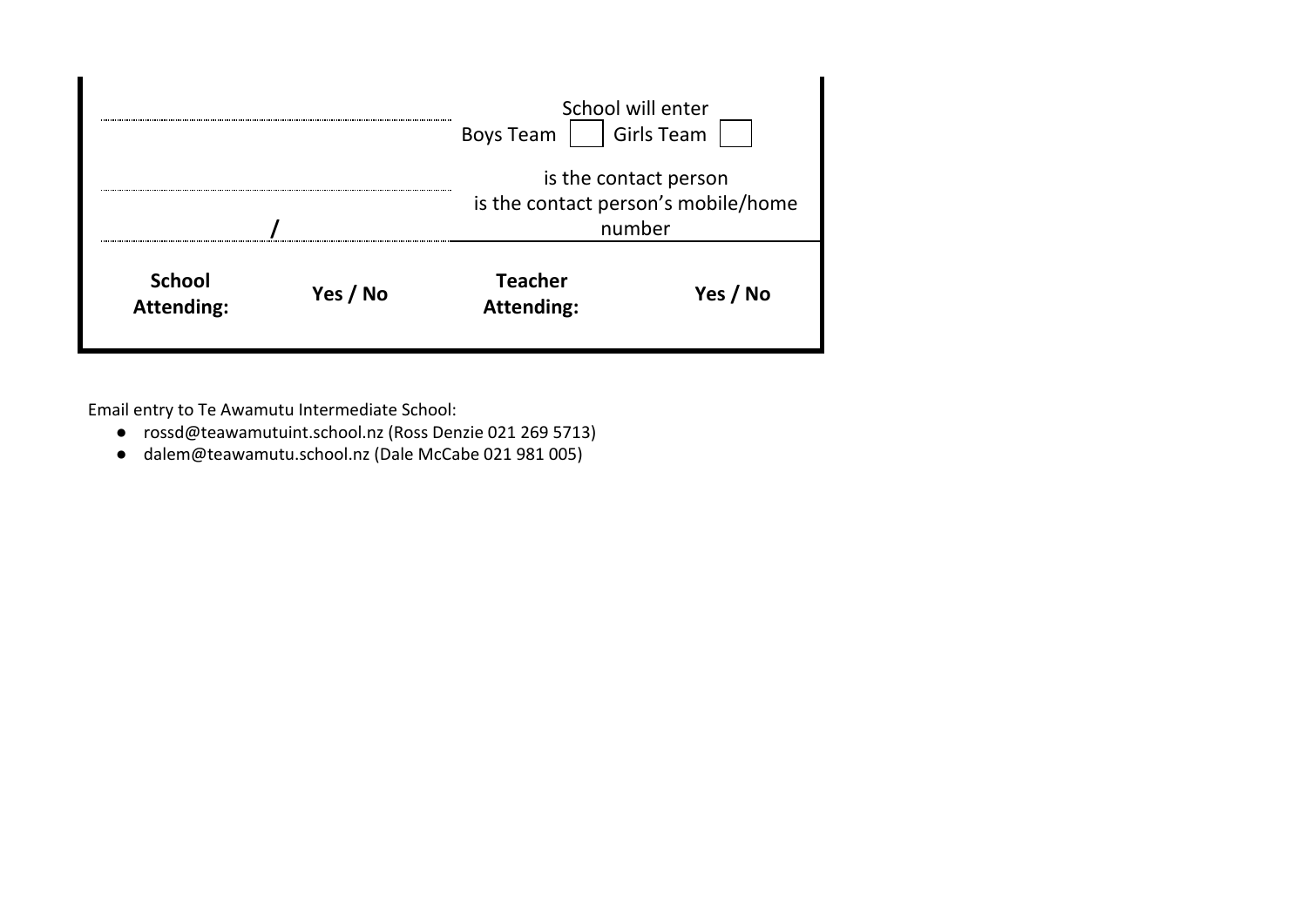### **TOUCH TOURNAMENT ORGANISATION**

*Te Awamutu Intermediate School*

**Date:** Tuesday, 20<sup>th</sup> March Backup Date: Thursday, 22<sup>nd</sup> March

**Venue:** Albert Park

**Times:** 8:45am Information/Roll call 9:00am Game 1 2:30pm Finish

**Entries close:** Friday, 2<sup>nd</sup> March

#### *Clothing:*

Please use your school colours.

### *Staffing:*

Each team to provide one team manager per two teams (girls and boys). Umpires will need to be provided from each team.

### *Equipment:*

Balls provided. These need to be returned to the field's ball person at the end of each game.

### *Weather:*

The organising school will send out an email to the two school nominated email addresses before 7.30am on the day of the sporting event.

### *Food:*

Food is on sale in the form of sausage sizzle & drinks.

### *Rules:*

- As in NZ Touch Rule Book apart from period of play, which is 7 minutes per half.
- Teams are to have 7 members maximum squad of 12.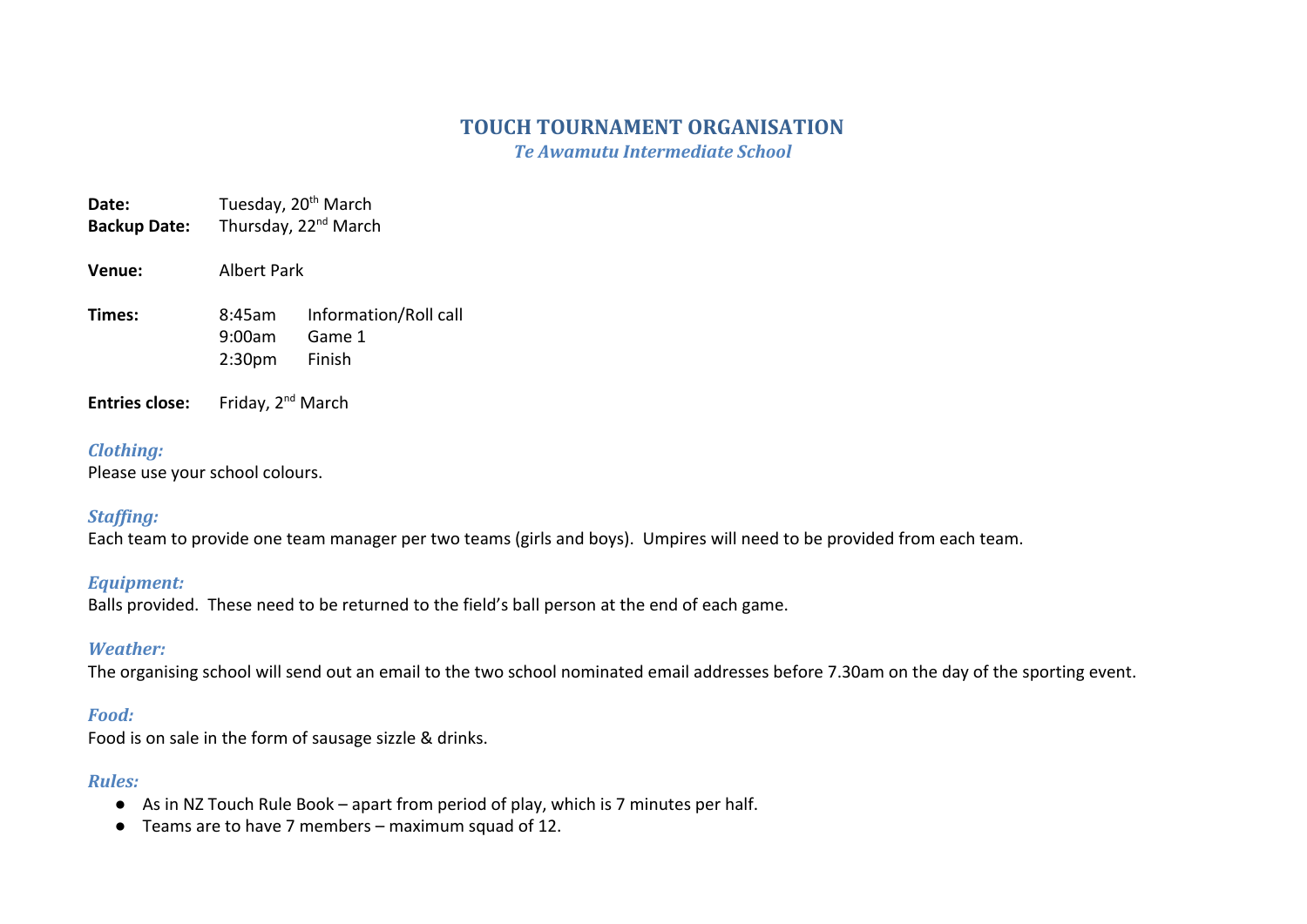- Drop off rules apply in semis and finals.
- All players, spectators, coaches will operate under Fair Play system or be asked to leave the ground.
- Referees decision is final.
- Only 1 boys' and 1 girls' team per school.

| <b>TOUCH TOURNAMENT</b><br><b>ENTRY FORM</b> |          |                                     |                                                              |
|----------------------------------------------|----------|-------------------------------------|--------------------------------------------------------------|
|                                              |          | <b>Boys Team</b>                    | School will enter<br><b>Girls Team</b>                       |
|                                              |          |                                     | is the contact person<br>is the contact person's mobile/home |
|                                              |          |                                     | number                                                       |
| <b>School</b><br><b>Attending:</b>           | Yes / No | <b>Teacher</b><br><b>Attending:</b> | Yes / No                                                     |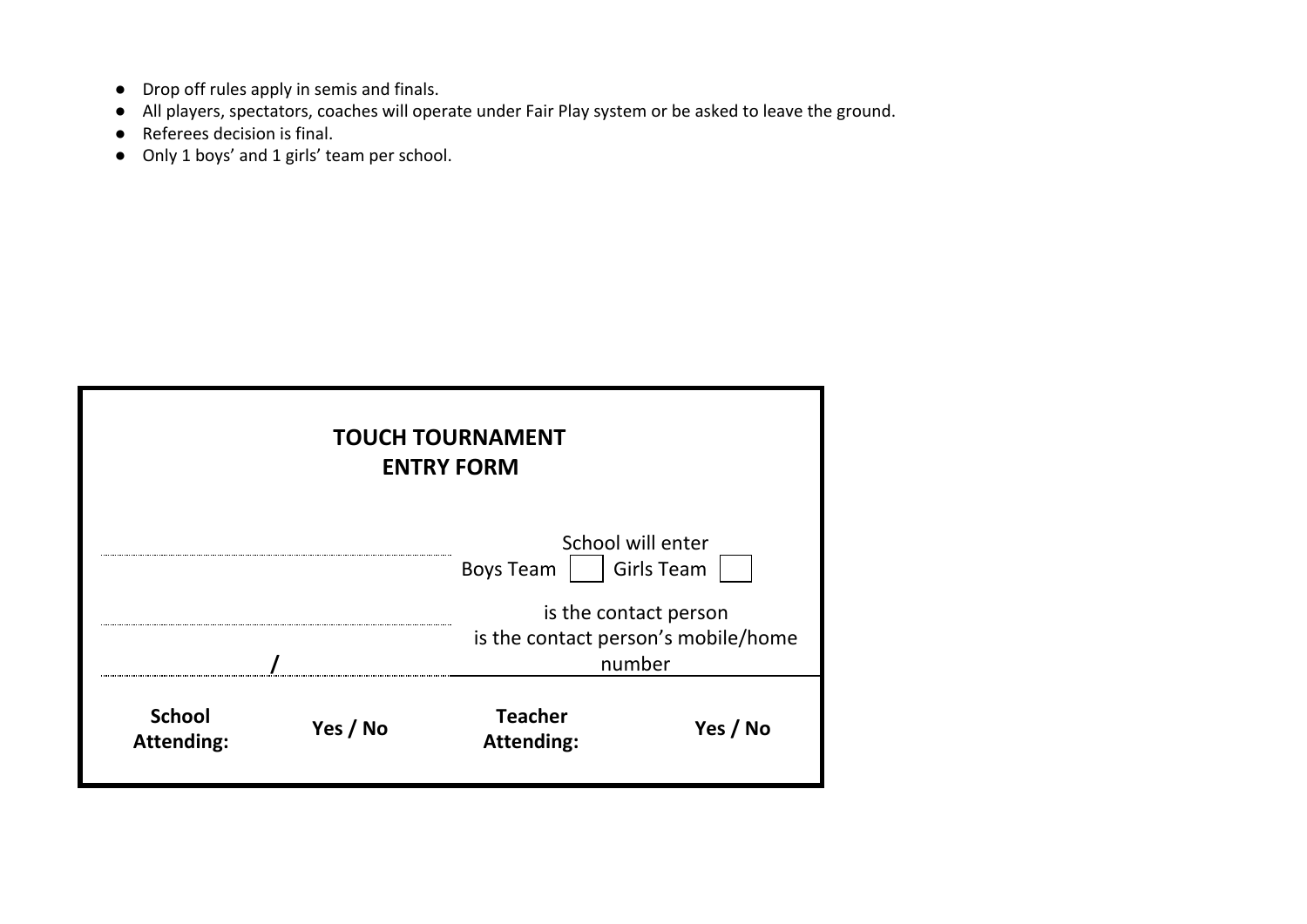Email entry to Te Awamutu Intermediate School:

- [rossd@teawamutuint.school.nz](mailto:rossd@teawamutuint.school.nz) (Ross Denzie 021 269 5713)
- [dalem@teawamutu.school.nz](mailto:dalem@teawamutu.school.nz) (Dale McCabe 021 981 005)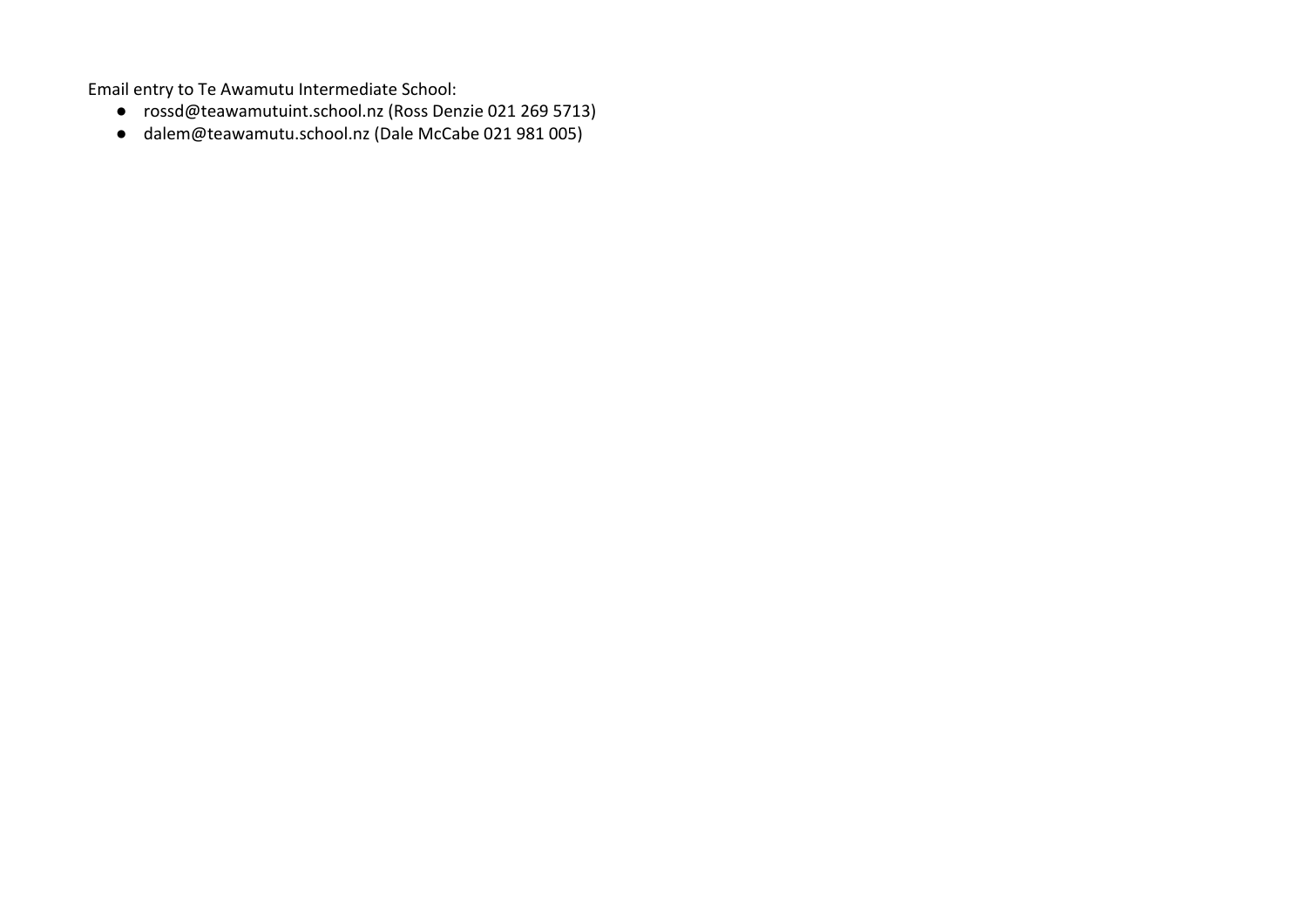# **DRAMA DAY ORGANISATION**

*Te Awamutu Intermediate School*

**Date:** Thursday, 29<sup>th</sup> March **Backup Date:** None

- **Backup Date:**
- **Venue:** Te Awamutu Intermediate School
- **Times:** To be advised
- **Entries close:** Friday, 9<sup>th</sup> March

### *Criteria*

*Te Awamutu will contact each school with details of the Drama Day.*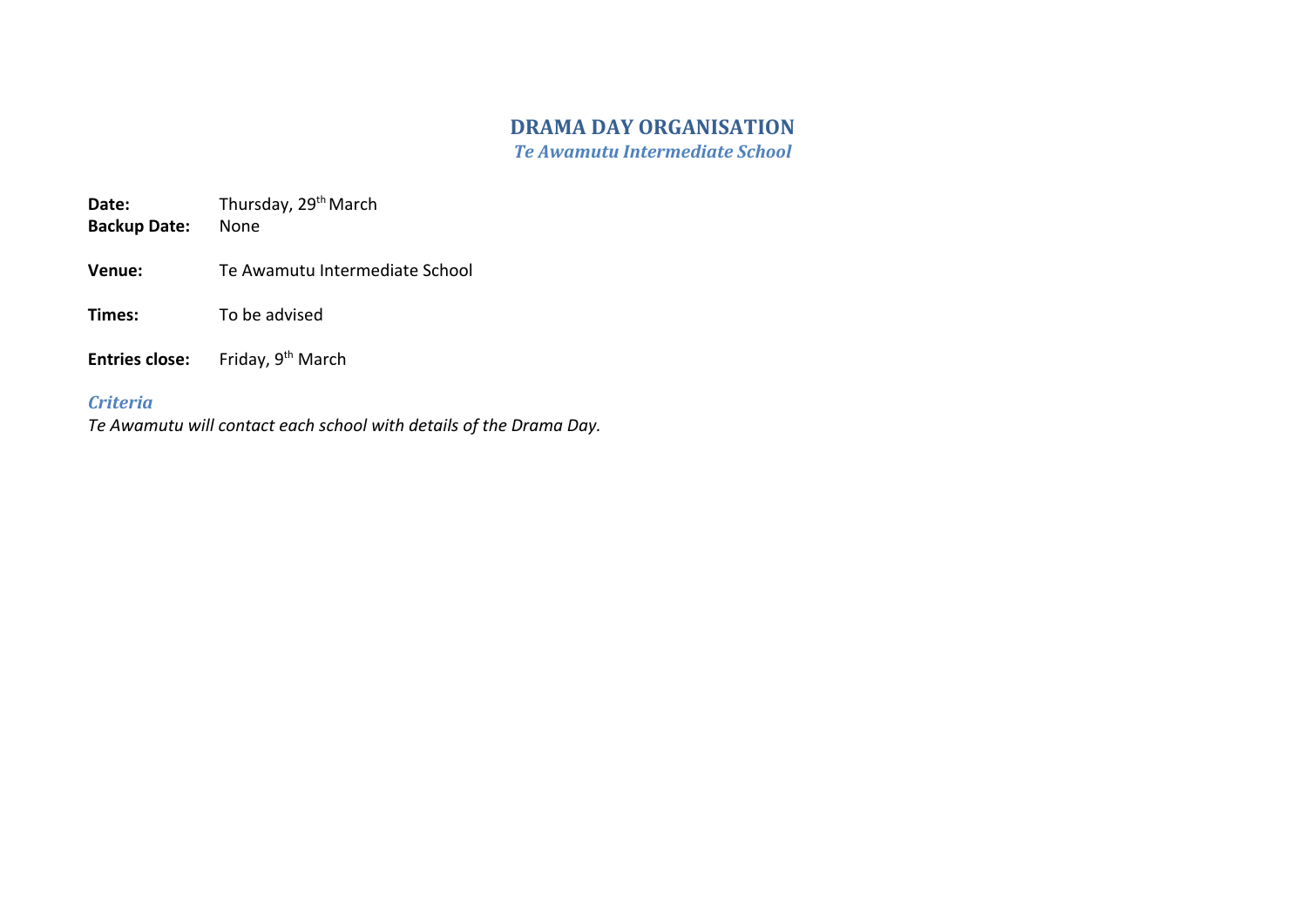| <b>DRAMA DAY</b><br><b>ENTRY FORM</b> |                   |                                                                        |          |
|---------------------------------------|-------------------|------------------------------------------------------------------------|----------|
|                                       | School will enter |                                                                        |          |
|                                       |                   | is the contact person<br>is the contact person's mobile/home<br>number |          |
| <b>School</b><br><b>Attending:</b>    | Yes / No          | <b>Teacher</b><br><b>Attending:</b>                                    | Yes / No |

Email entry to Te Awamutu Intermediate School:

- [rossd@teawamutuint.school.nz](mailto:rossd@teawamutuint.school.nz) (Ross Denzie 021 269 5713)
- [dalem@teawamutu.school.nz](mailto:dalem@teawamutu.school.nz) (Dale McCabe 021 981 005)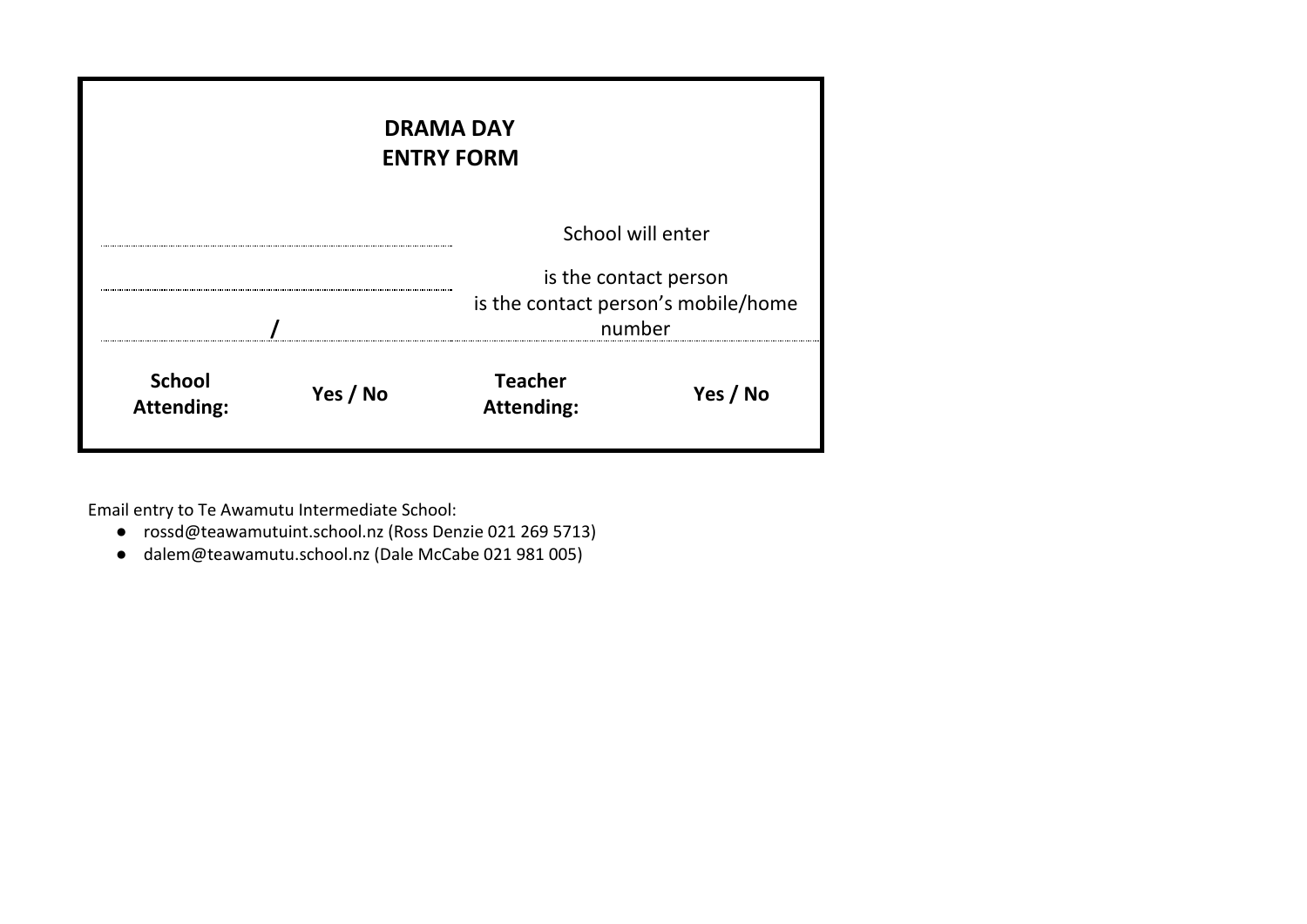### **FOOTBALL (SOCCER) ORGANISATION** *Berkley Normal Middle School*

- **Date:** Tuesday, 22<sup>nd</sup> May Backup Date: Thursday, 24<sup>th</sup> May
- **Venue:** Jansen Park, Hamilton
- **Times:** 9:15am Information 9:30am First round begins 2:30pm Finish

**Entries close:** Friday, 4<sup>th</sup> May

### *Clothing:*

School soccer strip or approved uniform Players must play in boots

### *Staffing:*

**Each team is to provide a manager/coach.** Each team will also need to provide a **referee**. Score cards provided and to be handed in at the conclusion of each game.

### *Games:*

Format of Draw will be finalised once entries have been received:

- Pool play Round Robin
- Semi Finals Cross Section play off
- Finals Completed by 2:20pm

### *Equipment:*

Teams to provide own regulation match ball (named please). Teams are welcome to bring their own shelter.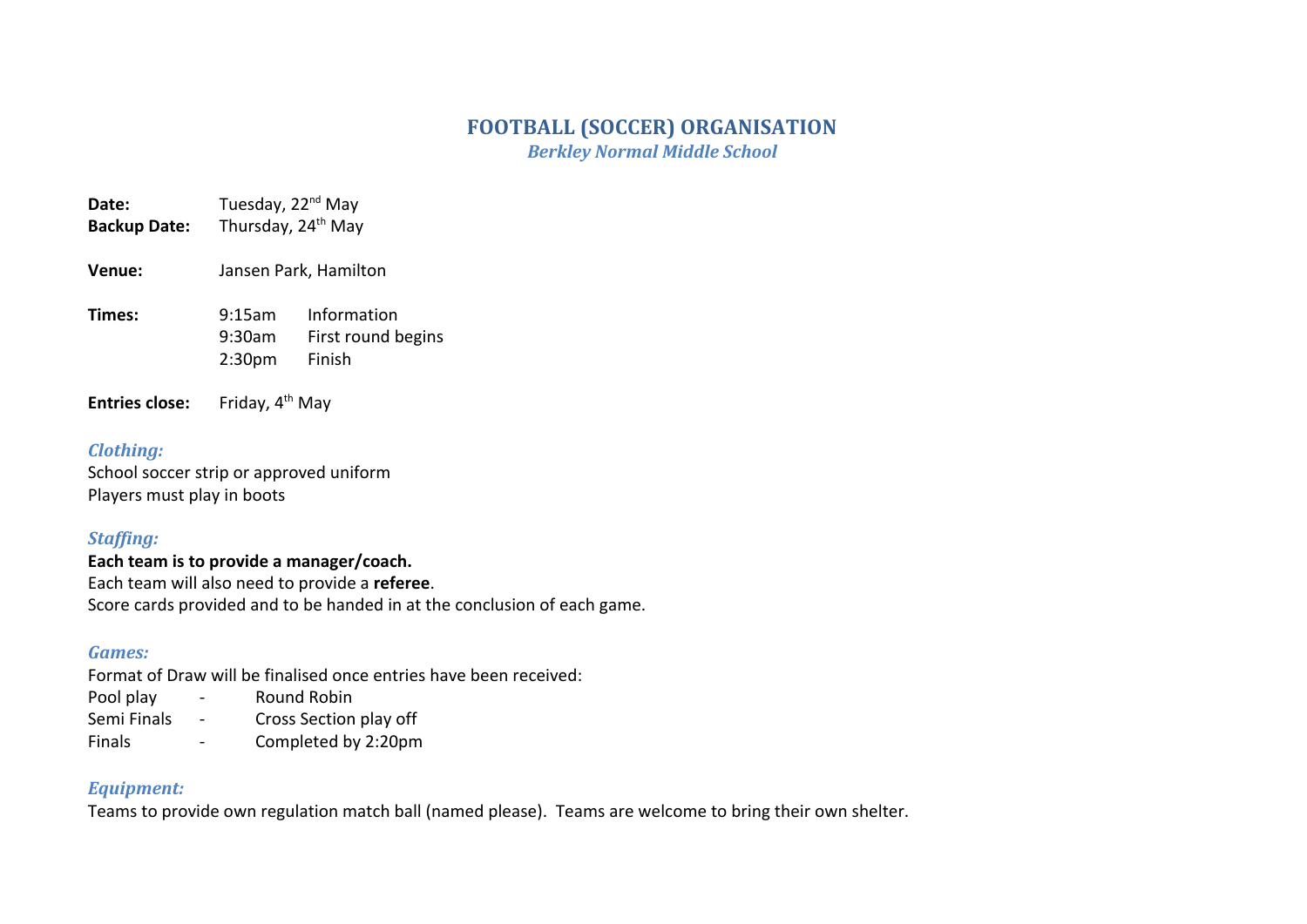#### *Weather:*

As Soccer is a Winter sport, it is highly unlikely that we will postpone to the backup date. Teams need to come prepared for all weather conditions.

### *First Aid:*

Schools are to bring suitable First Aid Kits with them.

### *Lunch Break:*

No fixed time, schools to determine when they eat.

### *Tournament Rules:*

- A team consists of 9 players and 3 reserves. Teams are either Boys or Girls, NOT MIXED. Teams may be mixed Year 7s & Year 8s. Substitutes are to be made at half time only with a maximum of 3 per game.
- Each team is to supply a match ball and a capable referee.
- Pool play will be on a Round Robin basis.
- Points  $-3$  points for a win, 1 for a draw and 0 for a loss.
- In the event of two or more teams being on equal points at the end of the Round Robin phase, the winner will be decided by the following methods:
	- $\circ$  who beat who
	- $\circ$  goal difference goals for/goals against
	- $\circ$  goals scored for highest figure qualifies
	- o toss of a coin
- In the event of a draw at the end of semi-finals or finals, the winner will be decided by the following methods:
	- $\circ$  penalty shootout best of five
	- o sudden death penalty shoot out
- Round Robin games are 10 minutes per half, with a 2 minute half time break.
- Semi-finals and final will be 12 minutes per half.
- Coaches of playing teams will be expected to act as linesperson for the referee.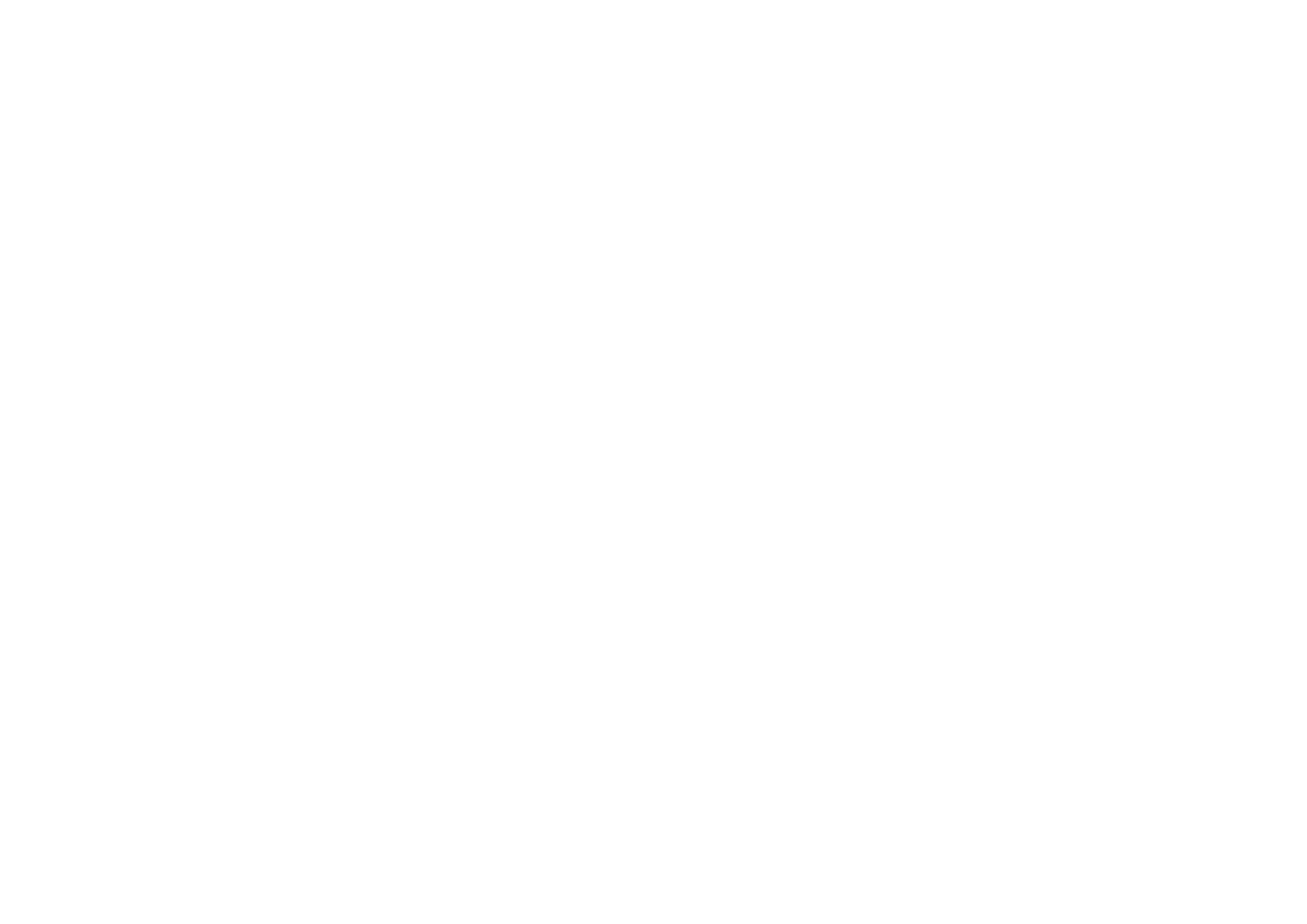| <b>FOOTBALL (SOCCER)</b><br><b>ENTRY FORM</b> |          |                                     |                                                                        |
|-----------------------------------------------|----------|-------------------------------------|------------------------------------------------------------------------|
|                                               |          | <b>Boys Team</b>                    | School will enter<br><b>Girls Team</b>                                 |
|                                               |          |                                     | is the contact person<br>is the contact person's mobile/home<br>number |
| <b>School</b><br><b>Attending:</b>            | Yes / No | <b>Teacher</b><br><b>Attending:</b> | Yes / No                                                               |

Email entry to Berkley Normal Middle School:

- [principal@berkley.school.nz](mailto:principal@berkley.school.nz)
- [sday@berkley.school.nz](mailto:sday@berkley.school.nz)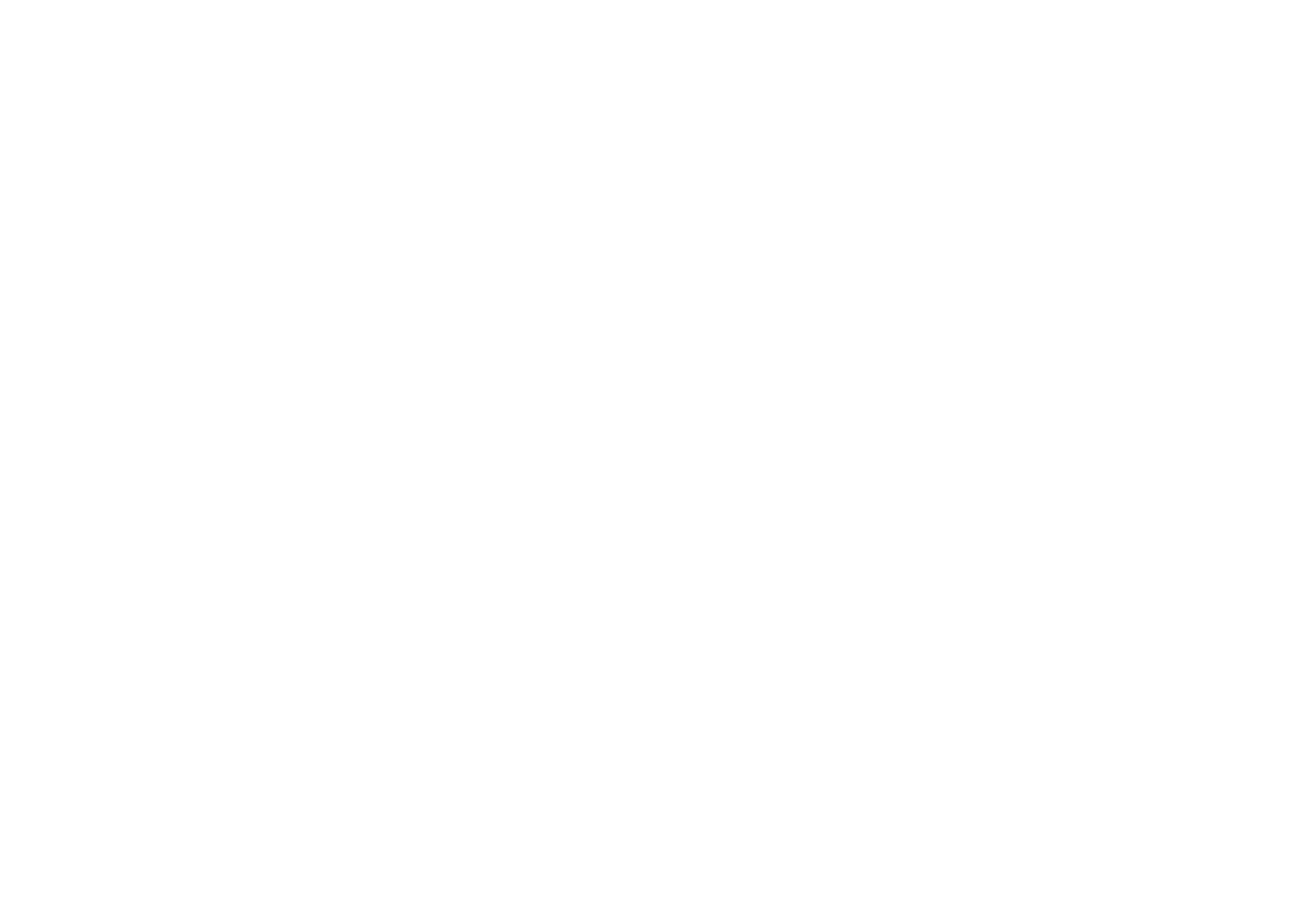## **THE ARTS DAY ORGANISATION**

*Hamilton Junior High School*

| Date:<br><b>Backup Date:</b> | Thursday, 7 <sup>th</sup> June<br>None |                                                                                                                                |
|------------------------------|----------------------------------------|--------------------------------------------------------------------------------------------------------------------------------|
| Venue:                       | Hamilton Junior High School            |                                                                                                                                |
| Times:                       | 9.15am<br>2:30 <sub>pm</sub>           | Start - Information/Roll call<br>Finish, from 2.30pm Parents/Caregivers will be welcome to come and view the artworks created. |
| <b>Entries close:</b>        | Friday, 25 <sup>th</sup> May           |                                                                                                                                |

#### *Clothing:*

Please wear MUFTI or bring an art shirt to cover your entire uniform.

#### *Staffing:*

Each school will provide 1 adult to participate in the day.

#### *Cost:*

We ask for a contribution of \$10 per student towards the cost of materials. Students bring their own morning tea and lunch.

#### *Food:*

Food is on sale in the form of canteen food, sausage sizzle & drinks. Students can bring their own packed lunch should they wish.

#### *Information:*

This is where teachers and schools will work together to 'support creative excellence'. Students will work with other visual art students and specialist Art Teachers for the day. They will be working to create collective artworks that they will bring home. Each year we have a different focus. There will be up to 10 students attending from each school, with one teacher to accompany them.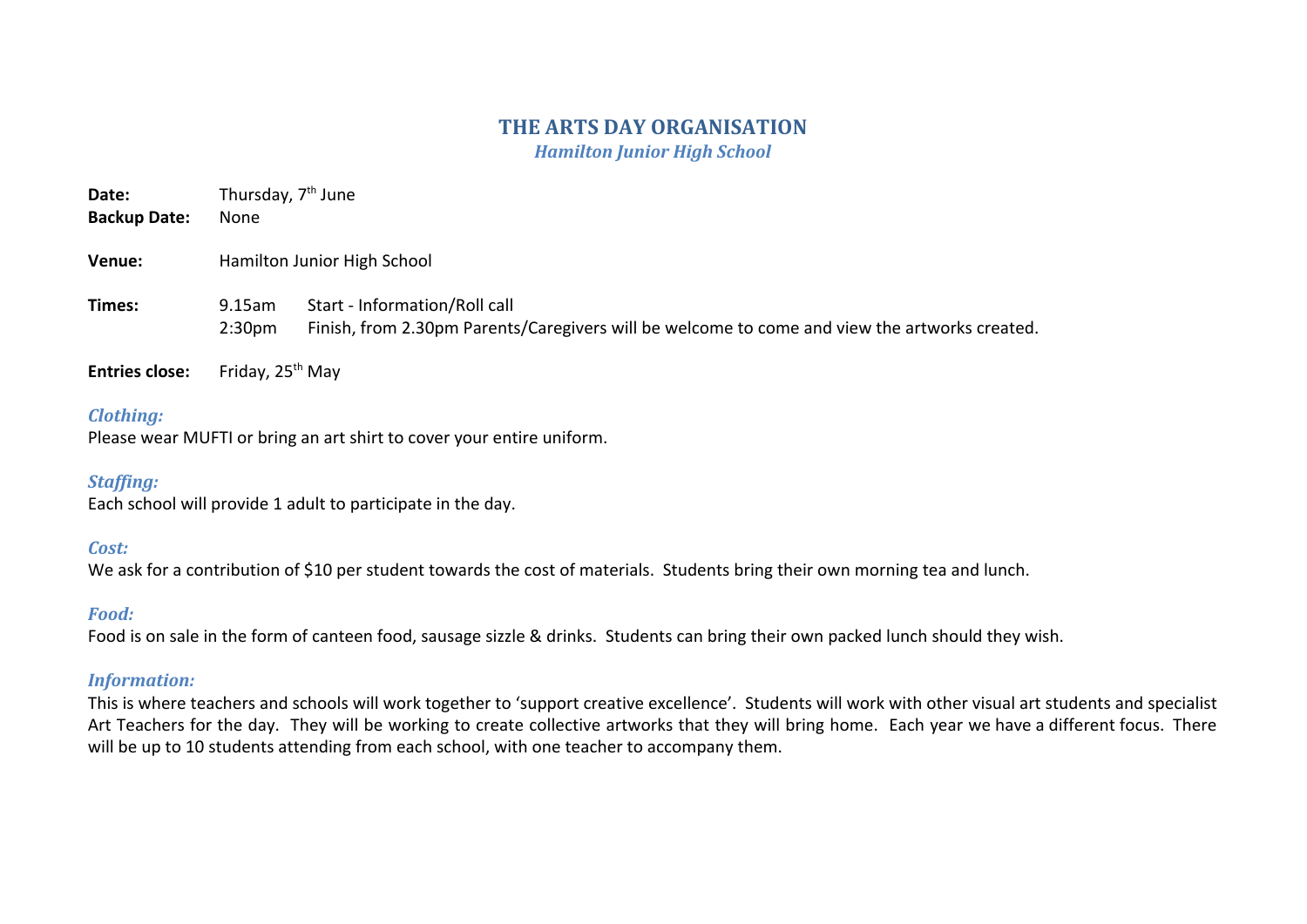|                                    |          | <b>THE ARTS DAY</b><br><b>ENTRY FORM</b> |                                                                                   |
|------------------------------------|----------|------------------------------------------|-----------------------------------------------------------------------------------|
|                                    |          |                                          | School will enter<br>is the contact person<br>is the contact person's mobile/home |
| number                             |          |                                          |                                                                                   |
| <b>School</b><br><b>Attending:</b> | Yes / No | <b>Teacher</b><br><b>Attending:</b>      | Yes / No                                                                          |

Email entry to Hamilton Junior High School:

- [laurelb@hjhs.school.nz](mailto:laurelb@hjhs.school.nz) (Laurel 027 337 9706)
- [office@hjhs.school.nz](mailto:office@hjhs.school.nz)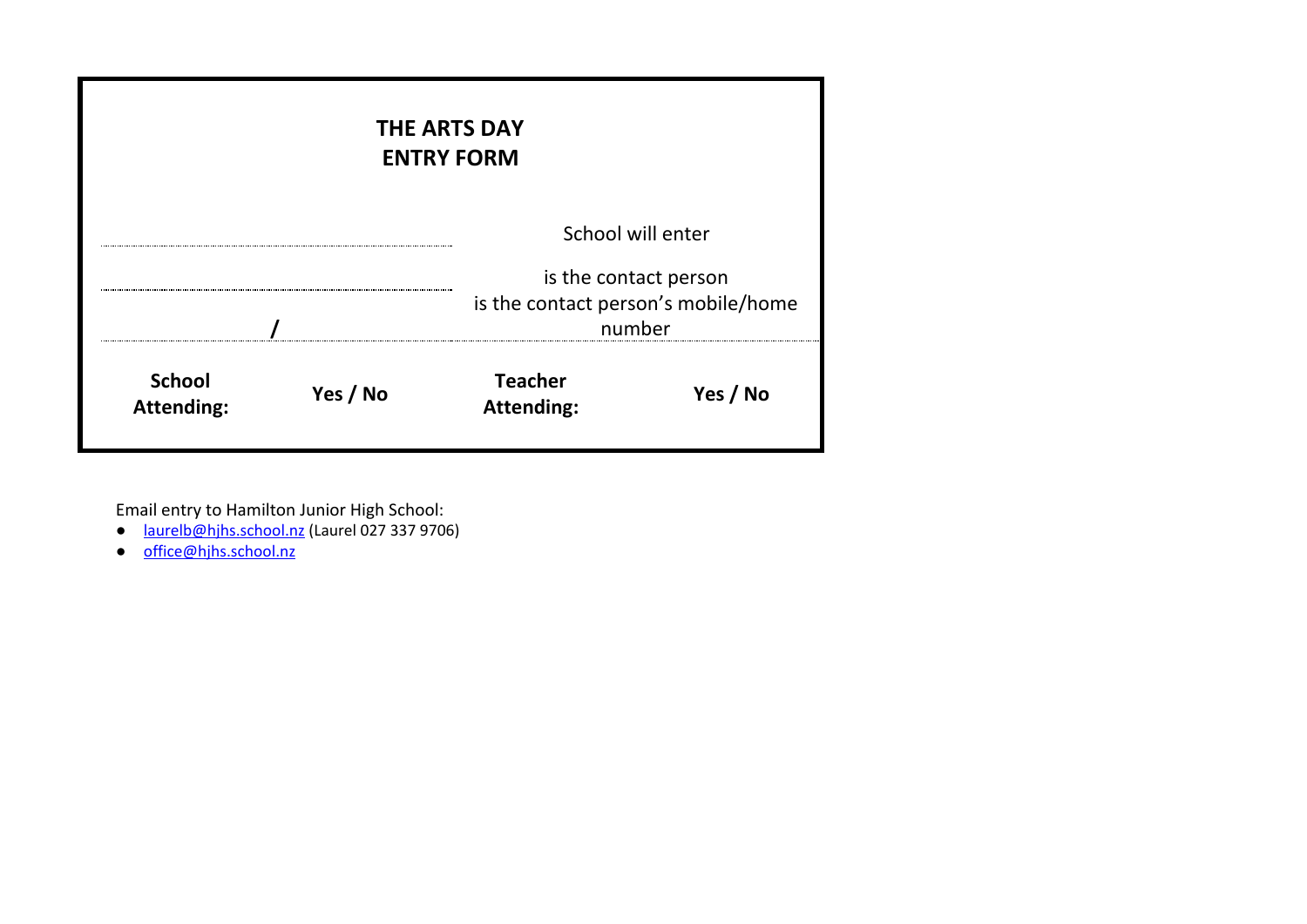# **HOCKEY TOURNAMENT ORGANISATION**

*Maeroa Intermediate*

**Date:** Tuesday, 12<sup>th</sup> June Backup date: Thursday, 14<sup>th</sup> June

**Venue:** Innes Common Turf Hockey Fields

**Times:** 9:00am Arrival & information sharing 9:15am First round starts 3:00pm Finish

**Entries close:** Friday, 25<sup>th</sup> May

## *Clothing:*

- Correct school sports uniform
- Appropriate footwear turf & grass
- Hockey stick
- Mouthguards and shin pads compulsory
- Goalkeepers must be attired in correct safety gear i.e. minimum requirements pads, kickers, chest protector & helmet

### *Games:*

Will depend on number of entries but minimum of 4 likely.

# *Equipment:*

Each team to provide a ball (clearly named please) and a First Aid kit.

# *Weather:*

The organising school will send out an email to the two school nominated email addresses before 7.30am on the day of the sporting event.

# *Food:*

Bring lunch, but a canteen may operate. There is no official lunch break.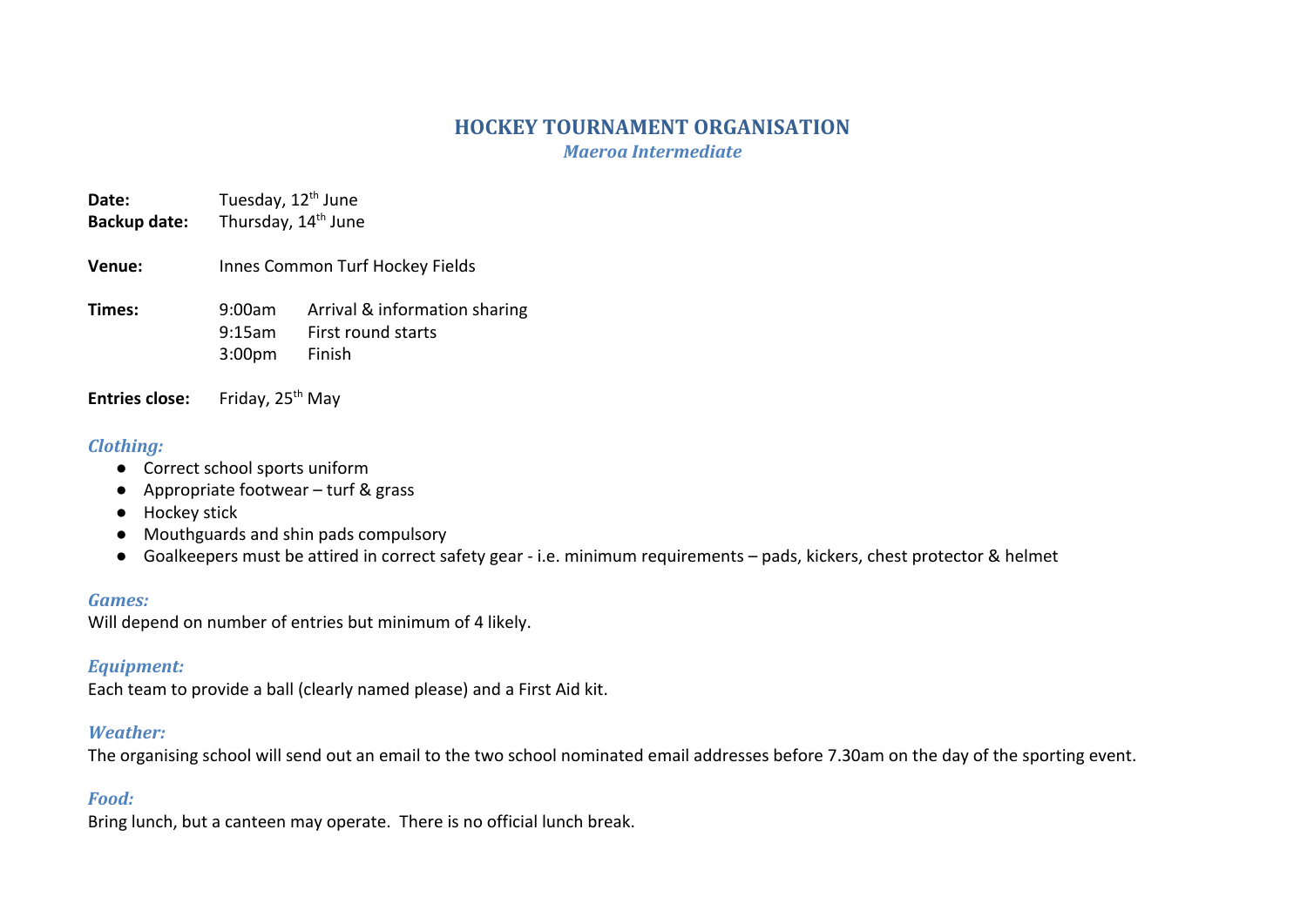#### *Team:*

One 11 a side team per school and team can be mix of boys and girls **+ 3 reserves** *(to be marked)*. The competition rules for hockey will apply (as used in Winter season Intermediate competition). Maximum of 14 players at Tournament.

A "Team Player Sheet" is to be provided to the organising school on the day of the tournament. This is to state all registered players who make up the team for each school for the day. NO changes to team/team members may be made once the team is registered.

#### *Rules:*

- 11 a side hockey (total number of players in the team to be the normal amount used during the season)
- Three subs
- Goalie in full padded gear
- Coaches, subs, and supporters need to adhere to the rules of the turf and dugout during the play of games.
- Coaches/teachers need to ensure there is a supportive nature given to our high school referees is encouraged by all supporters and people attached to the team.
- Points will be: Win  $-3$  / Loss  $-0$  / Draw  $-1$

This is to ensure there are clear pool winners at the end of the round robin.

- If there is a tie for points at the end of pool play, it will go back to a count back on goals scored.
- Pool play games are 20 minutes long, two 10 minute halves with a 1-2 minute half time.
- Semi finals and finals will be 30 minutes long, two 15 minute halves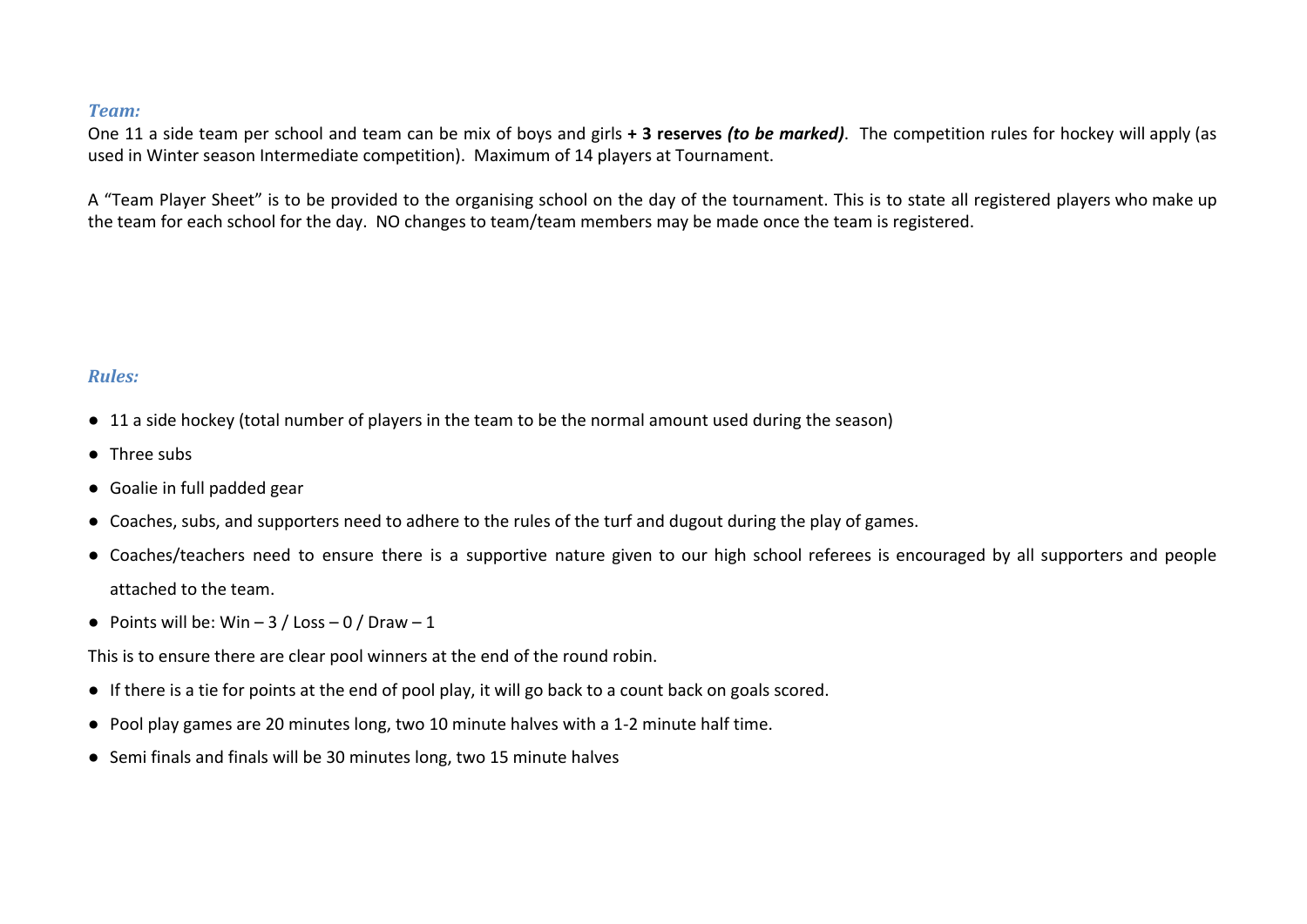- In the event of a tie at the end of the semi finals or finals, there will be 5 minutes each way of golden goal time (first to score in that time, wins the game)
- If there is no golden goal at the end of this time, there will be five penalty shoot outs for each team. Most goals scored will win the game. Referees will oversee this, with the guidance of Waikato Hockey who are always present on the day.
- A team list need to be sent to the host school the day before the tournament, so the score cards can be written out before the games start.
- Email and contact phone number to be given to host school in case of postponement in which a call will be made by 7.30 am
- 8.45 am school teacher and/or coach to meet at this time to go over draw (any changes etc), important messages shared and any questions covered. A number of schools did not make this meeting in previous years and that did cause some problems when the draw changed.
- 9 am games start
- Turf 1 Pavilion side; Turf 2 Lake Side
- Pools will be drawn by a random selector online.
- The referee decision is final. Coaches are not to challenge the referee. If a coach breaks the Code of Conduct he will be banned from future competitions.

| <b>HOCKEY TOURNAMENT</b><br><b>ENTRY FORM</b> |                       |
|-----------------------------------------------|-----------------------|
|                                               | School will enter     |
|                                               | is the contact person |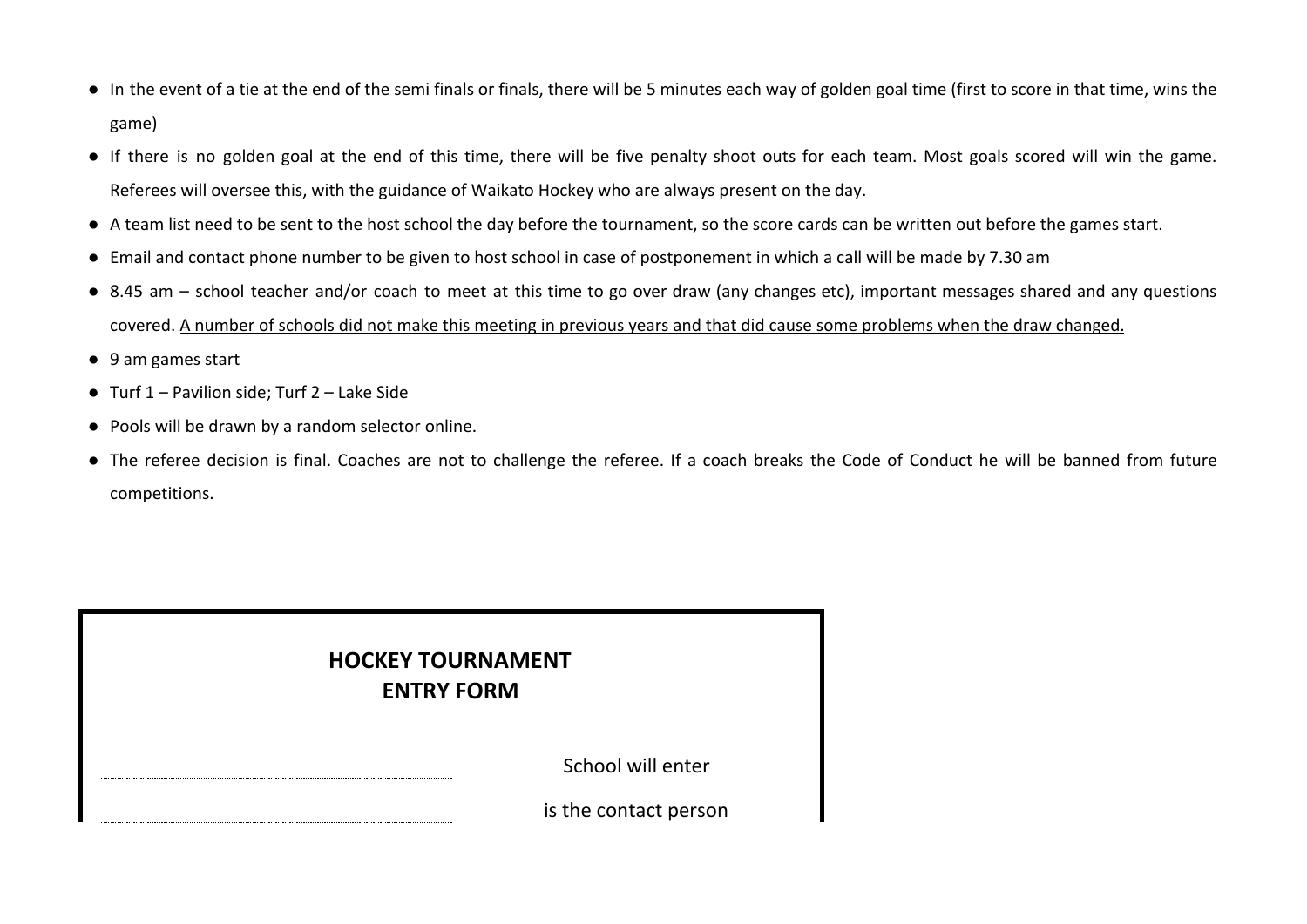|                                    |          |                                     | is the contact person's mobile/home<br>number |  |
|------------------------------------|----------|-------------------------------------|-----------------------------------------------|--|
| <b>School</b><br><b>Attending:</b> | Yes / No | <b>Teacher</b><br><b>Attending:</b> | Yes / No                                      |  |

Email entry to Maeroa Intermediate School:

- [ataylor@maeroa.school.nz](mailto:ataylor@maeroa.school.nz)
- [swood@maeroa.school.nz](mailto:swood@maeroa.school.nz) (Susan Wood 021 665 425)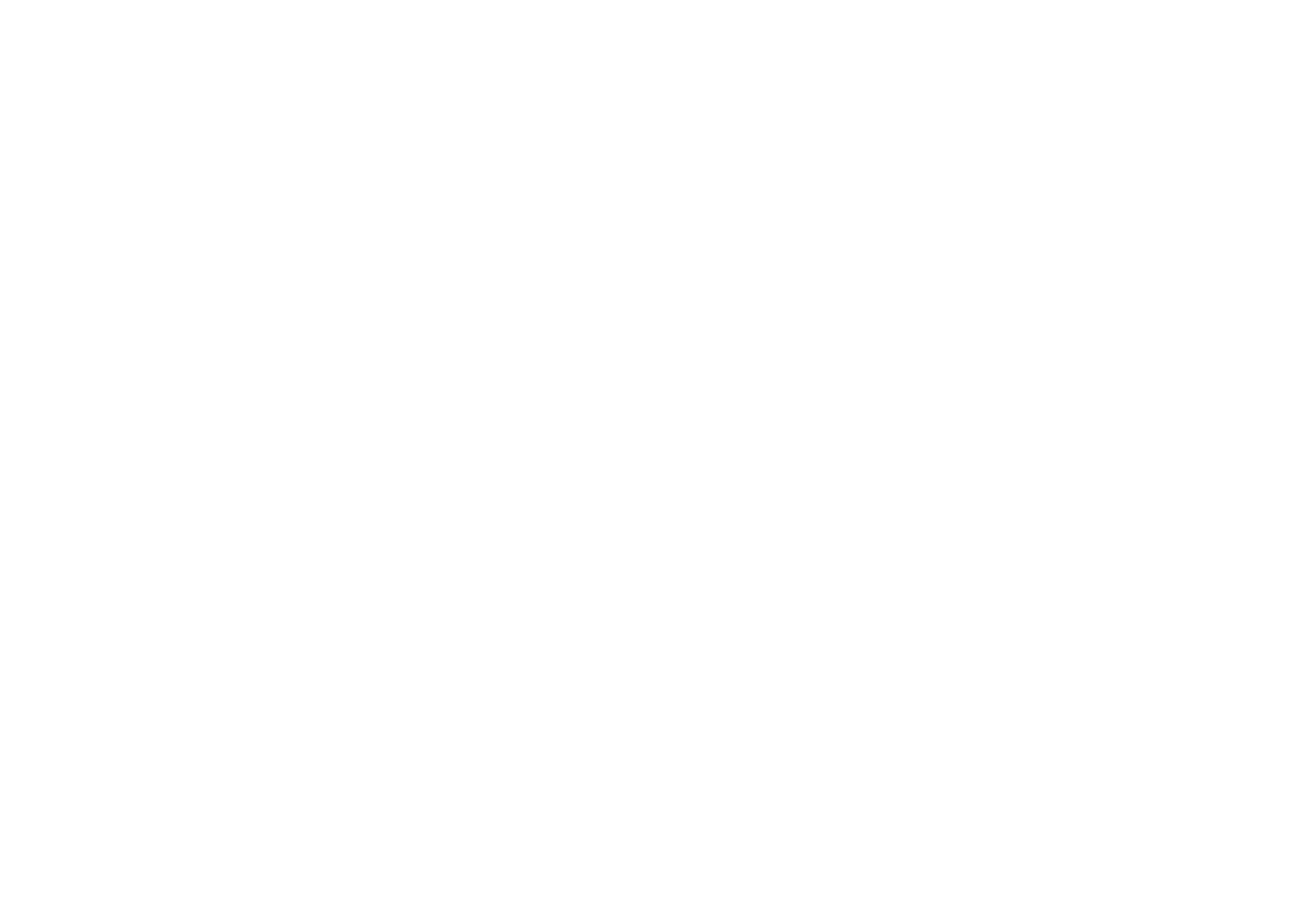# **BASKETBALL ORGANISATION**

*Rototuna Junior High School*

| Date:               | Tuesday, 26 <sup>th</sup> June |
|---------------------|--------------------------------|
| <b>Backup Date:</b> | None                           |

- **Venue:** Rototuna High School
- **Entry closing date:** Friday, 15<sup>th</sup> June
- **Time:** To be advised

*Clothing:* Official numbered basketball shirts

# *Staffing:*

Each team to provide a competent referee and team supervisor Score sheets provided A summary of games played will be distributed to all schools

# *Rules:*

- 1) Size six ball (Boys Division and Girls Division) to be used at all times. Match ball will be provided.
- 2) Game time will be two x ten minute halves running clock. Two-minute half time.
- 3) Games will start to time.
- 4) Two x thirty second time outs per half none in the last three minutes of the game even if you have it in prior to the last three minutes (except for in quarters, semi-finals and finals).
- 5) Substitutions are to be notified to the bench and are allowed to take the court on any dead ball. 6) On the fifth personal foul player to leave the court.
- 7) Six Team fouls allowed per half. Free throws to be taken on seventh team foul. Optional.
- 8) Points: three for a win and two for a loss (in the event of a tie at the end of the game, two minutes' extra time will be played to find a winner).
- 9) Minimum of seven players per team with a maximum of twelve.
- 10) No mixed gender teams. Girls Division and Boys Division.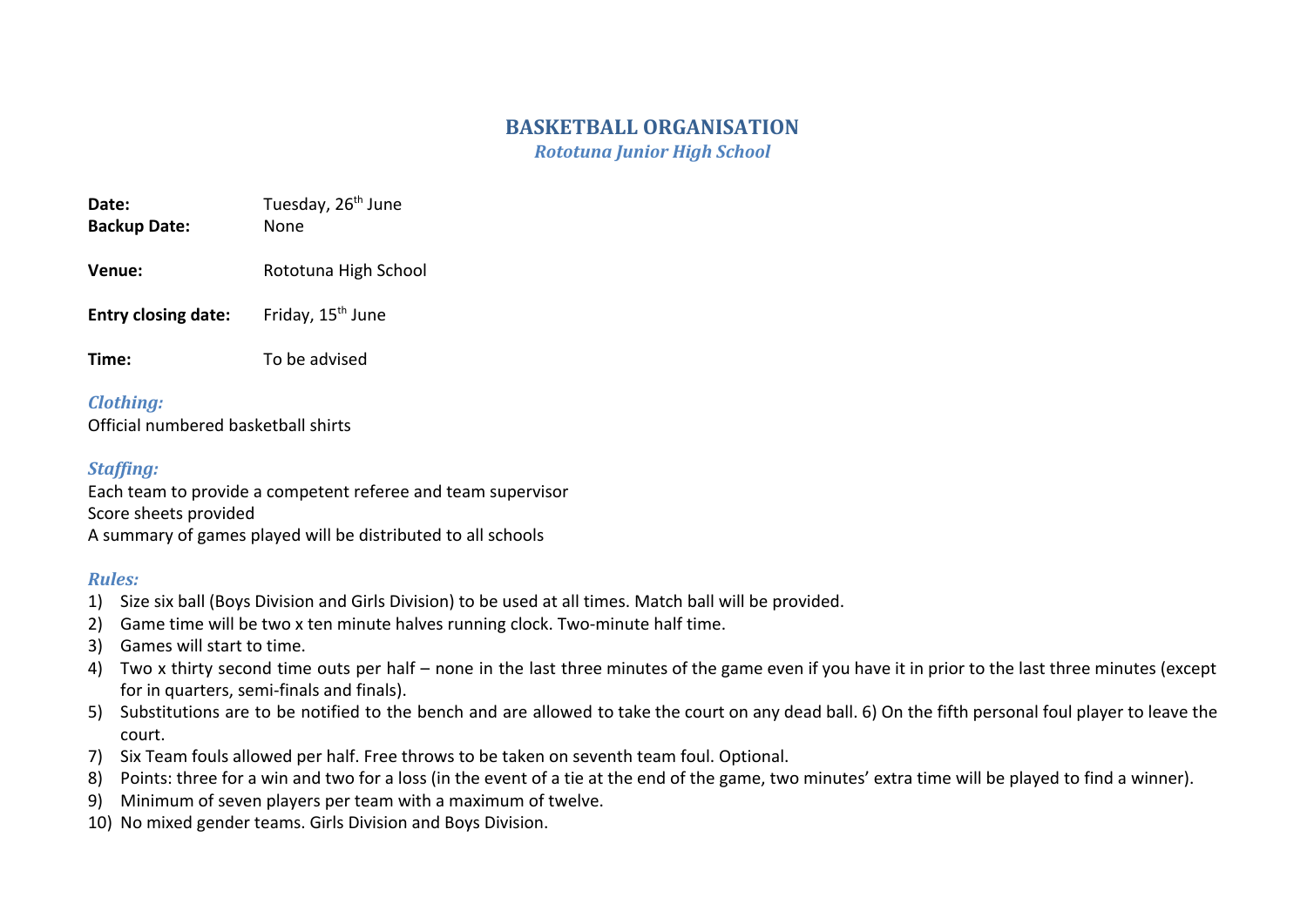- 11) No skins are to be worn under tops or shorts. A medical certificate must be produced if an undergarment is to be worn. Protective knee and elbow pads allowed.
- 12) Mouth guards are compulsory and must be worn at all times.
- 13) Man to man defence is to be played at all times (no zone defence).
- 14) As per BBNZ Under 15 Rules there will be three pointers.
- 15) Team management check the score sheets ten minutes prior to the start of your first game.
- 16) Score sheets will be checked against team registration sheets to ensure that there are no players playing who were not included in the verified team registration.
- 17) If a player is not included on the first score sheet, then they are unable to play in any future games.
- 18) Score bench will be provided for Semi's and Finals.
- 19) Quarter, Semi & Finals the clock will be stopped for all violations in the last three minutes of the game.
- 20) Quarter, Semi & Finals clock stops on a made basket in the final two minutes of last half as per FIBA rules.
- 21) All team managers are required to have their team's medical forms with them

### *Equipment:*

Bring your own whistle.

### *Food:*

Bring your own cut lunch and drinks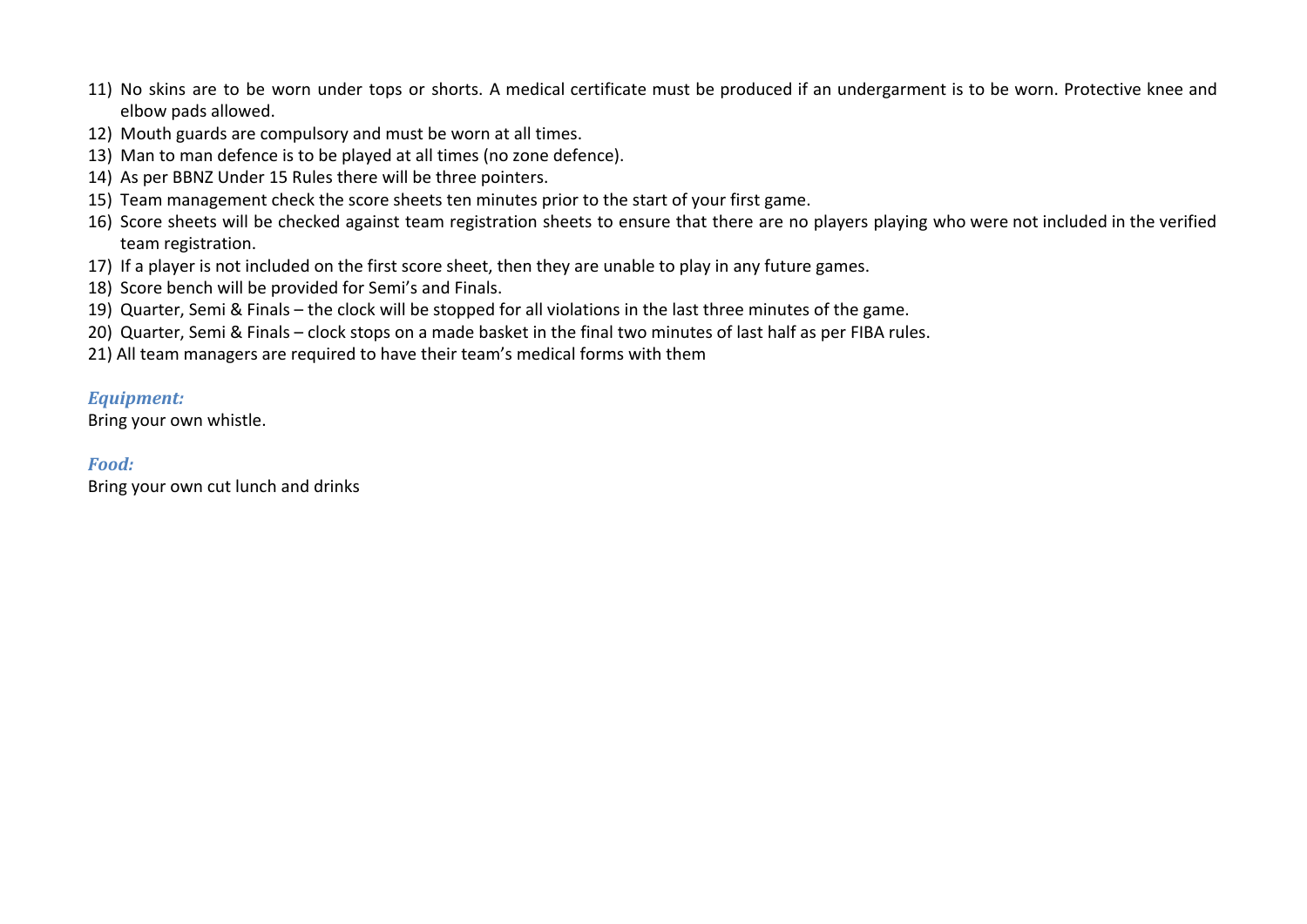|                                    |          | <b>BASKETBALL TOURNAMENT</b><br><b>ENTRY FORM</b> |                                     |
|------------------------------------|----------|---------------------------------------------------|-------------------------------------|
|                                    |          | School will enter<br><b>Boys Team</b>             | <b>Girls Team</b>                   |
|                                    |          | is the contact person<br>number                   | is the contact person's mobile/home |
| <b>School</b><br><b>Attending:</b> | Yes / No | <b>Teacher</b><br><b>Attending:</b>               | Yes / No                            |

Email entry to Rototuna Junior High School:

- [sport@rhs.school.nz](mailto:sport@rhs.school.nz)
- [fraserhill@rhs.school.nz](mailto:fraserhill@rhs.school.nz) (Fraser Hill 027 277 0715)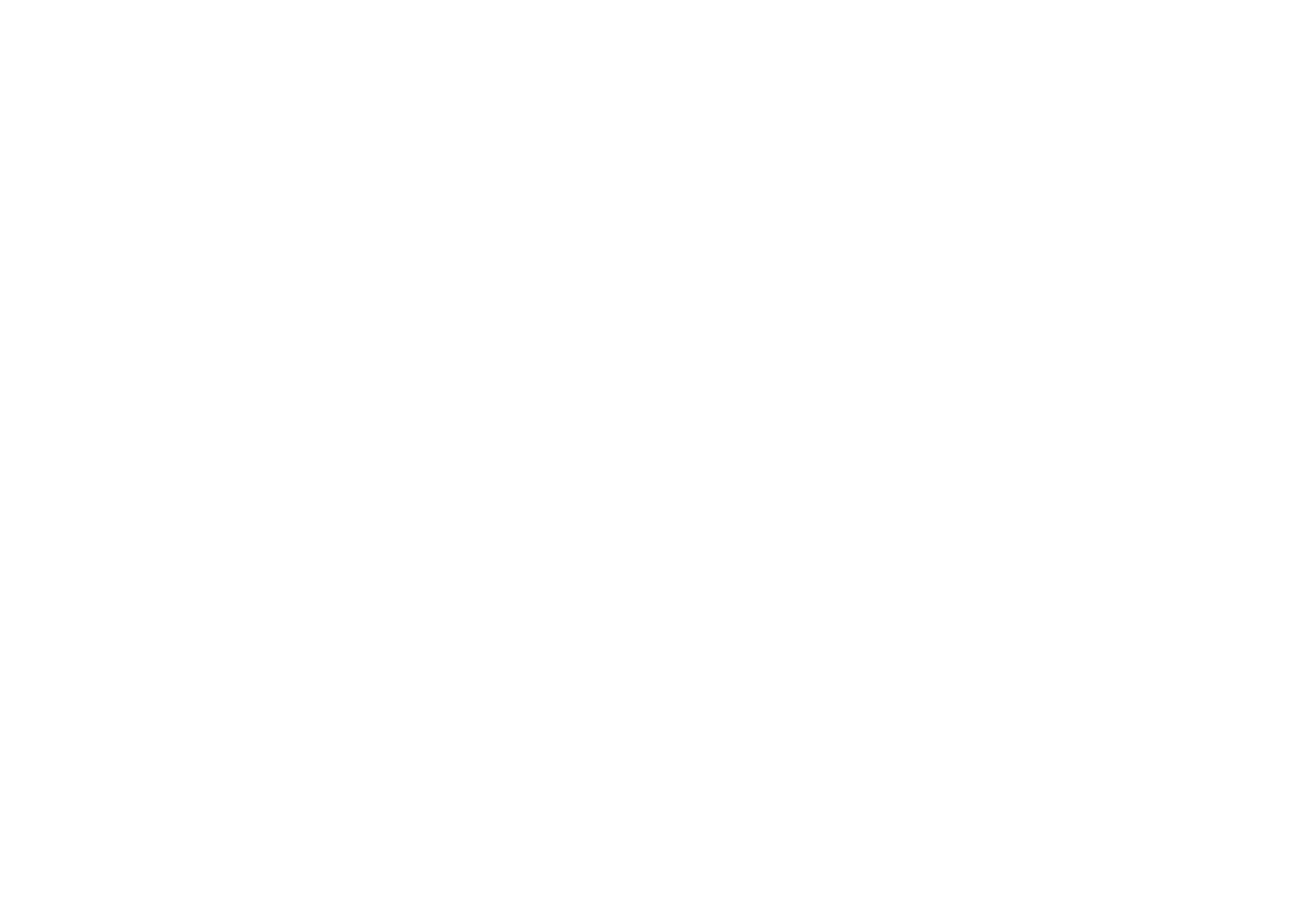# **DANCE DAY ORGANISATION**

*Cambridge Middle School*

**Date:** Thursday, 28<sup>th</sup> June

- **Backup Date:** None
- **Venue:** Melville Intermediate School
- **Times:** 9.15am Start: Information / Roll call 2.30pm Finish
- **Entries close:** Friday, 15<sup>th</sup> June

#### *Clothing:*

Please wear PE gear or loose clothing suitable for dancing.

### *Staffing:*

Each school will provide 1 adult to participate in the day.

### *Cost:*

We ask for a contribution of \$10 towards the cost of materials. Students bring their own morning tea and lunch.

#### *Food:*

The school canteen is open and pre-orders can be made.

#### *Information:*

- 1. This is where teachers and schools will work together to 'support creative excellence'
- 2. Students will work with other Dance students and specialist Dance Teachers for the day.
- 3. They will be working to create collective dance pieces that they will share with each other.
- 4. There will be up to 10 students attending from each school, with one teacher to accompany them.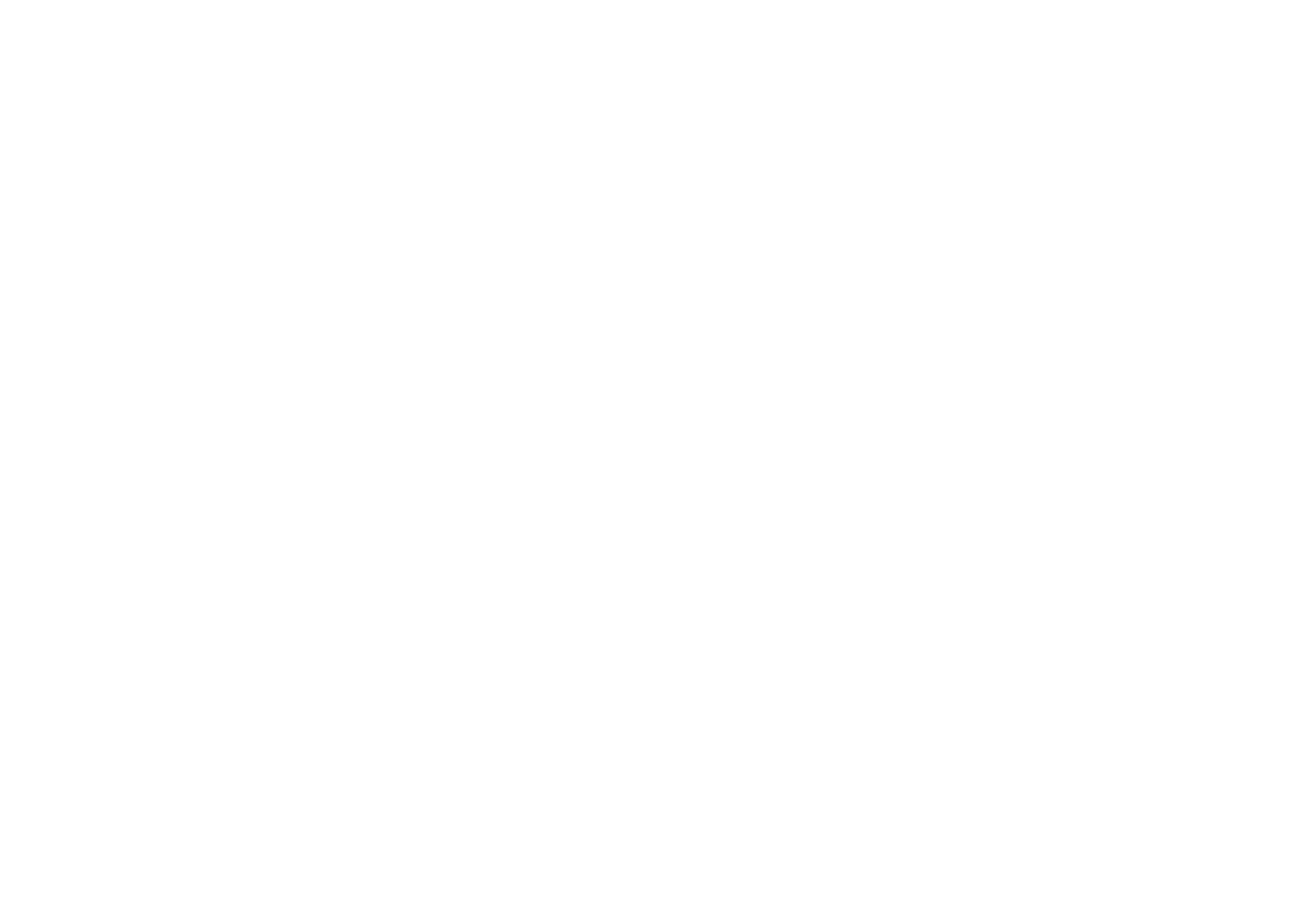|                                    |          | <b>DANCE DAY</b><br><b>ENTRY FORM</b>                                  |          |
|------------------------------------|----------|------------------------------------------------------------------------|----------|
|                                    |          | School will enter                                                      |          |
|                                    |          | is the contact person<br>is the contact person's mobile/home<br>number |          |
| <b>School</b><br><b>Attending:</b> | Yes / No | <b>Teacher</b><br><b>Attending:</b>                                    | Yes / No |

Email entry to Cambridge Middle School:

- [office@cms.school.nz](mailto:office@cms.school.nz)
- [tracey@cms.school.nz](mailto:tracey@cms.school.nz)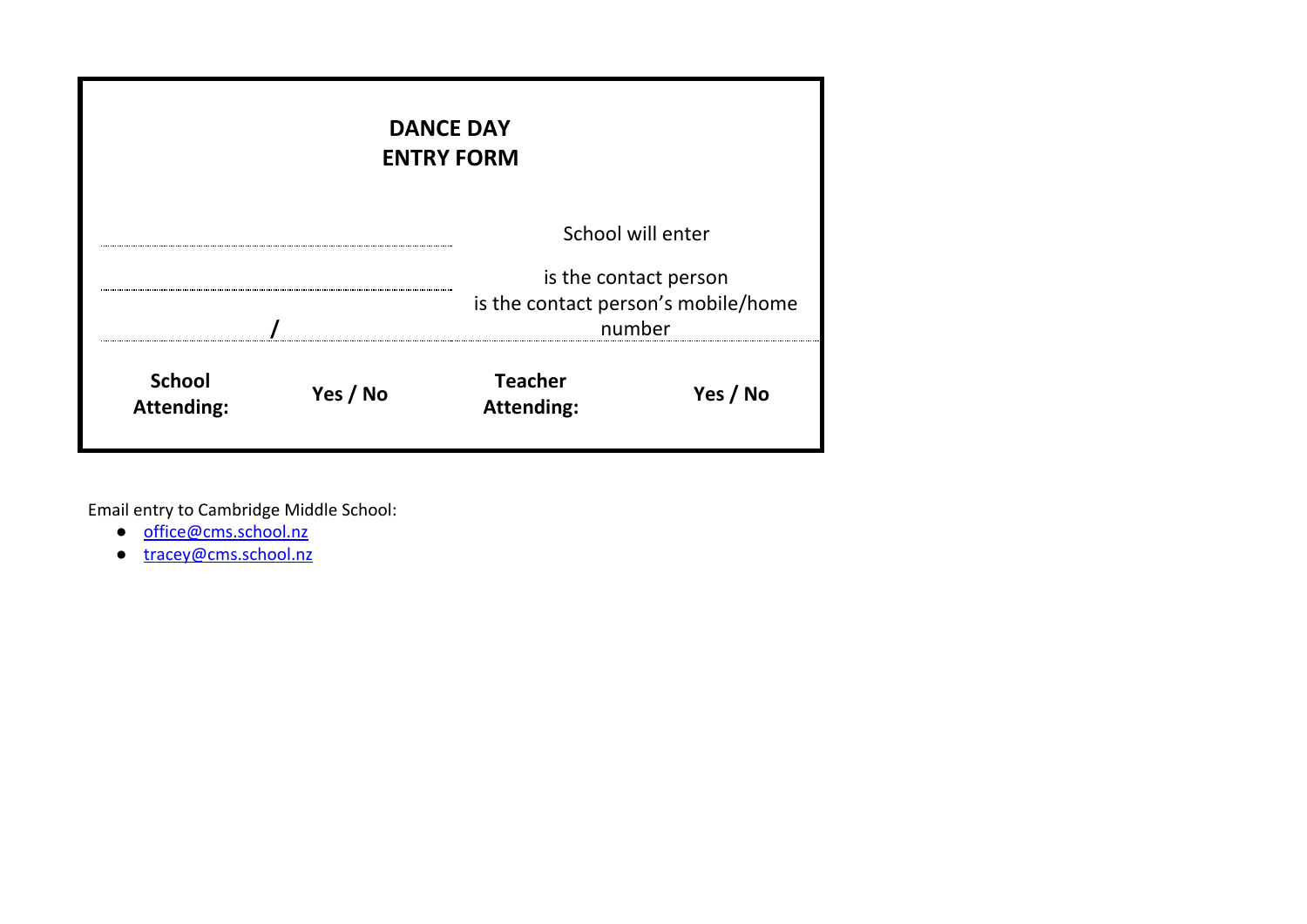# **JUMP JAM ORGANISATION**

*Te Awamutu Intermediate*

| Date:<br><b>Backup Date:</b> | tbc<br>None             |
|------------------------------|-------------------------|
| Venue:                       | Te Awamutu Intermediate |
| Times:                       |                         |
| <b>Entries close:</b>        | tbc                     |

*Te Awamutu Intermediate will contact each school with details of the Jump Jam Day. Participation is only for schools who are a registered Jump Jam school.*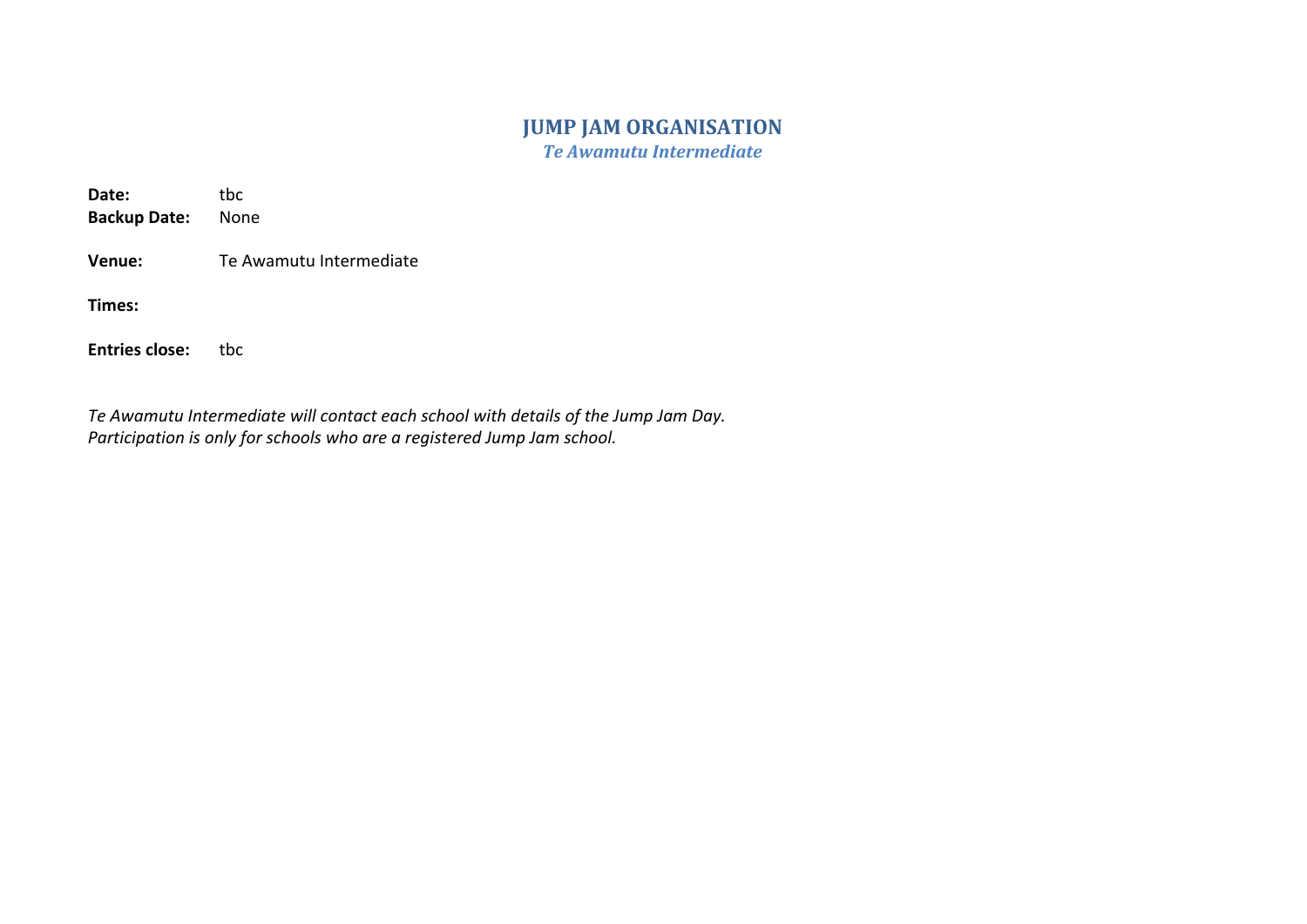|                                    |          | <b>JUMP JAM DAY</b><br><b>ENTRY FORM</b>      |                   |
|------------------------------------|----------|-----------------------------------------------|-------------------|
|                                    |          | is the contact person                         | School will enter |
|                                    |          | is the contact person's mobile/home<br>number |                   |
| <b>School</b><br><b>Attending:</b> | Yes / No | <b>Teacher</b><br><b>Attending:</b>           | Yes / No          |

Email entry to Te Awamutu Intermediate:

● [dalem@teawamutuint.school.nz](mailto:dalem@teawamutuint.school.nz) (Dale McCabe 021 981 005)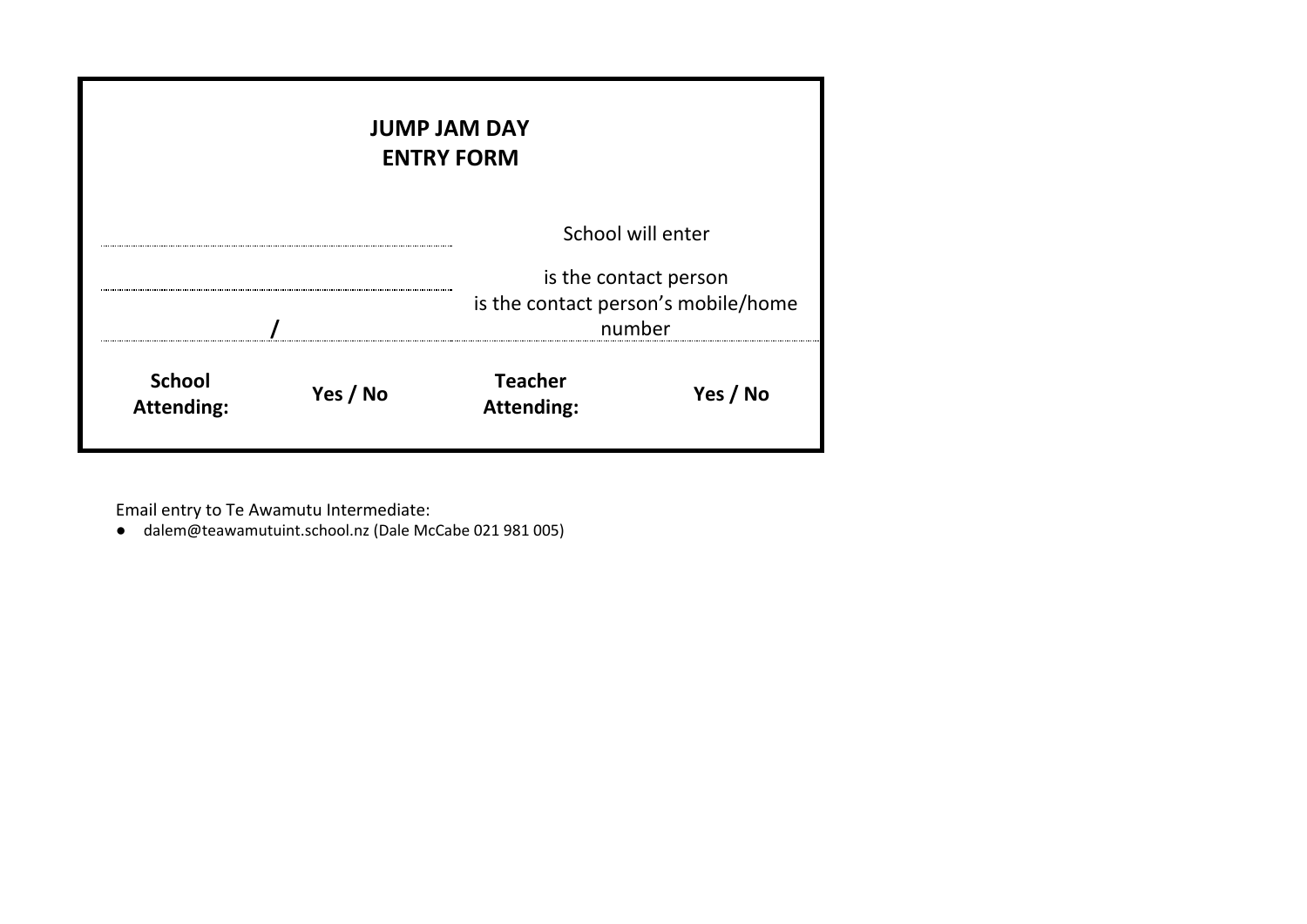# **7 A SIDE GIRLS ORGANISATION**

*Morrinsville Intermediate*

| Date:<br><b>Backup Date:</b> | Tuesday, 31 <sup>st</sup> July<br>Thursday, 2 <sup>nd</sup> August                                                                       |
|------------------------------|------------------------------------------------------------------------------------------------------------------------------------------|
| Venue:                       | Campbell Park, Morrinsville                                                                                                              |
| Times:                       | 8:45am Briefing<br>9:00am Games begin<br>2:15pm Finish                                                                                   |
| <b>Entry closing date:</b>   | Friday, $6th$ July with the draw for each weight division being sent to your school previous to this date.                               |
| <b>Weights:</b>              | Open Weight, Under 45kg                                                                                                                  |
| <b>Squad Size:</b>           | 12 girls                                                                                                                                 |
|                              | <b>Points:</b> Win = 4pts, Draw = 2pts, Loss less than $7 = 1$ pt<br>Bonus points will be awarded for scoring four tries, as in Super 12 |

It is anticipated that the Waikato Referees Association will again provide us with officials but if you have qualified refs, please ask them to come along. Cost can be invoiced to Berkley Normal Middle School if officials need to be provided.

#### *Clothing:*

Team Rugby jerseys, rugby boots (metal or plastic is fine). Mouth guards are compulsory.

### *Staffing:*

Each team is to provide a competent linesman and coach.

#### *Equipment:*

Each team to provide a ball (named please)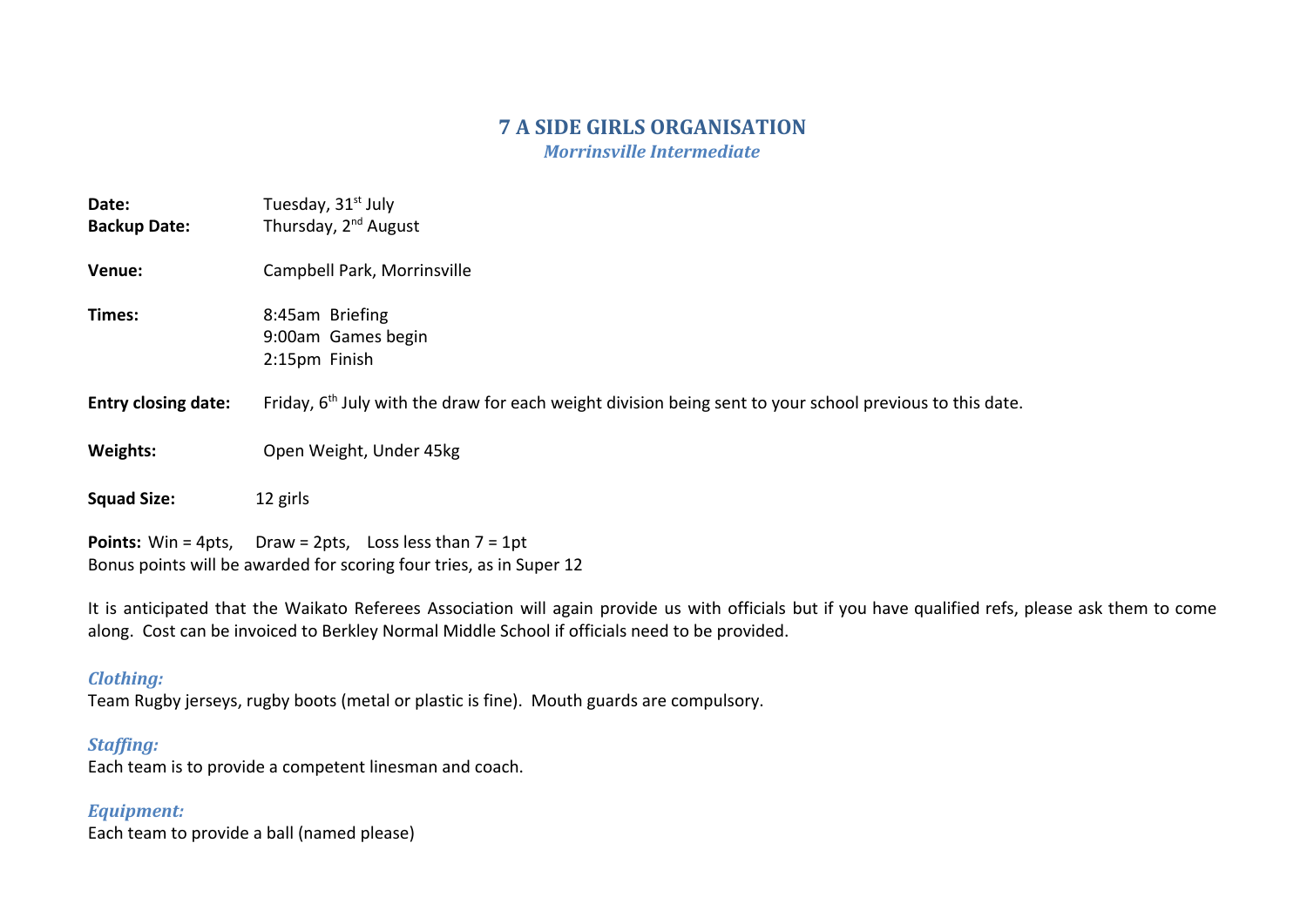#### *Weather:*

The tournament will go ahead regardless of the weather

*PLEASE PICK UP LITTER*

#### *RULES:*

- 1. *Players:* Each team must have no more than 7 players on the playing area. A team may nominate up to 5 replacements / substitutes. A team may substitute or replace players during any time of the match (rolling subs).
- 2. **Round Robin/Final:** A match lasts no longer than 14 minutes plus lost time and extra time. A match is divided into two halves of not more than 7 minutes playing time.
- 3. *Taking a conversion kick:* the kick must be a drop kick (in front of the goal posts).
- 4. *Foul Play/Sanctions:* Temporary suspension when a player has been temporarily suspended, the player's period of suspension will be two minutes.
- 5. *Kick-off & Restart Kicks:* After a score, the team that has scored kicks off with a drop kick, which must be taken at, or behind, the centre of the halfway line. All the kicker's team must be behind the ball when it is kicked. If they are not, a free kick is awarded to the non-offending team at the centre of the halfway line. *Sanction:* Free kick at the centre of the halfway line.
- 6. Kick-off of under 10 metres and not played by an opponent: If the ball does not reach the opponent's 10 metre line, a free kick is awarded to the non-offending team at the centre of the halfway line.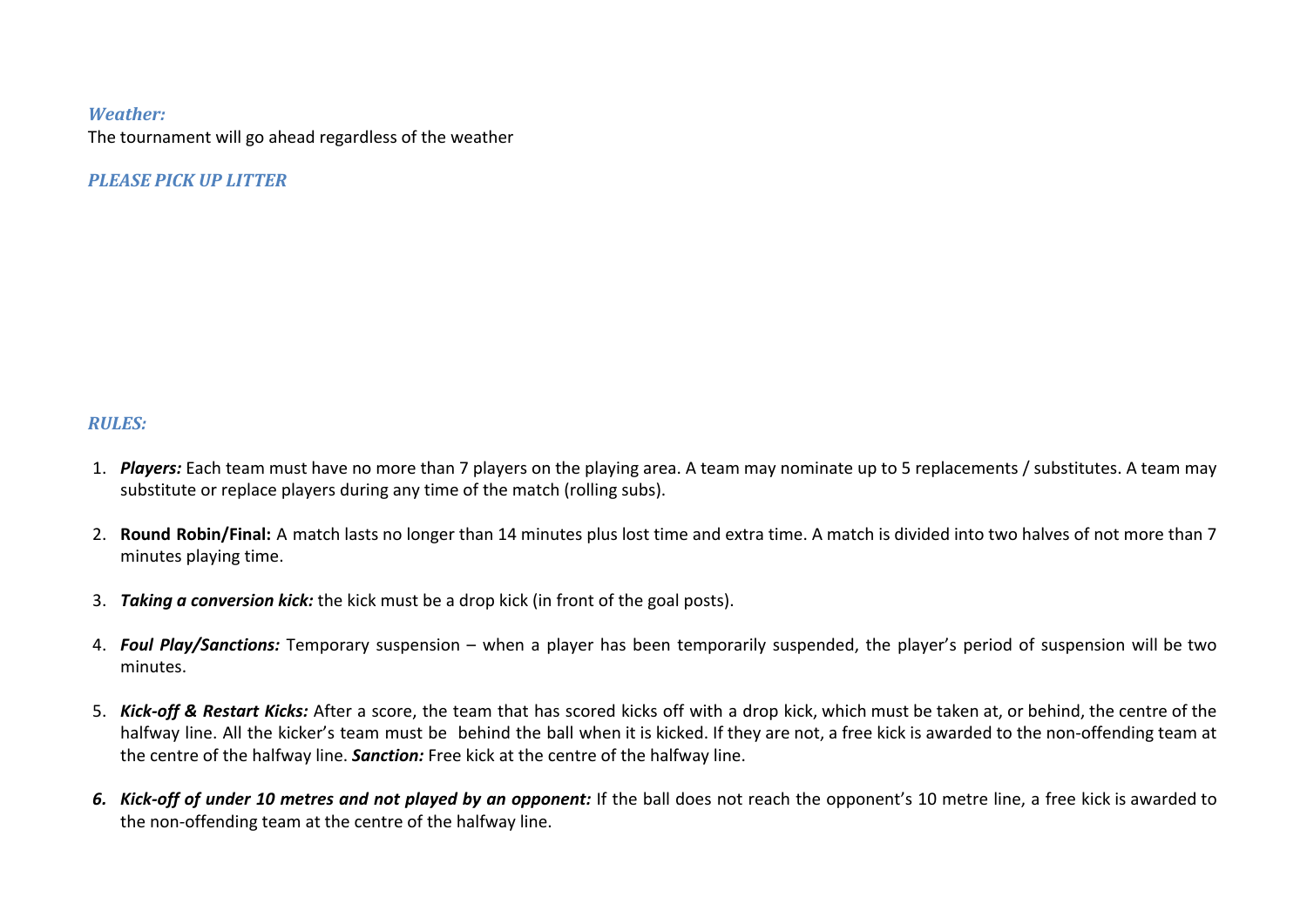- 7. *Scrum:* Three in the scrum. A scrum must have 3 players from each team. All 3 players must stay bound to the scrum until it ends.
	- A scrum is formed in the field of play, when 3 players from each team bound together in one row, close up with their opponents sot that the heads of the players are interlocked. This creates a tunnel into which a scum half throws the ball so that the players can compete.
	- Halfback to put the ball in straight.
	- No pushing at all due to first time rugby players.
- 8. *How the penalty and free kicks are taken:* Any player may take a penalty or free kick awarded for an infringement with any kind of kick: punt, drop kick, but not a place kick. The ball may be kicked with any part of the leg from below the knee to the toe but not with the heel.
- 9. *Offsides:* 10 m back from free kick and penalty kicks.
- 10. *Lineout:* 3 in the lineout, 10 m off-sides for the backs. Each lineout must have a gap.
- 11. *Tackle:* Must tackle below the line of the shoulders with arms wrapped around the player.
- 12. *Ruck:* When players on their feet are bound with an opposition we have a ruck (no hands to play the ball).
- 13. *Maul:* When the ball carrier is held by an opponent and also have a member of their team, and can't get the ball to ground.

| <b>7 A SIDE GIRLS' TOURNAMENT</b><br><b>ENTRY FORM</b> |                |                                    |  |
|--------------------------------------------------------|----------------|------------------------------------|--|
|                                                        | Open<br>Weight | School will enter<br>Under<br>45kg |  |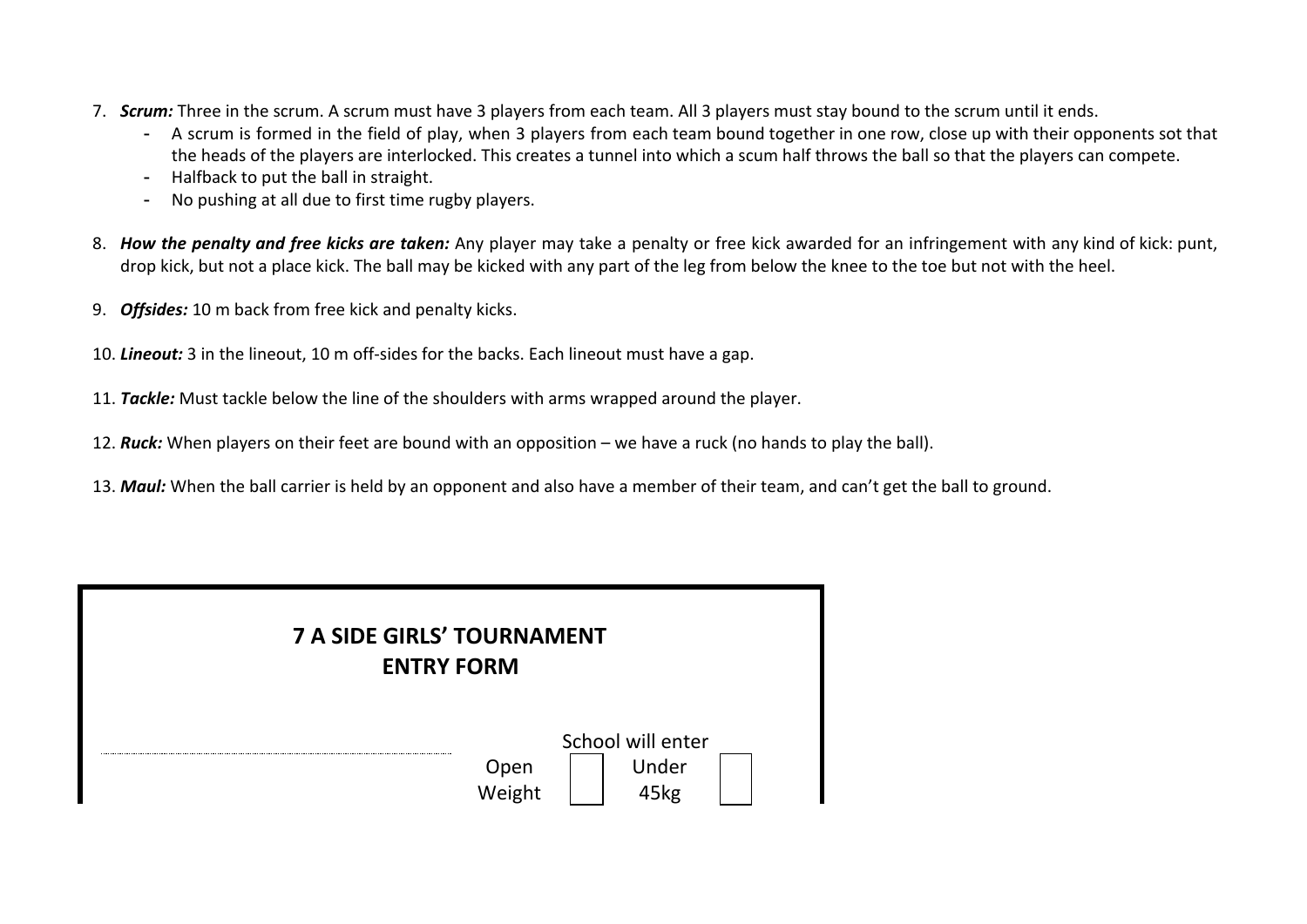|                                    |          |                                     | is the contact person<br>is the contact person's mobile/home<br>number |  |
|------------------------------------|----------|-------------------------------------|------------------------------------------------------------------------|--|
| <b>School</b><br><b>Attending:</b> | Yes / No | <b>Teacher</b><br><b>Attending:</b> | Yes / No                                                               |  |

Email entry to Morrinsville Intermediate School:

- [principal@mi.school.nz](mailto:principal@mi.school.nz)
- j.higgins@mi.school.nz
- [office@mi.school.nz](mailto:office@mi.school.nz)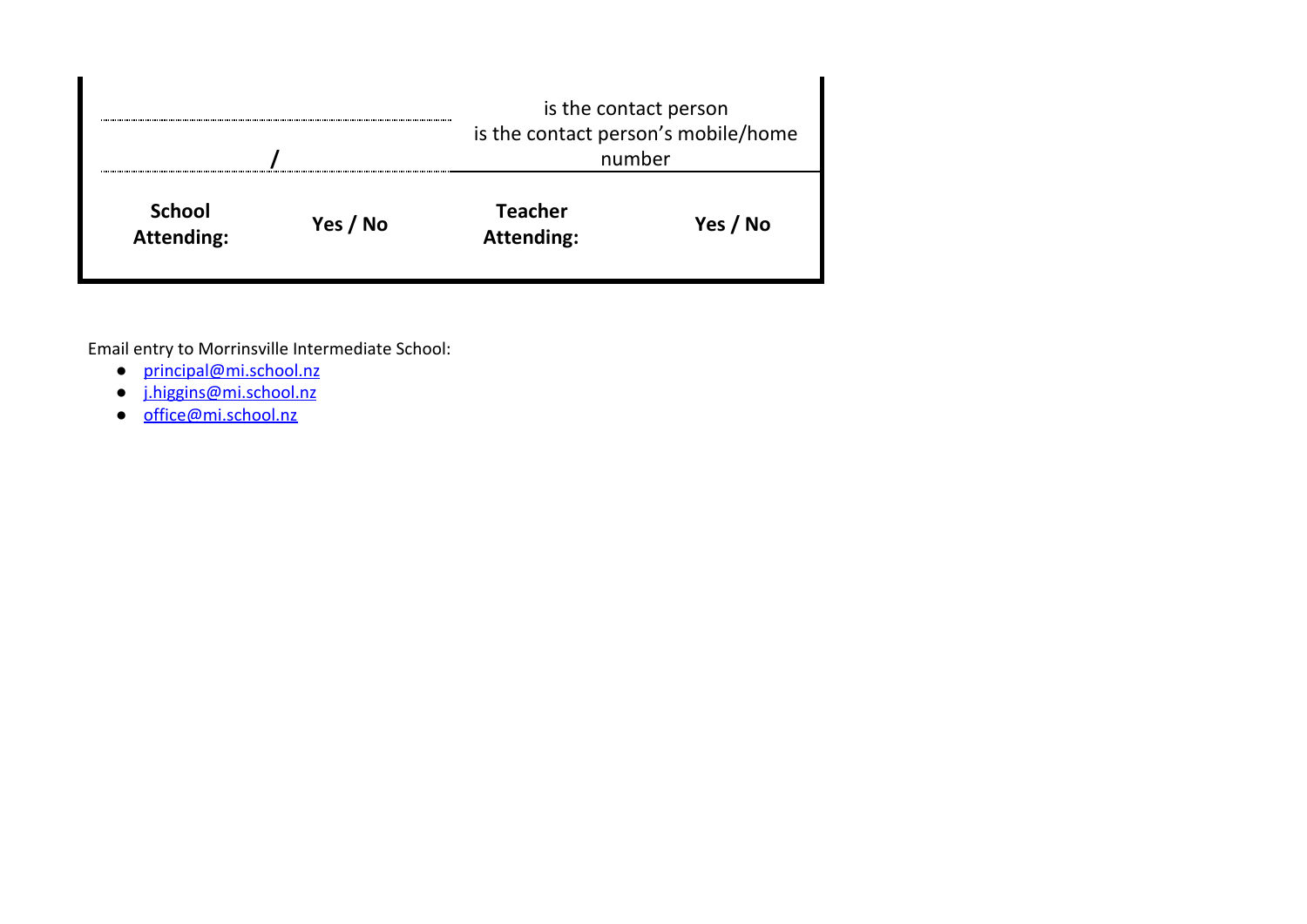# **7 A SIDE BOYS' ORGANISATION**

*Matamata Intermediate*

| Date:<br><b>Backup Date:</b> | Tuesday, 7 <sup>th</sup> August<br>Thursday, 9 <sup>th</sup> August                                         |
|------------------------------|-------------------------------------------------------------------------------------------------------------|
| Venue:                       | Bedford Park, Matamata                                                                                      |
| Times:                       | 8:45am Briefing<br>9:00am Games begin<br>2:15pm Finish                                                      |
| <b>Entry closing date:</b>   | Friday, $27th$ July with the draw for each weight division being sent to your school previous to this date. |
| Weights:                     | Open Weight, Under 55kg                                                                                     |

**Please note:** Teams may need to weigh in members of their squad that are close to the weight. If there is any controversy regarding weights, players will be weighed upon request of opposing coaches and should they be over the 55kg mark, all points to that stage will be forfeited. If your players have been weighed and found under the weight before play begins, they are not subject to any further weigh-ins on the day. Squad of 12 only.

**Points:** Win = 4pts, Draw = 2pts, Loss less than 7 = 1pt Bonus points will be awarded for scoring four tries, as in Super 12

It is anticipated that the Waikato Referees Association will again provide us with officials but if you have qualified refs, please ask them to come along. Cost can be invoiced to Berkley Normal Middle School if officials need to be provided.

#### *Clothing:*

School sports uniform (jerseys, shorts, socks and boots). Mouth guards are compulsory.

# *Staffing:*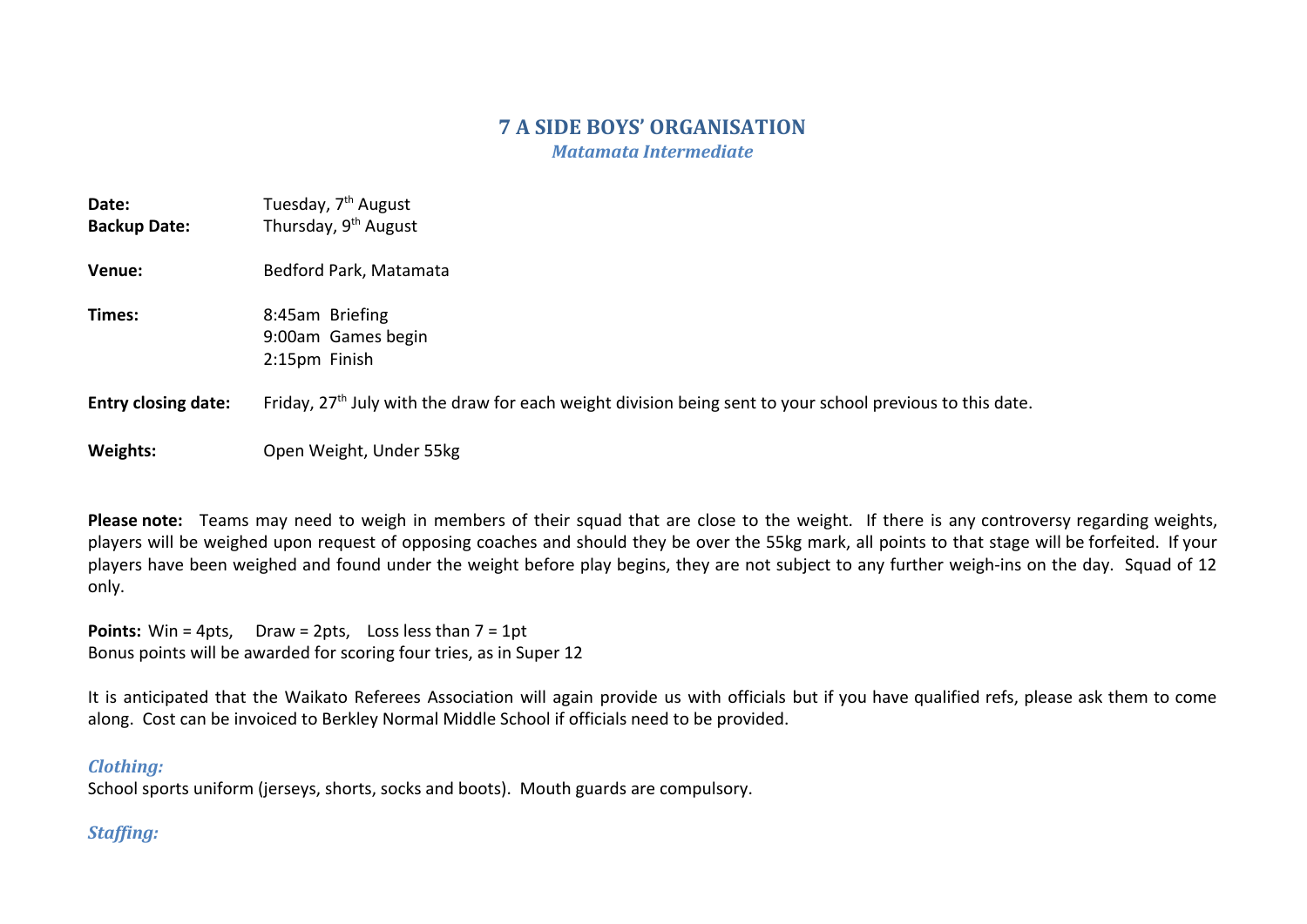Each team is to provide a competent linesman and coach.

#### *Equipment:*

Each team to provide a ball (named please)

#### *Weather:*

The tournament will go ahead regardless of the weather

#### *Food:*

Matamata Intermediate School PTA will be running a canteen throughout the day with tea and coffee also available. Please bring your own lunch. No scheduled lunch break

## *PLEASE PICK UP LITTER*

## *RULES:*

- *1. Players:* Each team must have no more than 7 players on the playing area. A team may nominate up to 5 replacements / substitutes. A team may substitute or replace players during any time of the match (rolling subs).
- *2.* **Round Robin/Final:** A match lasts no longer than 14 minutes plus lost time and extra time. A match is divided into two halves of not more than 7 minutes playing time.
- *3. Taking a conversion kick:* the kick must be a drop kick (in front of the goal posts).
- *4. Foul Play/Sanctions:* Temporary suspension when a player has been temporarily suspended, the player's period of suspension will be two minutes.
- *5. Kick-off & Restart Kicks:* After a score, the team that has scored kicks off with a drop kick, which must be taken at, or behind, the centre of the halfway line. All the kicker's team must be behind the ball when it is kicked. If they are not, a free kick is awarded to the non-offending team at the centre of the halfway line. *Sanction:* Free kick at the centre of the halfway line.
- 6. Kick-off of under 10 metres and not played by an opponent: If the ball does not reach the opponent's 10 metre line, a free kick is awarded to the non-offending team at the centre of the halfway line.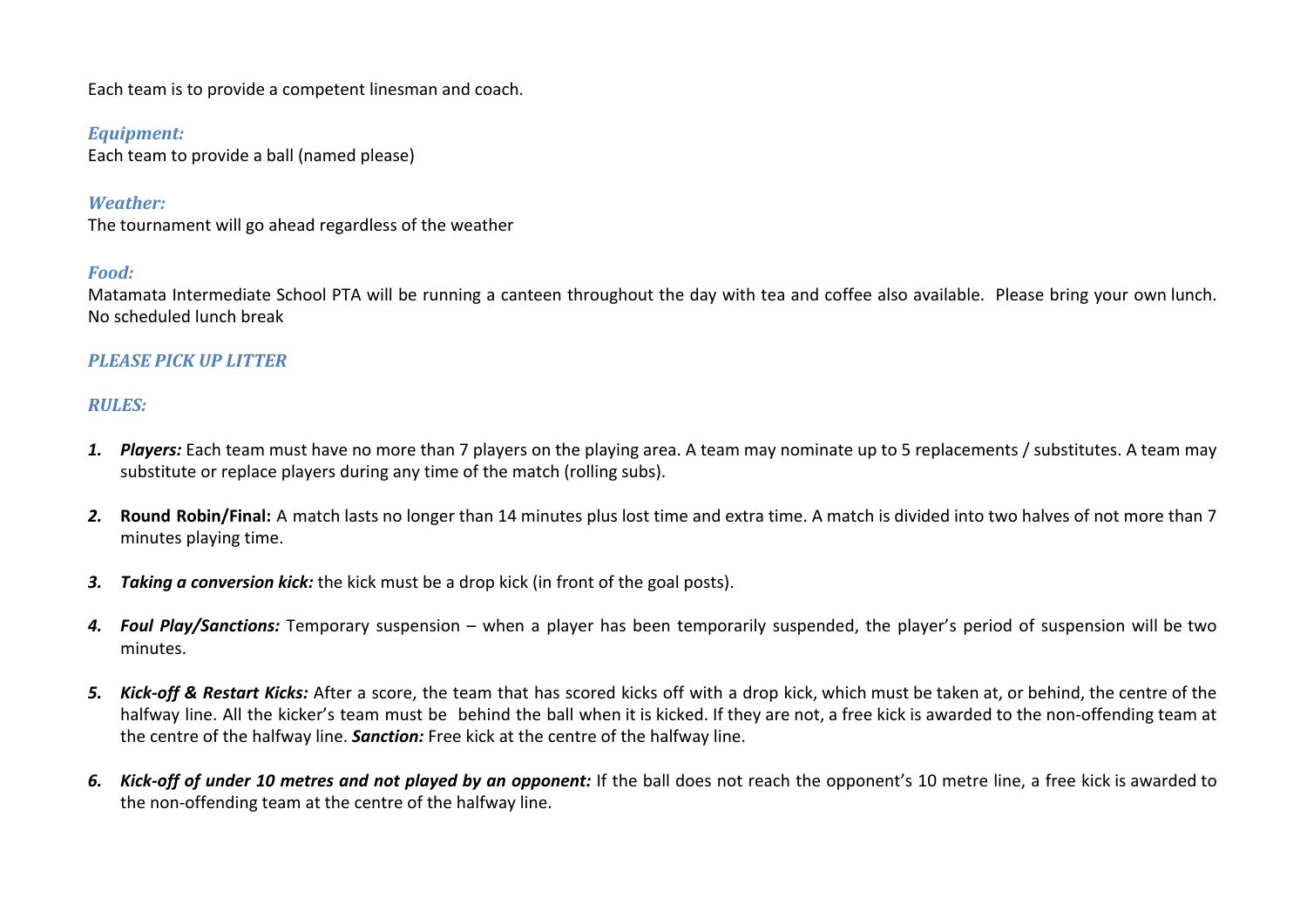- *7. Scrum:* Three in the scrum. A scrum must have 3 players from each team. All 3 players must stay bound to the scrum until it ends.
	- A scrum is formed in the field of play, when 3 players from each team bound together in one row, close up with their opponents sot that the heads of the players are interlocked. This creates a tunnel into which a scum half throws the ball so that the players can compete.
	- Halfback to put the ball in straight.
	- No pushing at all due to first time rugby players.
- *8. How the penalty and free kicks are taken:* Any player may take a penalty or free kick awarded for an infringement with any kind of kick: punt, drop kick, but not a place kick. The ball may be kicked with any part of the leg from below the knee to the toe but not with the heel.
- *9. Offsides:* 10 m back from free kick and penalty kicks.
- *10. Lineout:* 3 in the lineout, 10 m off-sides for the backs. Each lineout must have a gap.
- *11. Tackle:* Must tackle below the line of the shoulders with arms wrapped around the player.
- *12. Ruck:* When players on their feet are bound with an opposition we have a ruck (no hands to play the ball).
- *13. Maul:* When the ball carrier is held by an opponent and also have a member of their team, and can't get the ball to ground.

#### *Contact:*

Gerard O'Neill: 07 888 7221 or 027 355 8972 Daryl Gibbs: 027 293 7573

| <b>7 A SIDE BOYS' TOURNAMENT</b><br><b>BOYS ENTRY FORM</b> |                |                                    |  |
|------------------------------------------------------------|----------------|------------------------------------|--|
|                                                            | Open<br>Weight | School will enter<br>Under<br>55kg |  |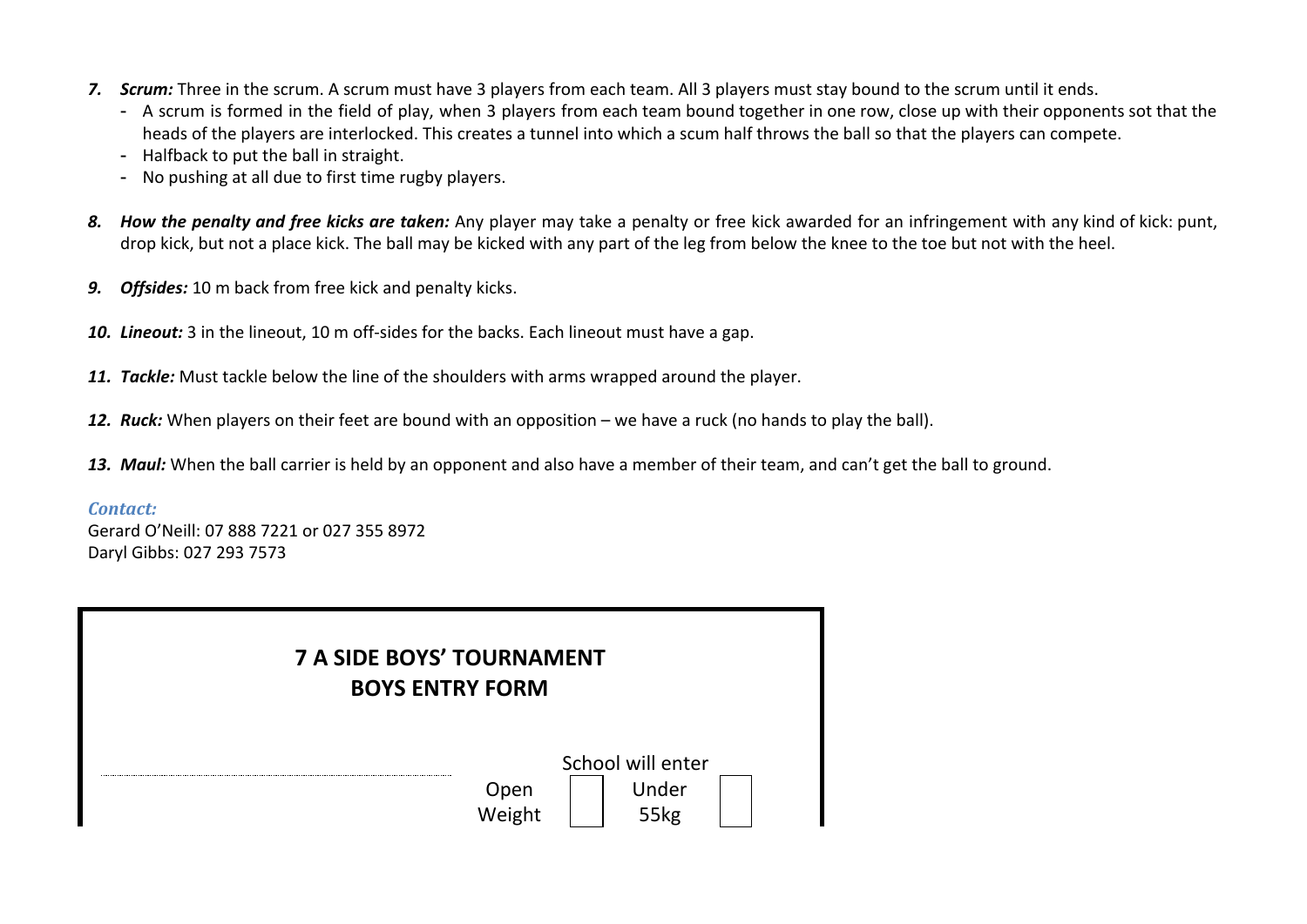|                                    |          |                                     | is the contact person<br>is the contact person's mobile/home<br>number |  |
|------------------------------------|----------|-------------------------------------|------------------------------------------------------------------------|--|
| <b>School</b><br><b>Attending:</b> | Yes / No | <b>Teacher</b><br><b>Attending:</b> | Yes / No                                                               |  |

Email entry to Matamata Intermediate School:

- [gerard@matamataint.school.nz](mailto:gerard@matamataint.school.nz) (Gerard O'Neill 027 355 8972)
- [principal@matamataint.school.nz](mailto:principal@matamataint.school.nz) (Daryl Gibbs 027 293 7573)
- [mroneill@matamataint.school.nz](mailto:mroneill@matamataint.school.nz)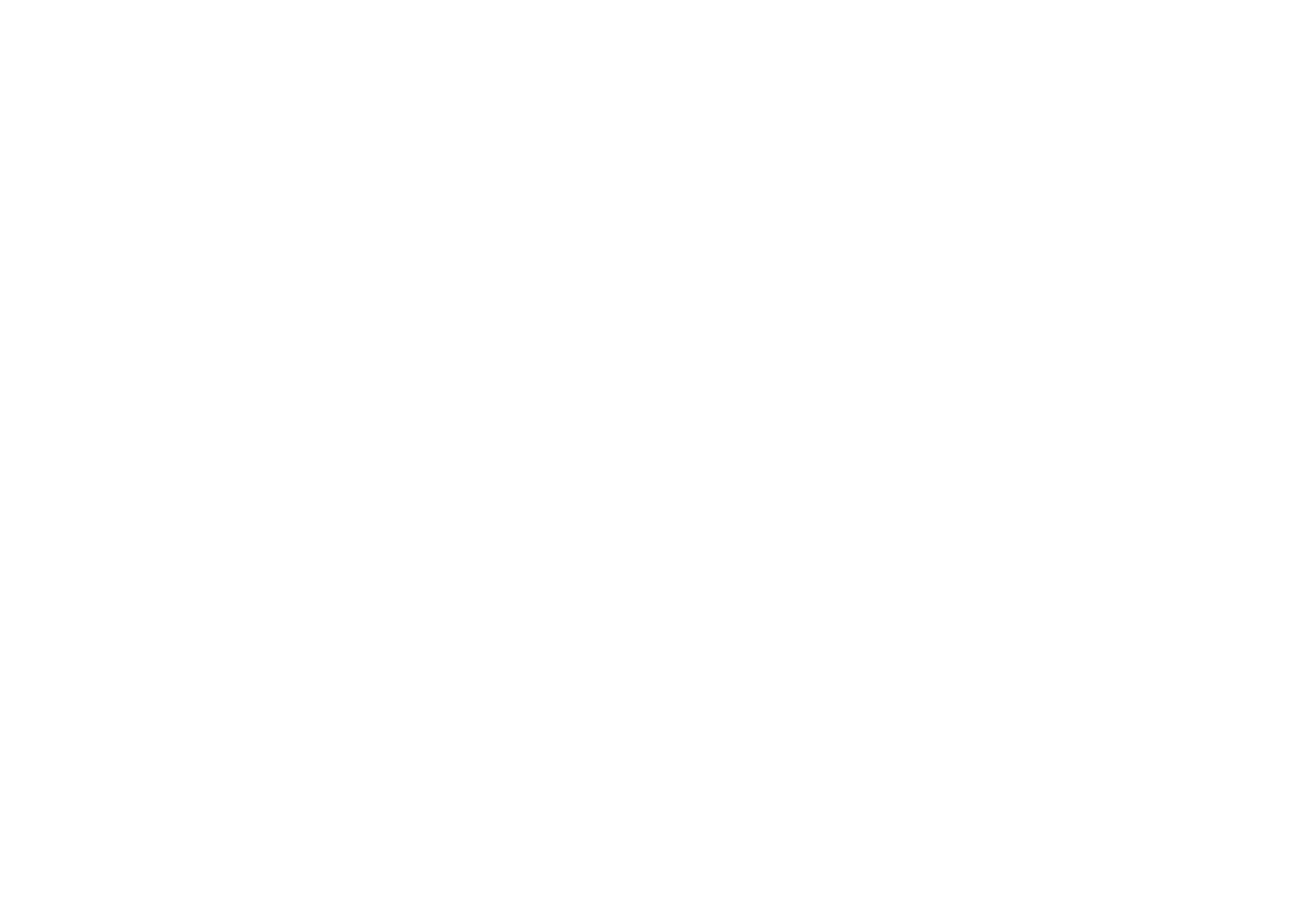# **CROSS COUNTRY ORGANISATION**

*Tokoroa Intermediate School*

**Date:** Tuesday, 14<sup>th</sup> August Backup Date: Thursday, 16<sup>th</sup> August

**Venue:** Tokoroa Memorial Sports Grounds

| Times: | 11:00am | <b>Briefing</b>                                  |
|--------|---------|--------------------------------------------------|
|        | 11:15am | Yr 7 Girls                                       |
|        | 11:35am | Yr 7 Boys                                        |
|        | 12 noon | Yr 8 Girls                                       |
|        | 12:20pm | Yr 8 Boys                                        |
|        |         | 1:15-1:30pm Certificate presentation & departure |

**Entries close:** Friday, 3<sup>rd</sup> August

#### *Course:*

The course includes road, park and farm sections in the following categories:

| 3500m |
|-------|
| 3500m |
| 3000m |
| 3000m |
|       |

#### *Organisation:*

- Competitors must compete in school colours
- Each runner to have a 'stick on tag' with name, school & group, eg. 'Yr7B' clearly written and worn on front.
- Suitable footwear will need to be worn.
- The course will be fully marked and marshalled.
- Usual Cross Country rules apply.
- Please ensure your entrants are familiar with end of race procedures: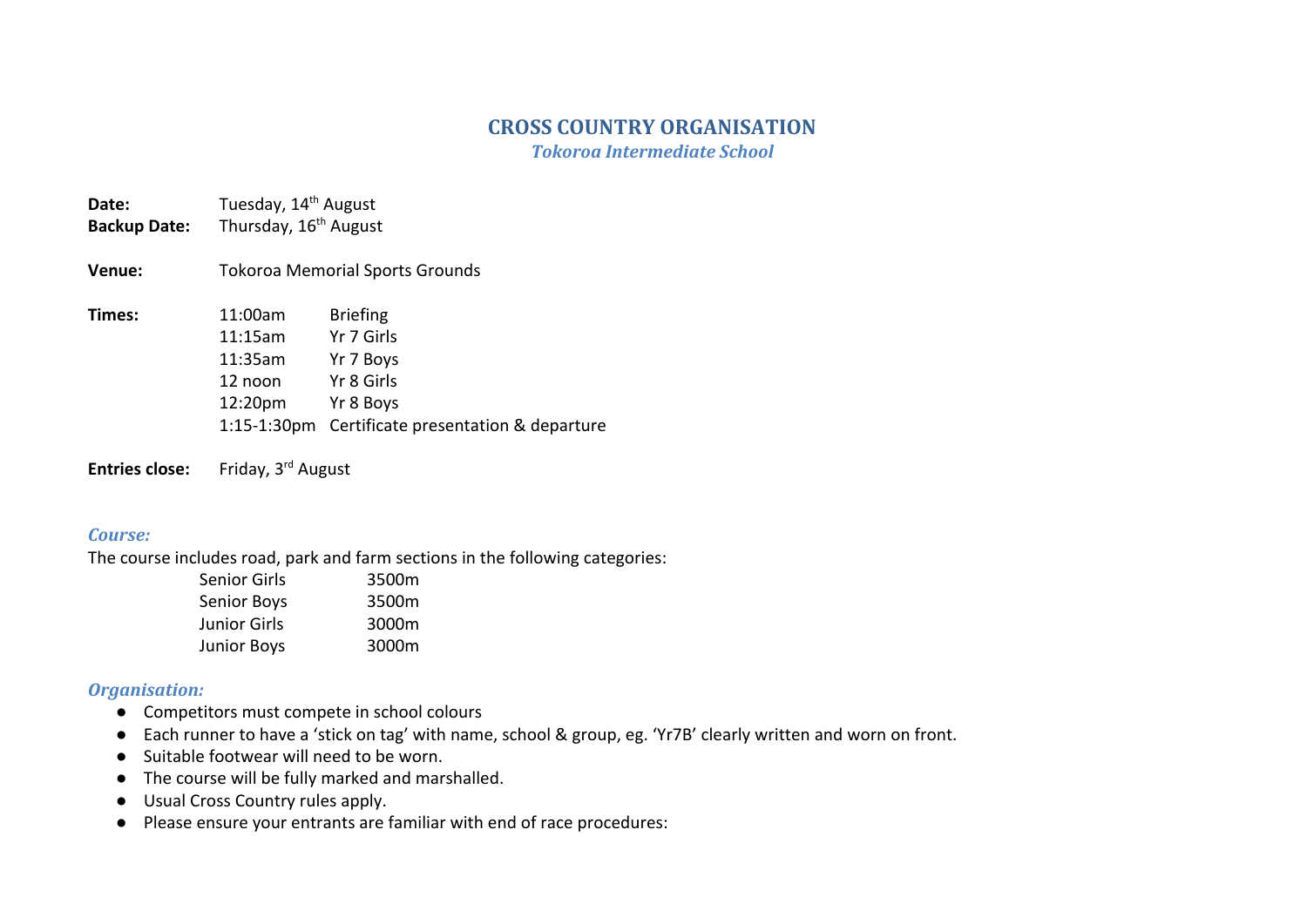- o first 10 place-getters must get names recorded promptly
- o all runners MUST record in at end of each race to ensure place secured in team event

### *Certificates:*

- First 10 individual placings
- First 3 school team placings (first 5 home count for team placings, but all 6 runners receive certificates)
- Presentation of certificates will take place at conclusion of races (approx. 1:00pm)

| <b>CROSS COUNTRY TOURNAMENT</b><br><b>ENTRY FORM</b>                   |                     |                                     |                    |
|------------------------------------------------------------------------|---------------------|-------------------------------------|--------------------|
|                                                                        |                     |                                     | School will enter  |
| is the contact person<br>is the contact person's mobile/home<br>number |                     |                                     |                    |
| <b>School</b><br><b>Attending:</b>                                     | Yes / No            | <b>Teacher</b><br><b>Attending:</b> | Yes / No           |
| Teams to be<br>entered:                                                | <b>Year 7 Girls</b> |                                     | <b>Year 7 Boys</b> |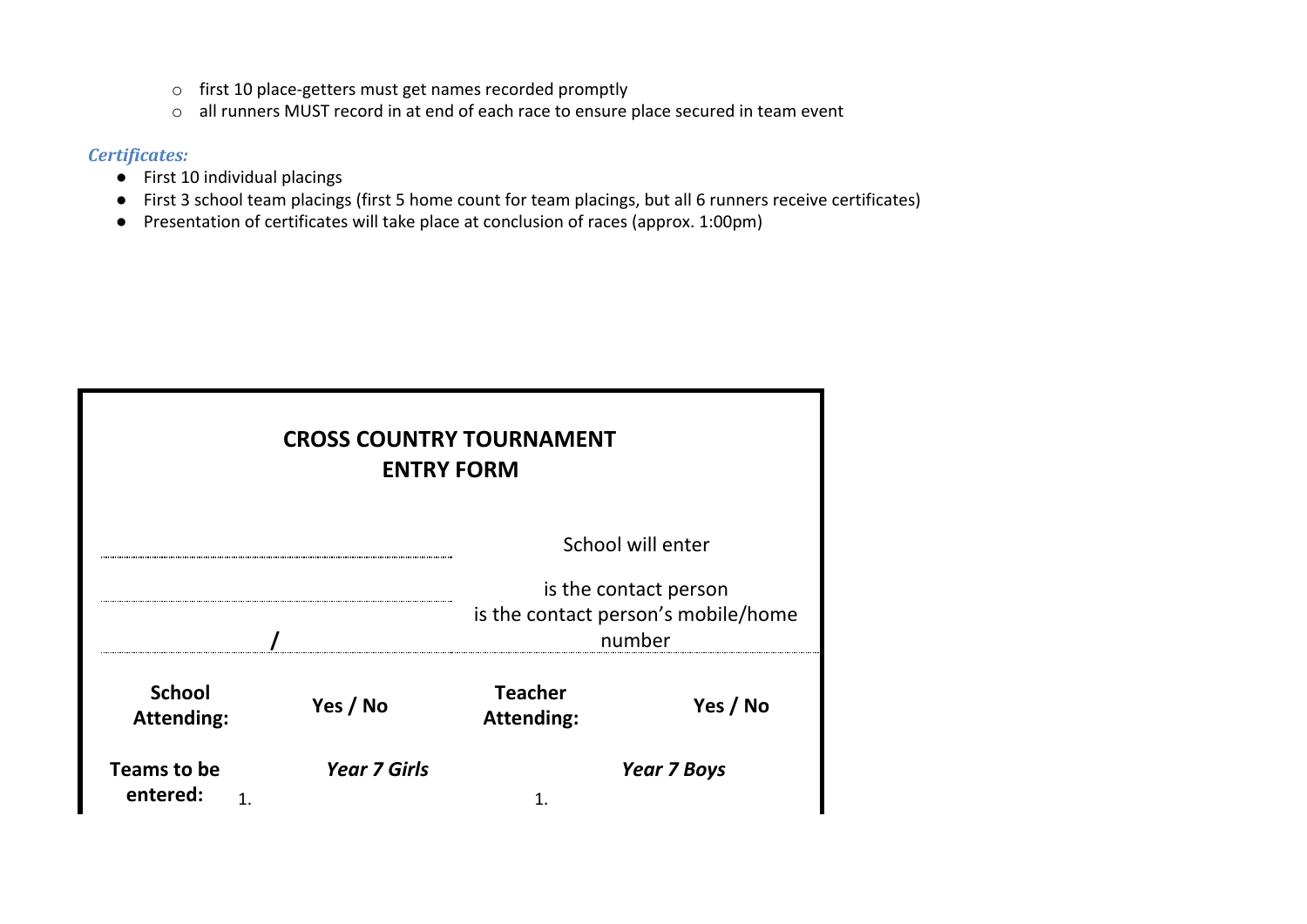

Email entry to Tokoroa Intermediate School:

- [principal@tokoroa.school.nz](mailto:klaurent@fairfieldintermediate.school.nz)
- office@tokoroa.school.nz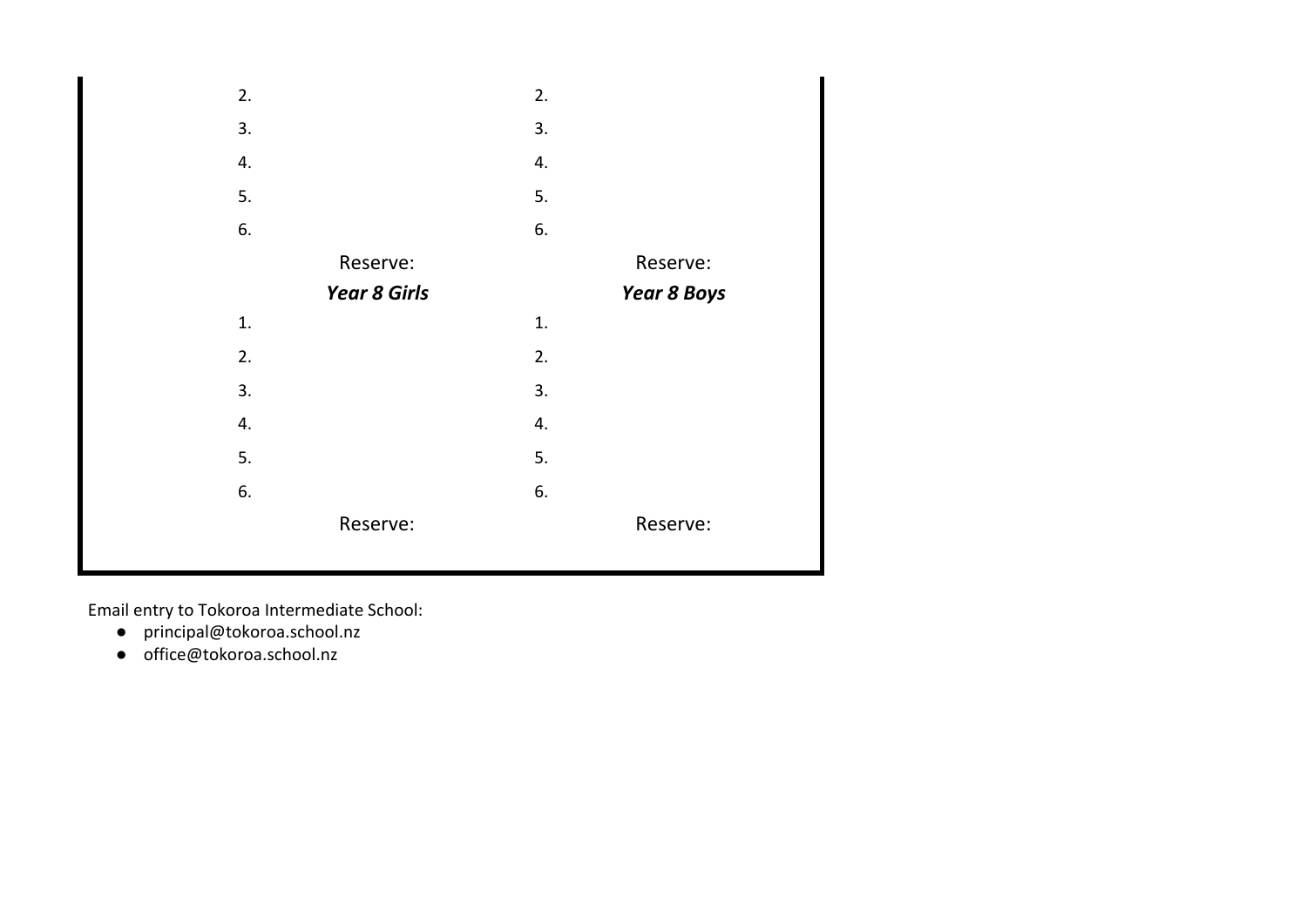# **NETBALL ORGANISATION**

*Maeroa Intermediate*

- **Date:** Tuesday, 28<sup>th</sup> August Backup: Thursday, 30<sup>th</sup> August
- **Venue:** Minogue Park
- **Times:** 9:30am Start 3:00pm Finish
- **Entries close:** Friday, 17<sup>th</sup> August

### *Clothing:*

Correct school sports uniform

# *Staffing:*

Each team to provide an umpire and a manager.

# *Teams:*

Two divisions Year 7A and Year 8A

### *Equipment:*

Ball (named please)

# *Weather:*

The organising school will send out an email to the two school nominated email addresses before 7.30am on the day of the sporting event.

# *Food:*

Bring your own lunch

## *Guidelines:*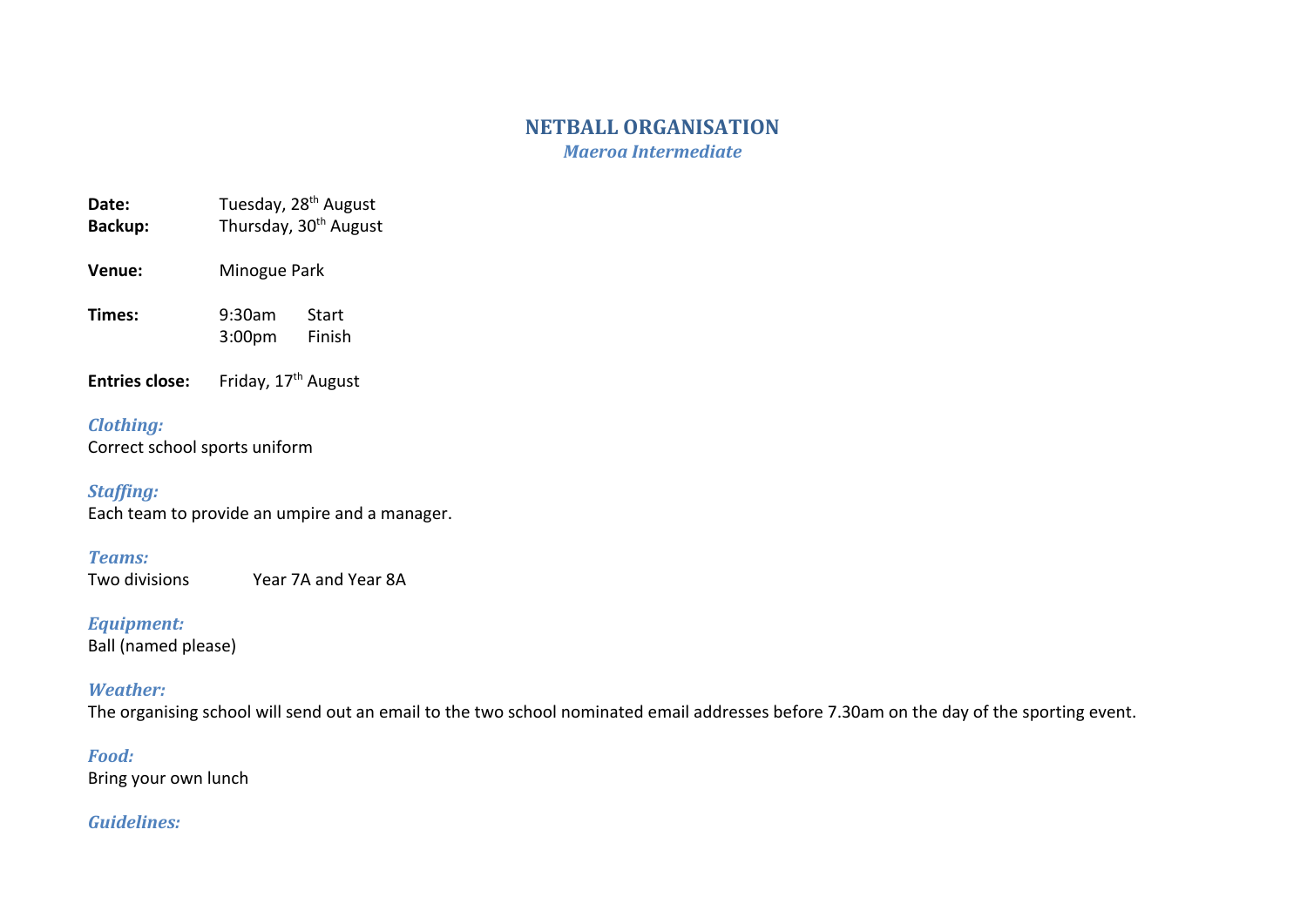Please note – all communication will be to the Teacher in Charge of Netball at each school. The organisers take no responsibility for contacting individual coaches.

#### *Proviso:*

- A revised draw for 2018 will involve only teams in the finals playing over 60 minutes. This can be eliminated by the rotation of players.
- There are no restrictions of playing numbers per team. Boys are permitted to play as per AIMS regulations.
- There are to be no more than 3 boys playing per team and each boy must be playing on separate thirds of the court at any one time.
- The rotation of players will be the manager's responsibility.
- Halves played same length as quarters (8 minutes).

# *Rules:*

As of the 1<sup>st</sup> January 2016, new rules were introduced internationally for Netball. Schools are to ensure umpires, coaches and players are made fully aware of these changes. Visit [www.netball.org./netball/the-rules-of-netball](http://www.netball.org./netball/the-rules-of-netball)

- 1. All games will be four x eight minutes with a two-minute break at the end of each quarter.
- 2. Each court will be provided with the game ball Gilbert netball. This must be used for all games. Teams are to provide their own warmup balls.
- 3. Teams are to provide their own first aid kit, time keeper and scorer.
- 4. All games will be stopwatch timed courtside, but will start on the central bell. Team officials shall agree prior to start of the game who is responsible for timekeeping.
- 5. Official score shall be recorded on the official scorecard to avoid discrepancies the timekeeper and scorer will sit together (table provided courtside).
- 6. Points four for a win, two for a draw, one for a loss by five goals or less. If teams are equal on points after round-robin play, placings will be decided by goal ratio.
- 7. Sections with 7 teams cross over and play each other, there is no bye so that all teams have had an equal number of games / court time. The score does not count for the cross over game but the game MUST be played.
- 8. In quarters, semifinals and final if there is a draw at full time, play must continue until one team has a two goal advantage.
- 9. Injury time As per international rules. The umpire is the sole official of the injury time taken.
- 10. Teams will be defaulted if they are not on court ready to play within two minutes of the scheduled start.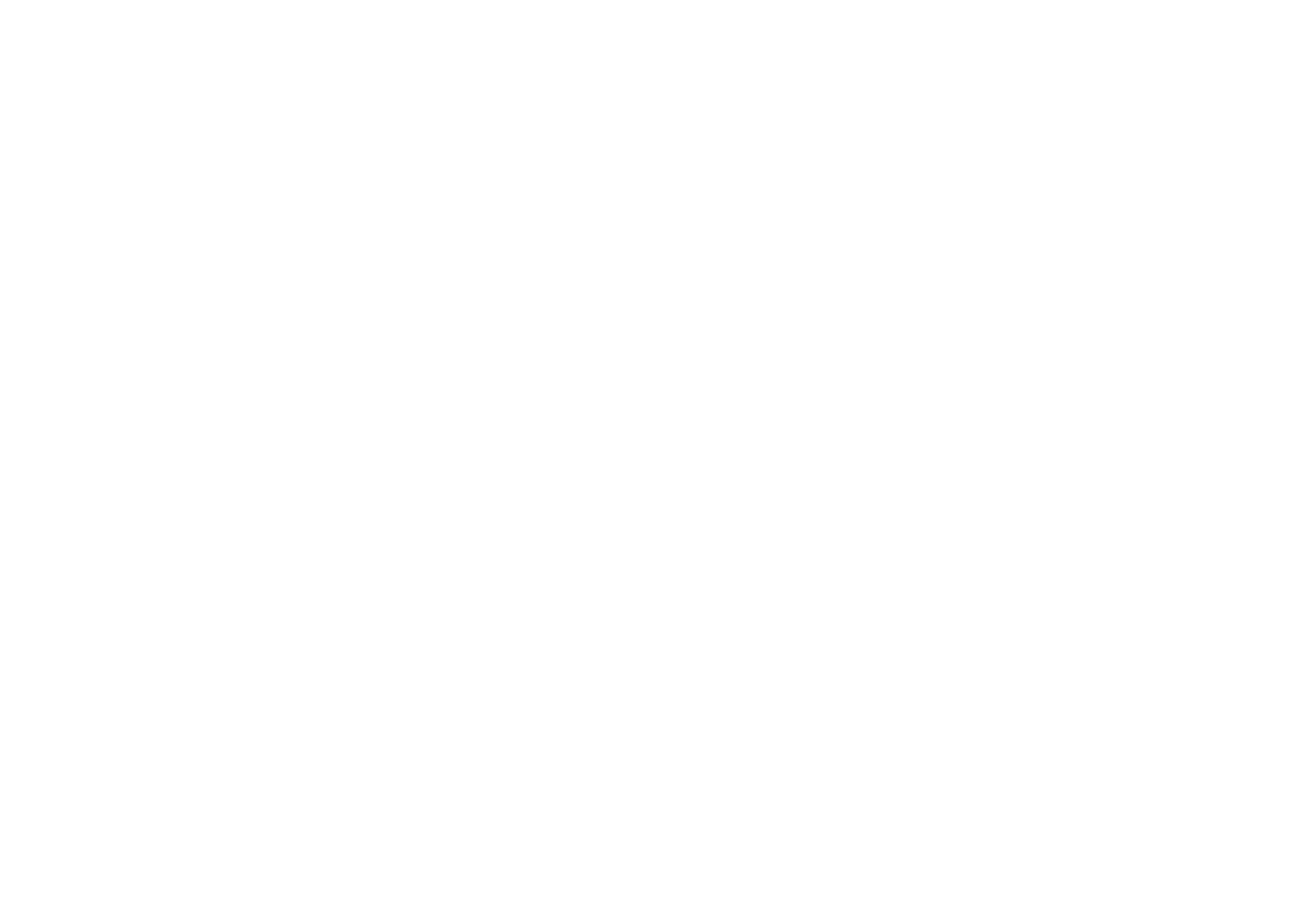| <b>NETBALL TOURNAMENT</b><br><b>ENTRY FORM</b> |          |                                                                        |          |  |
|------------------------------------------------|----------|------------------------------------------------------------------------|----------|--|
| School will enter                              |          |                                                                        |          |  |
|                                                |          | is the contact person<br>is the contact person's mobile/home<br>number |          |  |
| <b>School</b><br><b>Attending:</b>             | Yes / No | <b>Teacher</b><br><b>Attending:</b>                                    | Yes / No |  |

Email entry to Maeroa Intermediate School:

- [swood@maeroa.school.nz](mailto:swood@maeroa.school.nz) (Susan Wood 021 665 425)
- [minskeep@maeroa.school.nz](mailto:minskeep@maeroa.school.nz)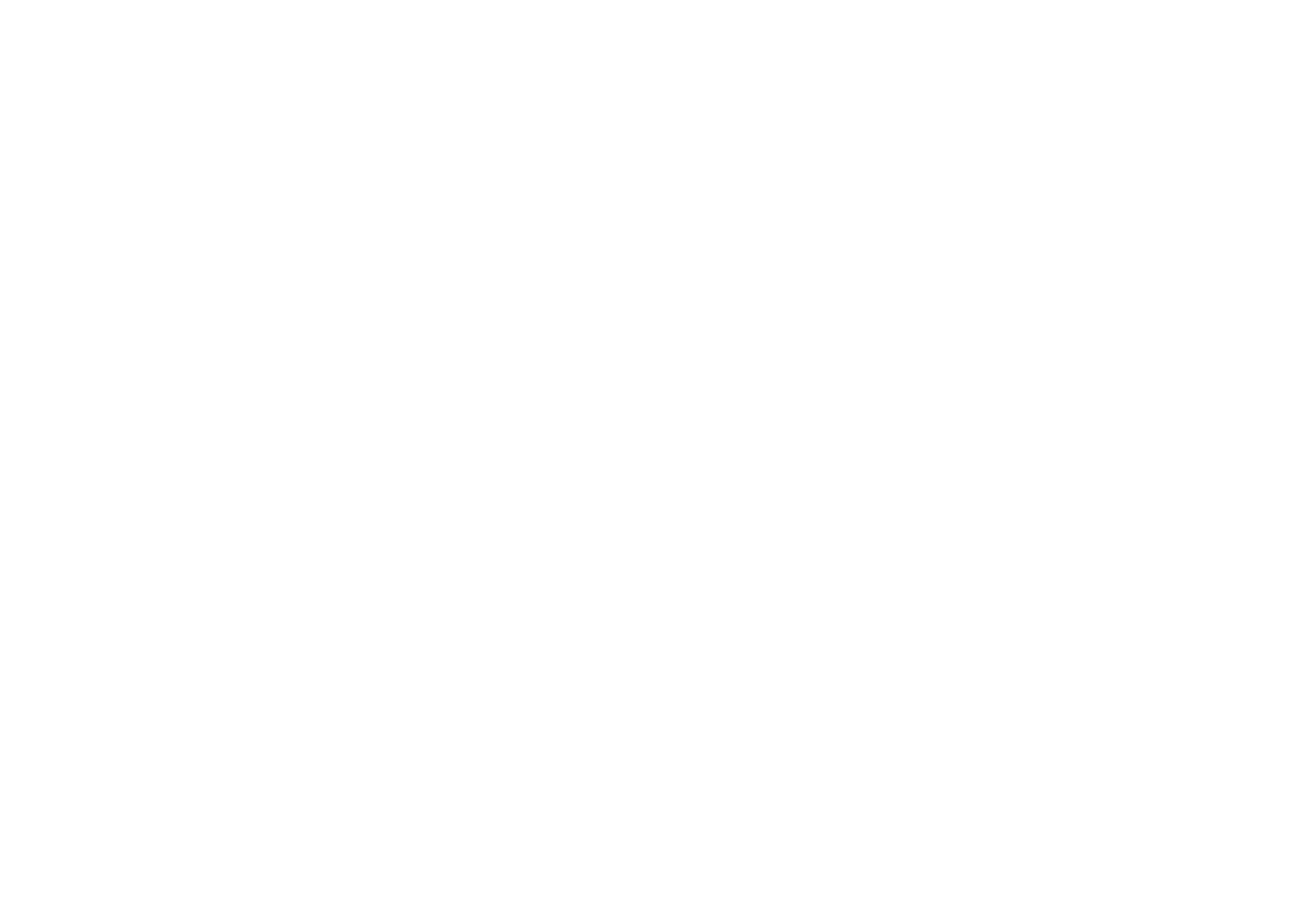# **KAPAHAKA FESTIVAL ORGANISATION**

*Rototuna Junior High School*

**Date:** Tuesday, 18<sup>th</sup> September

- **Backup Date:** None
- Venue: Rototuna Junior High School
- **Times:** To be advised
- **Entries close:** Friday, 7<sup>th</sup> September

# *Criteria*

*Rototuna will contact each school with details of the Kapahaka Festival.*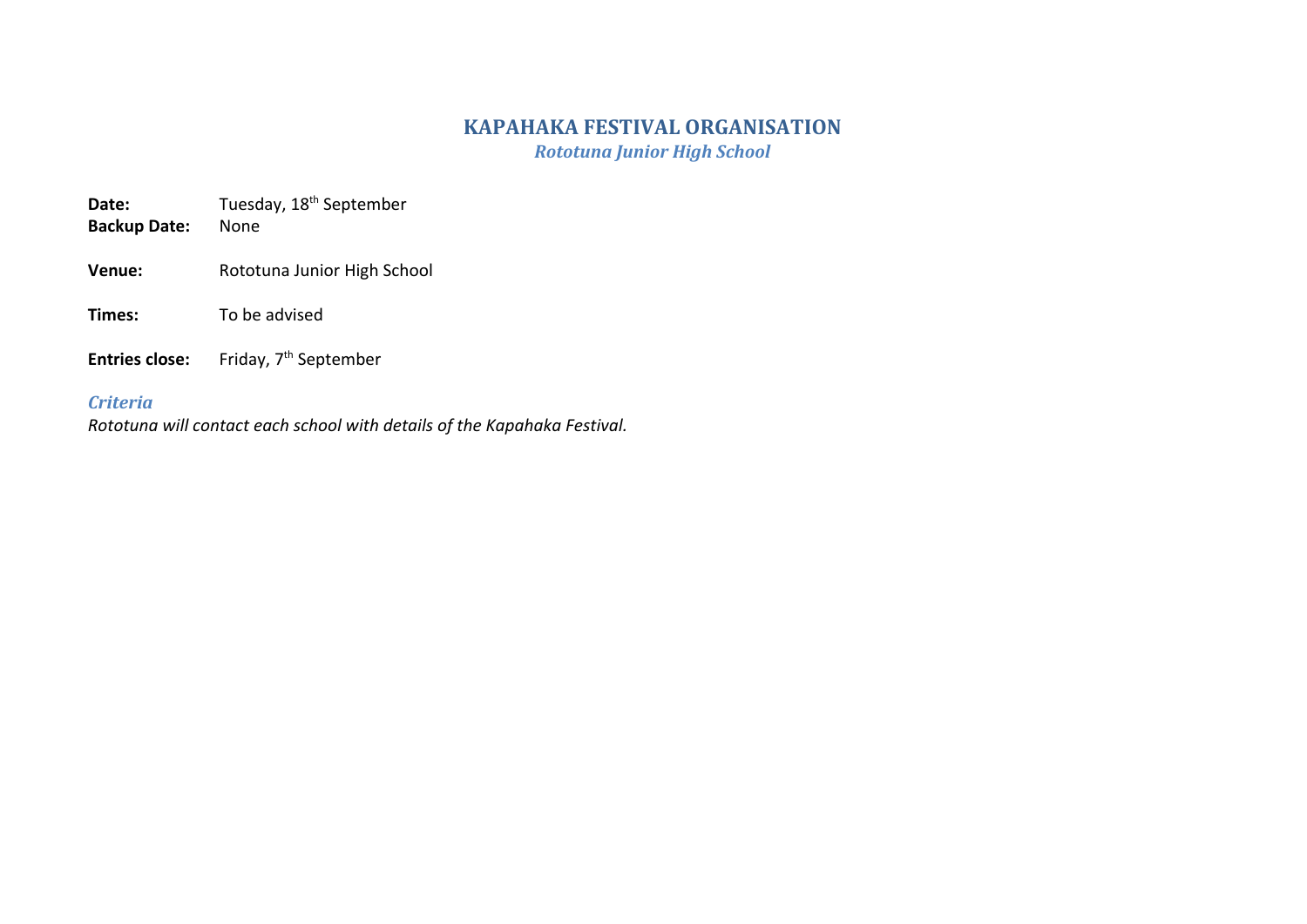| <b>KAPAHAKA FESTIVAL</b><br><b>ENTRY FORM</b>                          |          |                                     |                   |
|------------------------------------------------------------------------|----------|-------------------------------------|-------------------|
|                                                                        |          |                                     | School will enter |
| is the contact person<br>is the contact person's mobile/home<br>number |          |                                     |                   |
| <b>School</b><br><b>Attending:</b>                                     | Yes / No | <b>Teacher</b><br><b>Attending:</b> | Yes / No          |

Email entry to Rototuna Junior High School:

● [fraserhill@rhs.school.nz](mailto:fraserhill@rhs.school.nz) (Fraser Hill 027 277 0715)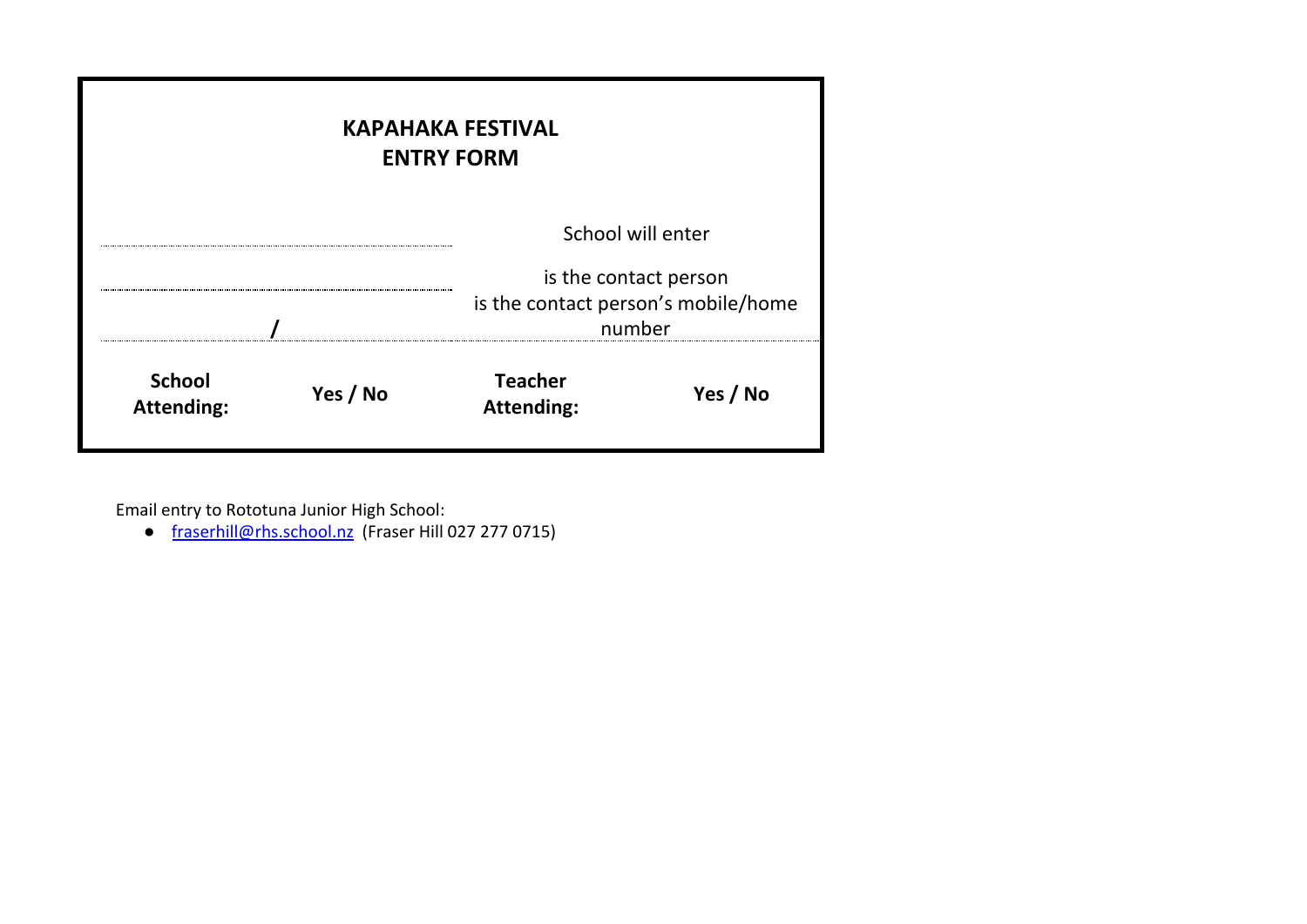# **MUSIC DAY ORGANISATION**

*Te Awamutu Intermediate*

**Date:** Thursday, 27<sup>th</sup> September

**Backup Date:** None

**Venue:** Te Awamutu Intermediate

**Times:** 9.15am Start – Information/Roll call 1.30pm Parents/Caregivers are welcome come and view 2.30pm Departure time

Entries close: Friday, 14<sup>th</sup> September

#### *Clothing:*

Full School Uniform

#### *Staffing:*

Each school will provide 1 adult to participate in the day plus any other adults to assist with equipment.

#### *Cost:*

We ask for a contribution of \$30 per school. Students bring their own morning tea and lunch.

#### *Food:*

Food is on sale in the form of canteen food, sausage sizzle and drinks. Students can bring their own packed lunch should they wish. Lunch will be provided for adults attending.

#### *Information:*

This is where teachers and schools will work together to 'support creative excellence'. Students will work with other music students and specialist music teachers for the day. They will be working to create music, which will be performed at a concert at the end of the day. There will be up to 10 students attending from each school with one teacher to accompany them.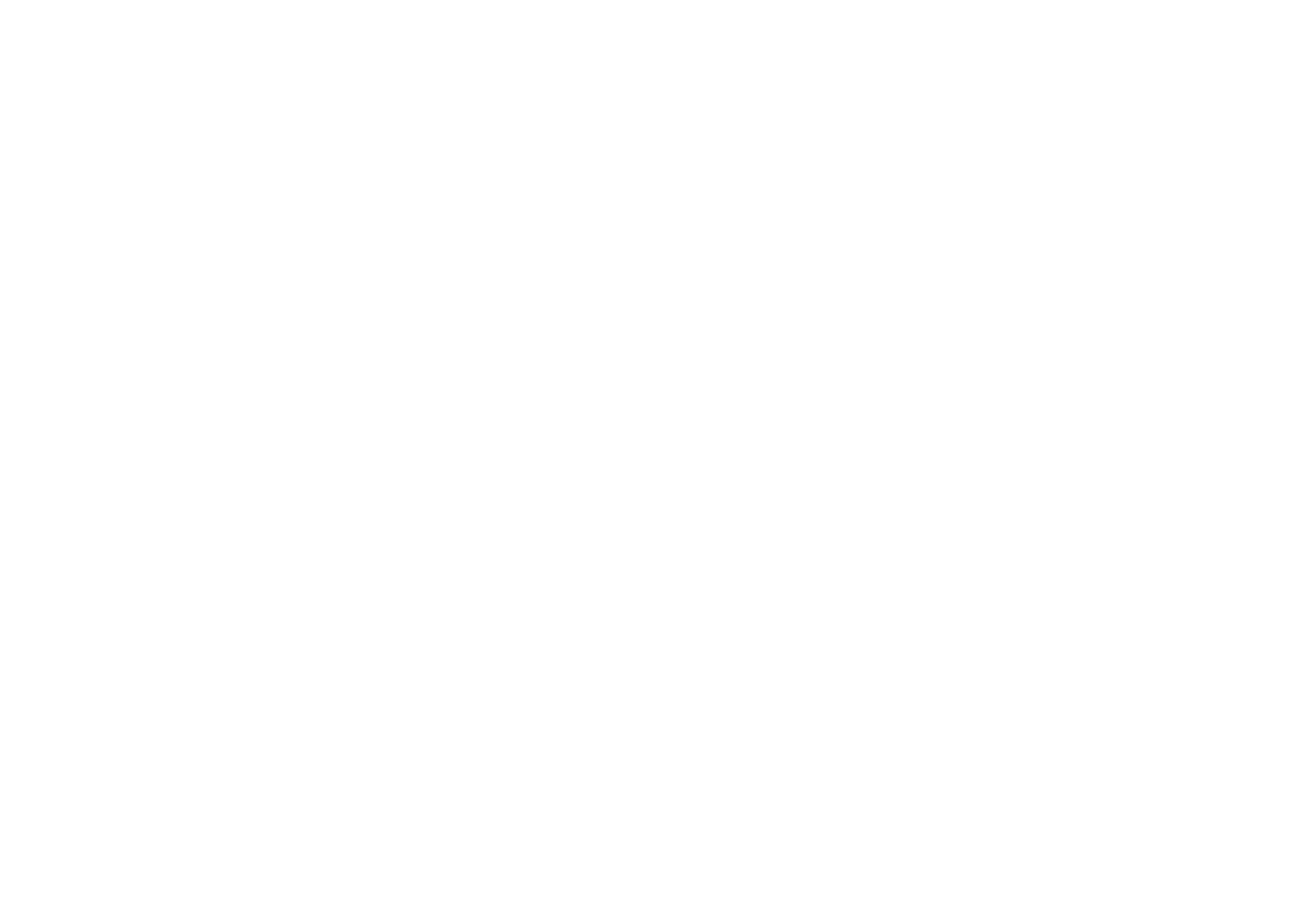| <b>MUSIC DAY</b><br><b>ENTRY FORM</b> |          |                                                                        |                   |  |  |
|---------------------------------------|----------|------------------------------------------------------------------------|-------------------|--|--|
|                                       |          |                                                                        | School will enter |  |  |
|                                       |          | is the contact person<br>is the contact person's mobile/home<br>number |                   |  |  |
| <b>School</b><br><b>Attending:</b>    | Yes / No | <b>Teacher</b><br><b>Attending:</b>                                    | Yes / No          |  |  |

Email entry to Te Awamutu Intermediate:

- [sueg@teawamutuint.school.nz](mailto:sueg@teawamutuint.school.nz) (Sue German 021 063 0043)
- o [dalem@teawamutuint.school.nz](mailto:dalem@teawamutuint.school.nz) (Dale McCabe 021 981 005)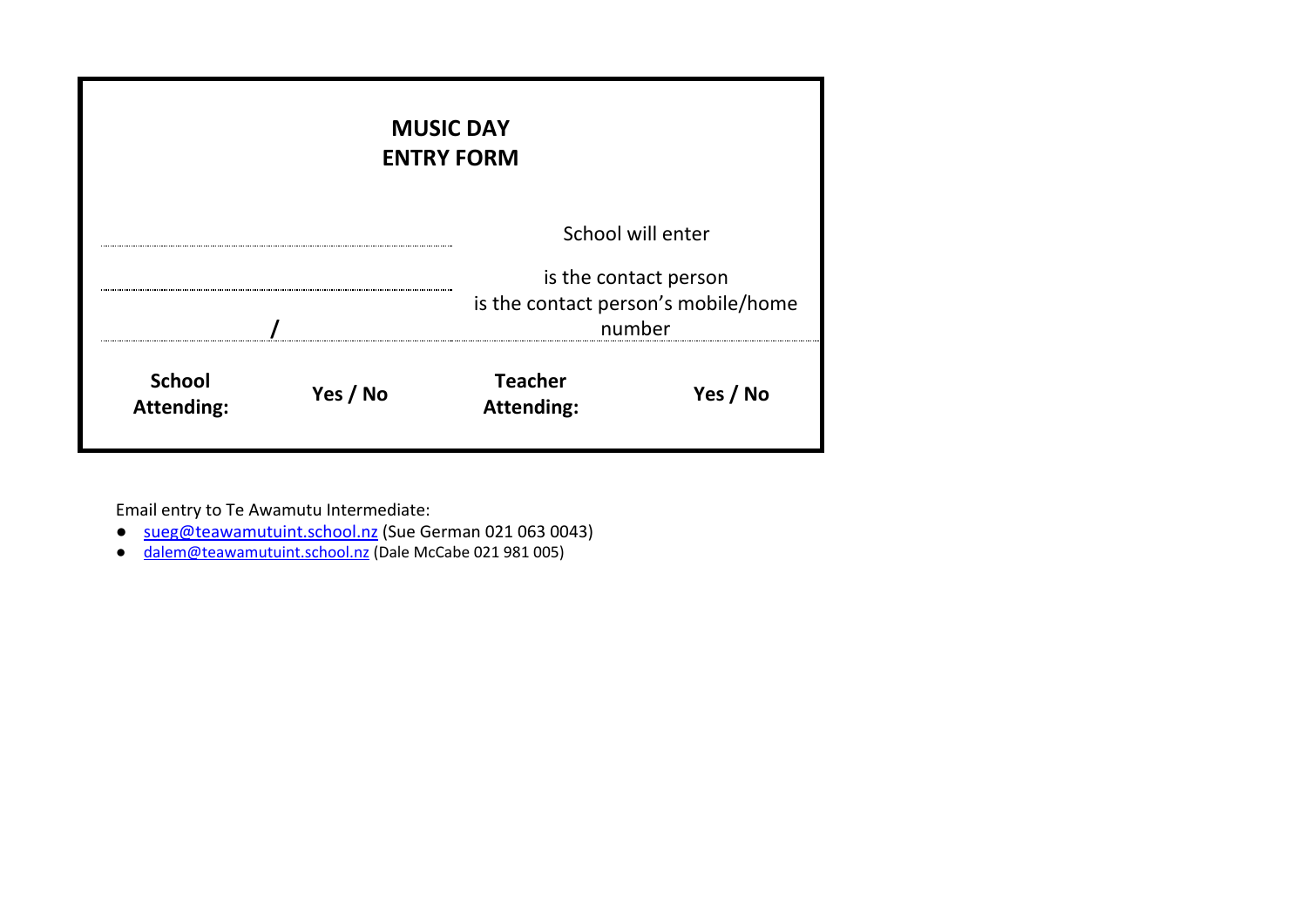# **SPEECH COMPETITION ORGANISATION**

*Melville Intermediate School*

Date: Tuesday, 30<sup>th</sup> October

- **Backup Date:** None
- **Venue:** Melville Intermediate School

**Times:** 7.00pm

**Entries close:** Friday, 19<sup>th</sup> October

## *Criteria*

*David will contact each school with details of the speech competition.*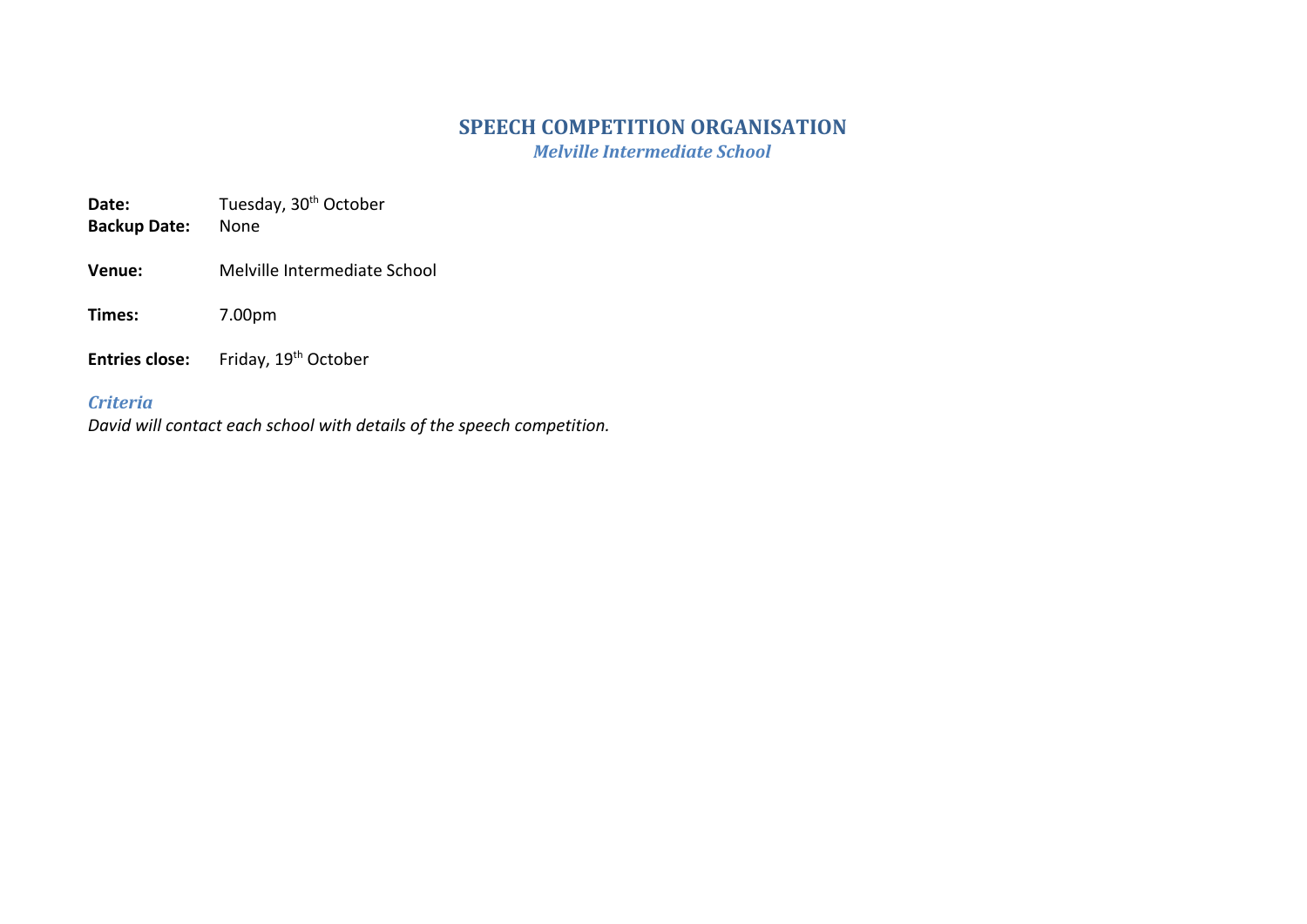| <b>SPEECH COMPETITION</b><br><b>ENTRY FORM</b> |  |                                                                        |          |  |  |
|------------------------------------------------|--|------------------------------------------------------------------------|----------|--|--|
|                                                |  | School will enter                                                      |          |  |  |
|                                                |  | is the contact person<br>is the contact person's mobile/home<br>number |          |  |  |
| <b>School</b><br>Yes / No<br><b>Attending:</b> |  | <b>Teacher</b><br><b>Attending:</b>                                    | Yes / No |  |  |

Email entry to Melville Intermediate School:

- [office@melvilleintermediate.school.nz](mailto:office@melvilleintermediate.school.nz)
- [dcooke@melvilleintermediate.school.nz](mailto:dcooke@melvilleintermediate.school.nz) (David Cooke 021 777 947)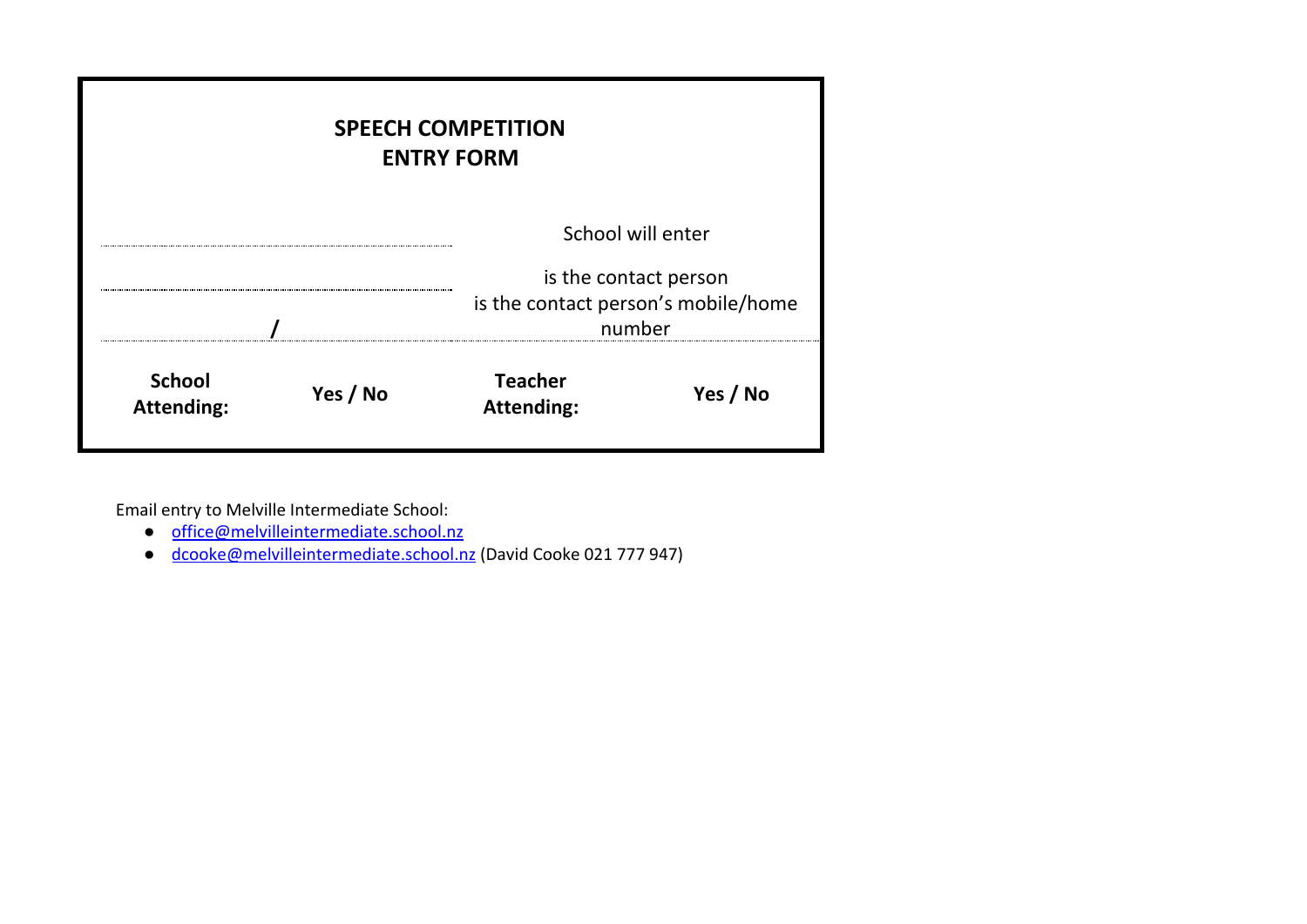# **SOFTBALL ORGANISATION**

*Melville Intermediate*

- **Date:** Tuesday, 6<sup>th</sup> November
- **Backup Date:** Thursday, 8<sup>th</sup> November
- **Venue:** Resthill Park
- **Times:** 9:15am Briefing 2:15pm Finish (approx.)
- **Entries close:** Friday, 26<sup>th</sup> October

#### *Teams:*

1 boys and 1 girls (11 in each). No mixed teams.

#### *Clothing:*

School sports uniform. Teams must have mask for backstop & helmets.

## *Equipment:*

Bring bats, gloves, etc. & First Aid Kit. Balls and bases are supplied. All teams must have the appropriate safety equipment: **batting helmets, masks and chest protectors.**

# *Staffing:*

**All teams MUST provide a Manager and an umpire** otherwise they will be unable to enter (they **CANNOT** be the same person)

## *Weather:*

The organising school will send out an email to the two school nominated email addresses before 7.30am on the day of the sporting event.

# *Food:*

● To be confirmed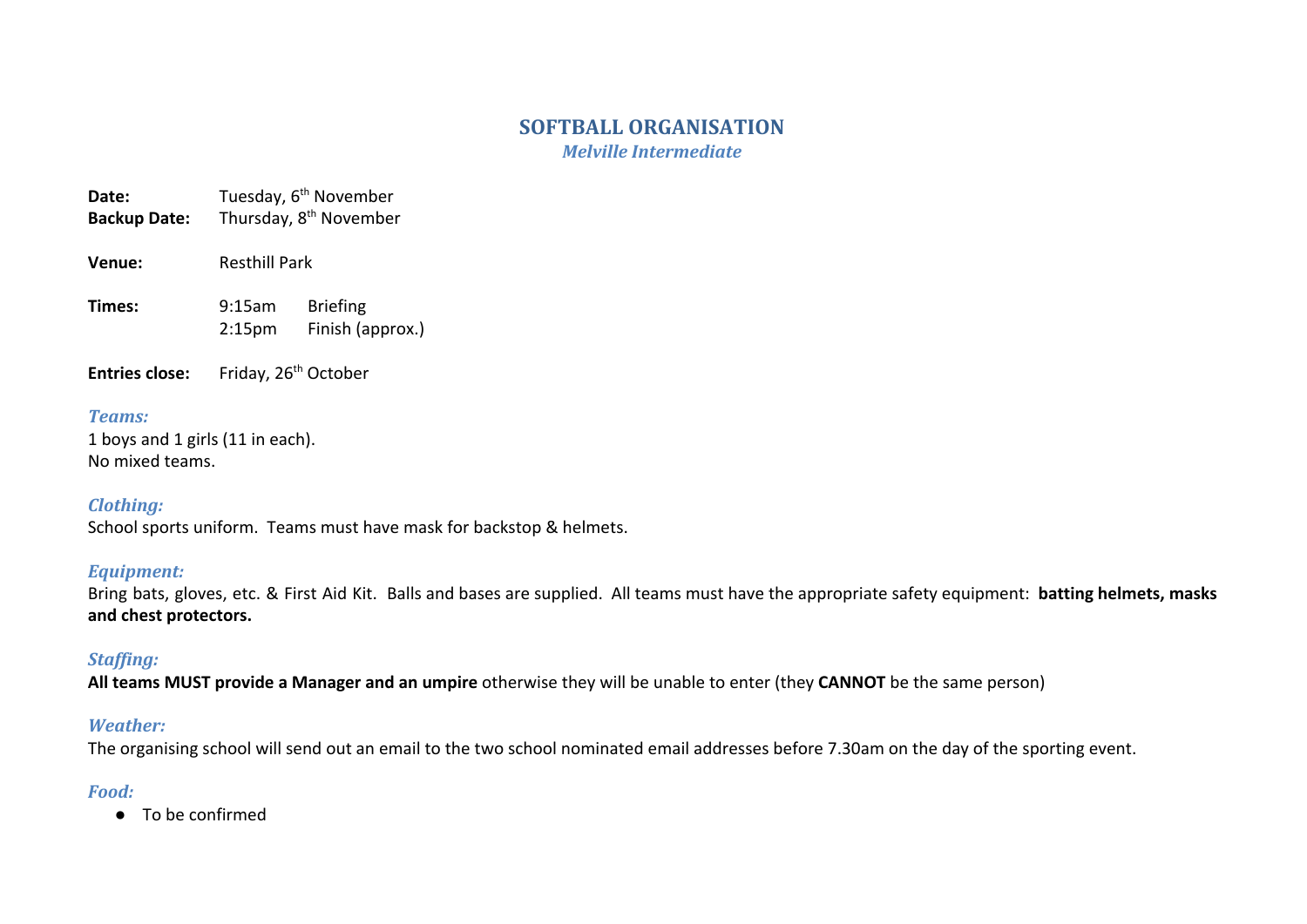● Students will need to bring their own lunch and drink

#### *Decisions:*

- All decisions made by umpires are final, please respect them
- The person to go to the box to record results should be the umpire
- Coaches to stay out of the box and not to change scores
- Unprofessional conduct of coaches will be reported and a letter will be written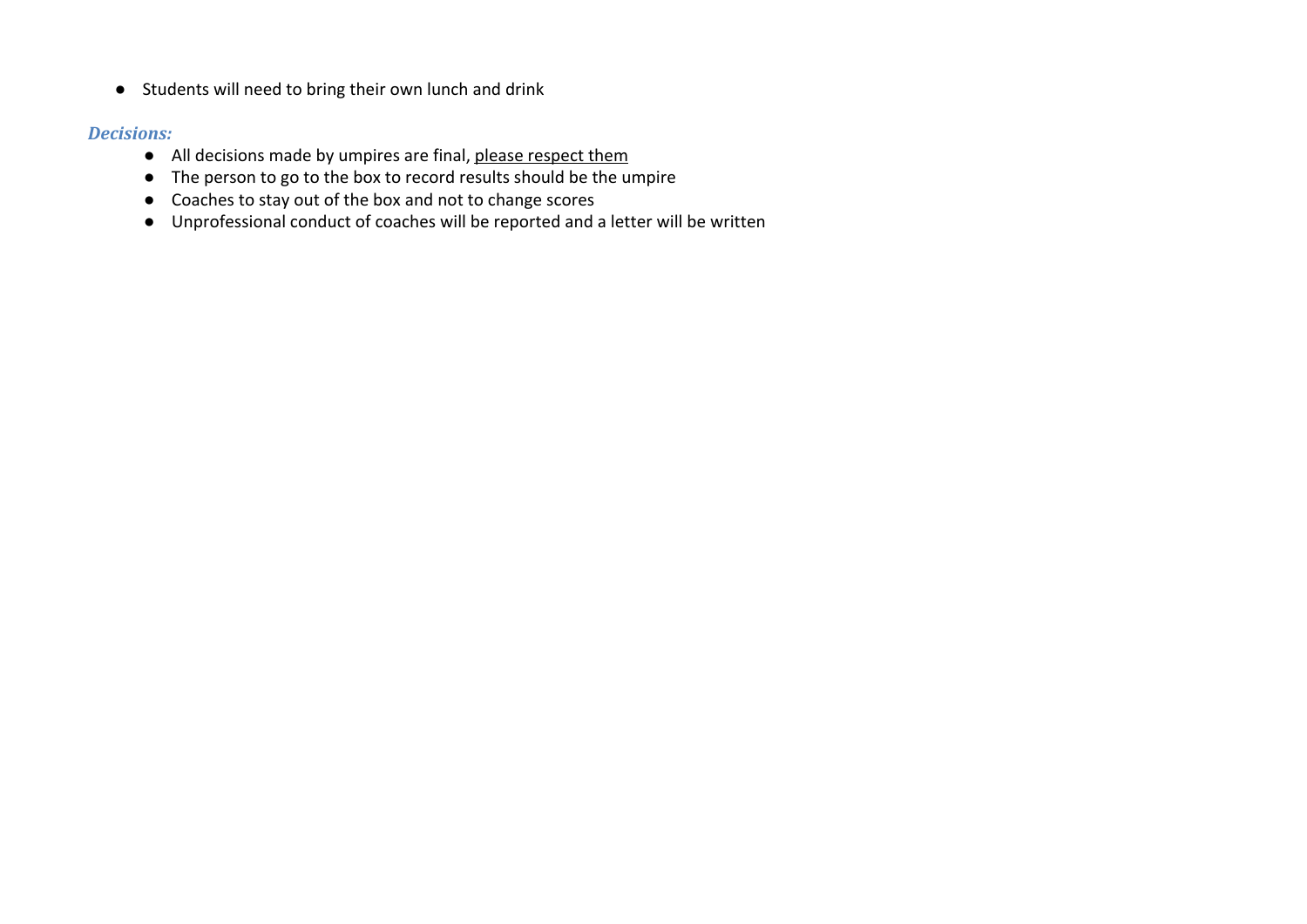### *Waikato Intermediate Regulation Softball Rules:*

*(Please note 2 Strikes, 3 Balls and 2 Outs for the Tournament Format)*

- 1. A 'strike' is called when:
	- A pitched ball passes over the home plate and is between the batter's knees and shoulder.
	- The batter attempts to hit the ball.
	- Any ball is hit into foul territory for the first strike.
- 2. A 'ball' is called when:
	- The pitched ball does not pass over the home plate between the batters' knees and shoulders.
- 3. Batters:
	- Each player must bat in order as set prior to the game beginning, even if already out. The batter shall wait for the umpire to call 'batter up' before taking their position.
	- Batters are out if the bat is thrown dangerously during a run, or left inside the diamond, or taken all the way to base 1.
- 4. A ball is a 'fair hit' when it:
	- Settles on fairground anywhere between the imaginary lines extending from home to first base or third base.
	- If a ball is hit into foul territory but bounces or rolls into fair territory before it reaches first or third base.
	- If a ball is hit into fair territory and rebounds off a player into foul territory.
- 5. A 'foul' is called when:
	- A batted ball settles outside the imaginary lines from home to first or third base.
	- A ball is hit into fair territory and rolls into foul territory before passing first or third base.
	- If a ball is hit into foul territory beyond first or third base and then rolls into fair territory.
- 6. When a foul is called, the ball is dead and no base runners can run. A Batter is out:
	- When a ball is caught in either fair or foul territory, provided the ball passes over shoulder height when caught in foul territory.
	- After 2 strikes have been called and the ball is caught on the full by the catcher.
	- If they interfere in any way with a batted ball when running to first base.
	- If they do not bat in order.
	- If they 'bunt' the ball on the second strike and it goes foul.
- 7. Overthrown ball:
	- If a ball is overthrown into foul territory, outside the line from home to first or third base, the base runners may advance only one base.
	- If a ball is overthrown into fair territory, the runners may advance as many bases as they can make.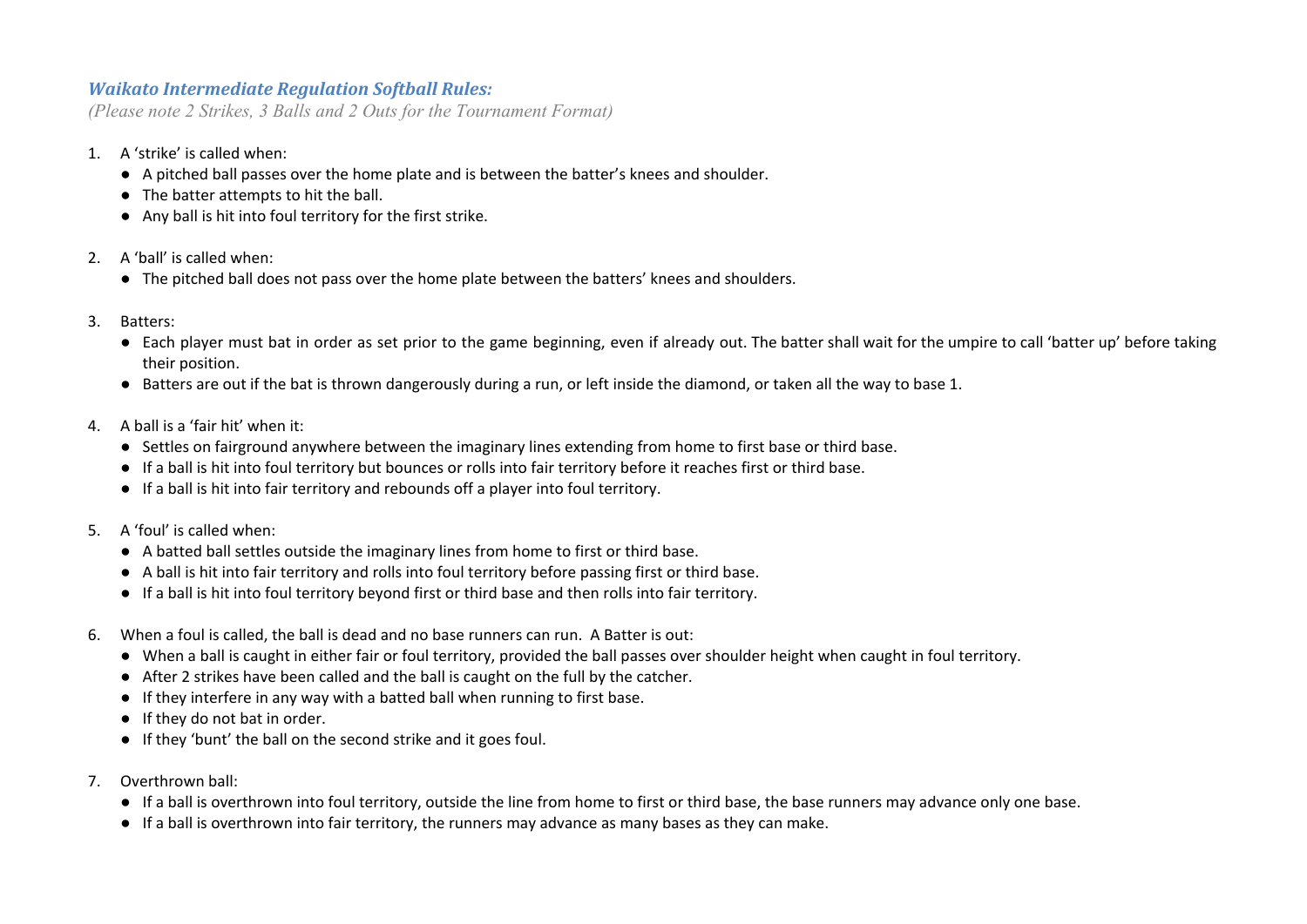- 8. Base runners are out if:
	- The ball is held by a fielder while in contact with first base before the runner there is no tagging. This also applies when a base runner is forced to run to the next base as there is another runner coming onto their base.
	- They are touched with the ball in the hands of the fielder before they reach any base.
	- They leave their base before the ball leaves the pitcher's hands.
	- They leave their base before the ball is caught on the full and do not return to that base before the fielder holding the ball does.
	- Base runners to second, third and home bases must be tagged by the fielder with the ball into their hand prior to the base runner reaching that base.
- 9. Pitching rules for normal 'slow' pitching:
	- Underarm.
	- Pitchers are allowed to have a 'wind-up' as per normal softball pitching rules.
	- The pitch must come in slowly in an arc. The pitcher must start with and keep one foot on the plate until the ball is released.
	- Strike zone between batter's shoulder and knees
	- No 'fake' pitching.

(a demonstration will be part of the introduction on the day)

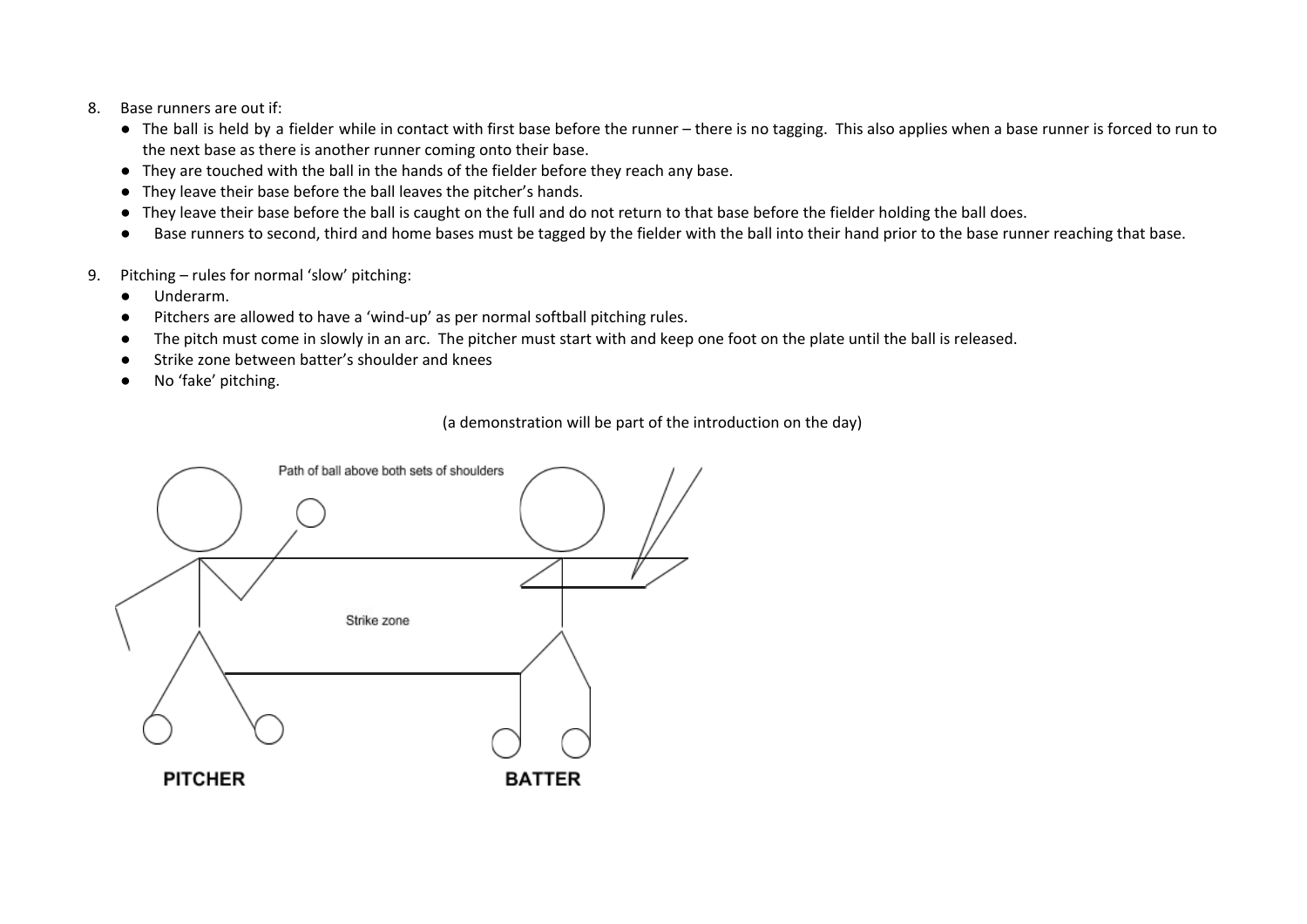- 10. Game length:
	- 30 minutes or 3 completed innings, whichever comes first.
	- If each team has had at least 1 turn at bat the score goes back to even innings.
	- If the team batting first is batting when the hooter sounds that bat will be counted. There will be a count-back to the last completed innings.
	- If the team batting second is batting when the hooter sounds and they are ahead on runs, they win. If they are behind, then there will be a count-back to the last completed innings.
- 11. Dead Ball:
	- Where balls ruled dead (non-playable due to hazards), the batter / base runner is awarded one base in addition to the one they were running at the time.
- 12. Subs can **ONLY** be made when fielding, the scorer must be notified.

| <b>SOFTBALL TOURNAMENT</b><br><b>ENTRY FORM</b> |  |                   |  |  |  |  |
|-------------------------------------------------|--|-------------------|--|--|--|--|
|                                                 |  | School will enter |  |  |  |  |
| Boys                                            |  |                   |  |  |  |  |
| Team:                                           |  | Manager           |  |  |  |  |
| Girls                                           |  |                   |  |  |  |  |
| Team:                                           |  | Manager           |  |  |  |  |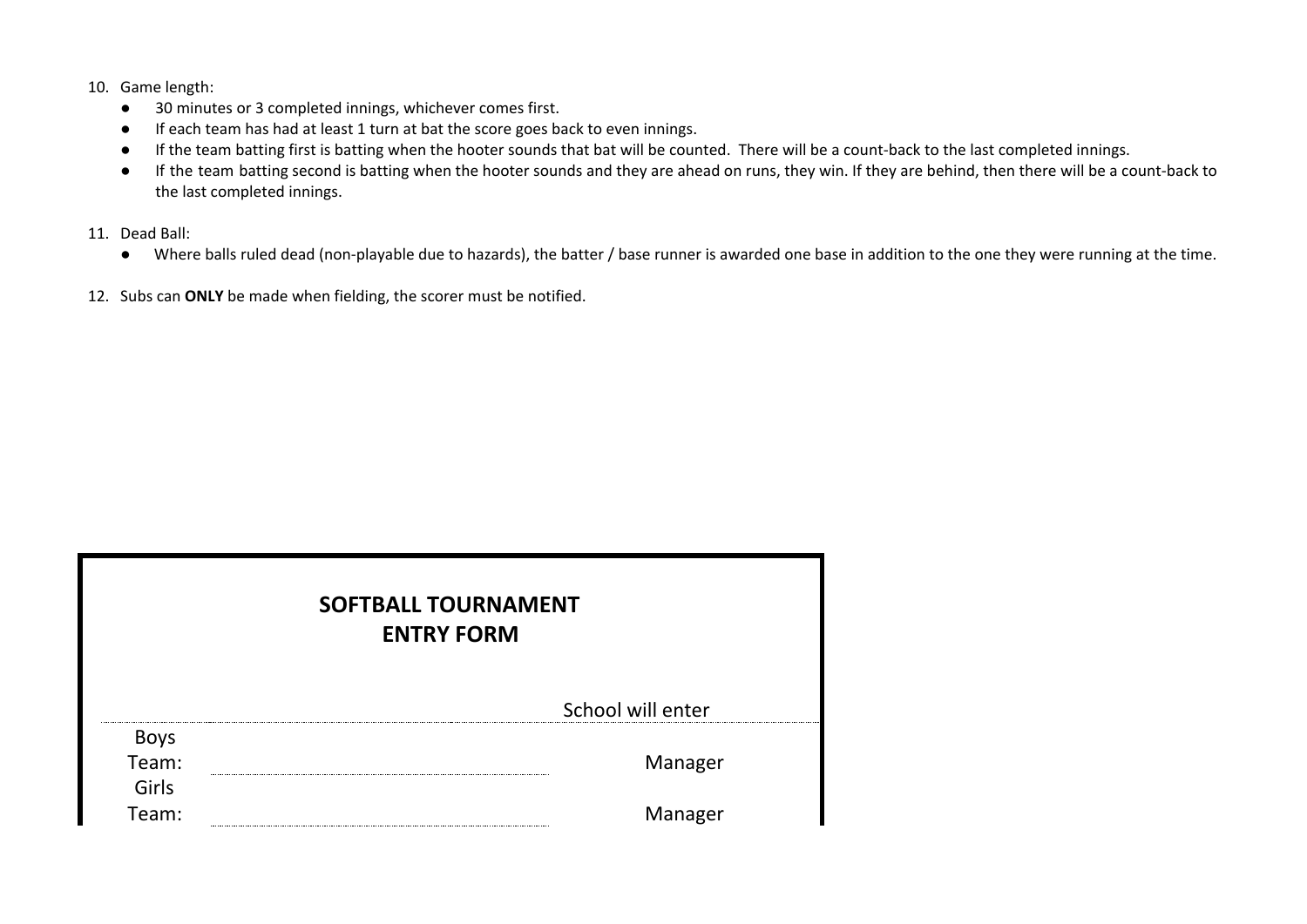|                                    |          |                                                                               | Umpire                                                                 |
|------------------------------------|----------|-------------------------------------------------------------------------------|------------------------------------------------------------------------|
| or two managers and an umpire.     |          | All schools must have a team manager for each team, one of whom can umpire    |                                                                        |
|                                    |          | Please note: all umpires must be capable and understand the tournament rules. |                                                                        |
|                                    |          |                                                                               | is the contact person<br>is the contact person's mobile/home<br>number |
| <b>School</b><br><b>Attending:</b> | Yes / No | <b>Teacher</b><br><b>Attending:</b>                                           | Yes / No                                                               |

Email entry to Melville Intermediate School:

- [office@melvilleintermediate.school.nz](mailto:office@melvilleintermediate.school.nz)
- [dcooke@melvilleintermediate.school.nz](mailto:dcooke@melvilleintermediate.school.nz)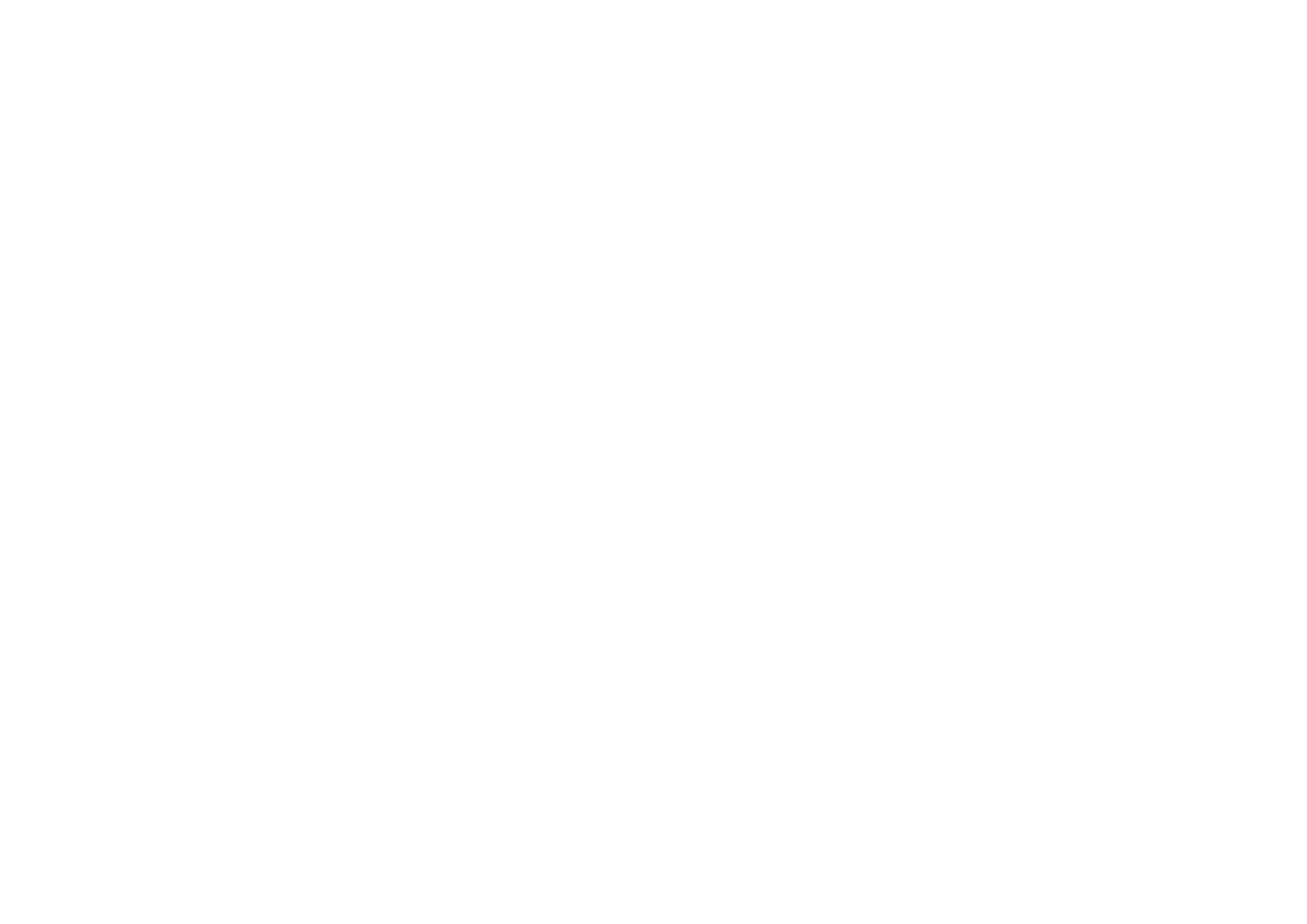# **THEATRE SPORTS ORGANISATION**

*Peachgrove Intermediate School*

**Date:** Tuesday, 6<sup>th</sup> November

**Backup Date:** None

**Venue:** Peachgrove Intermediate School

**Times:** (Evening)

**Entries close:** Friday, 26<sup>th</sup> October

## *Criteria*

*Peachgrove will contact each school with details of the Theatre Sports.*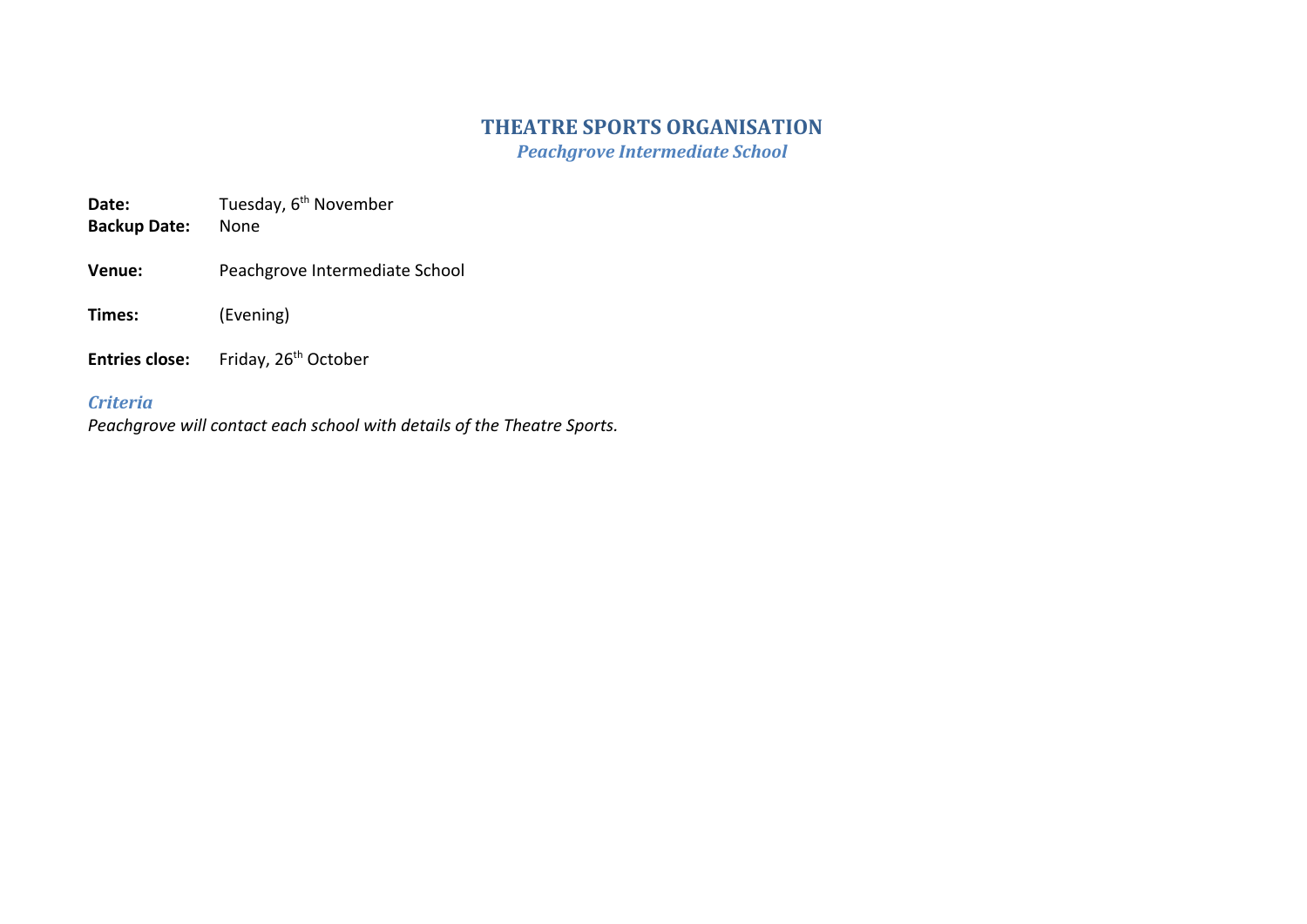| <b>THEATRE SPORTS</b><br><b>ENTRY FORM</b>     |  |                                               |          |  |  |  |
|------------------------------------------------|--|-----------------------------------------------|----------|--|--|--|
| School will enter<br>is the contact person     |  |                                               |          |  |  |  |
|                                                |  | is the contact person's mobile/home<br>number |          |  |  |  |
| <b>School</b><br>Yes / No<br><b>Attending:</b> |  | <b>Teacher</b><br><b>Attending:</b>           | Yes / No |  |  |  |

Email entry to Peachgrove Intermediate School:

- [enquiries@peachgrove.school.nz](mailto:enquiries@peachgrove.school.nz)
- **●** [lbarham@peachgrove.school.nz](mailto:lbarham@peachgrove.school.nz) (Louisa Barham 07 855 7596 / 027 482 0322)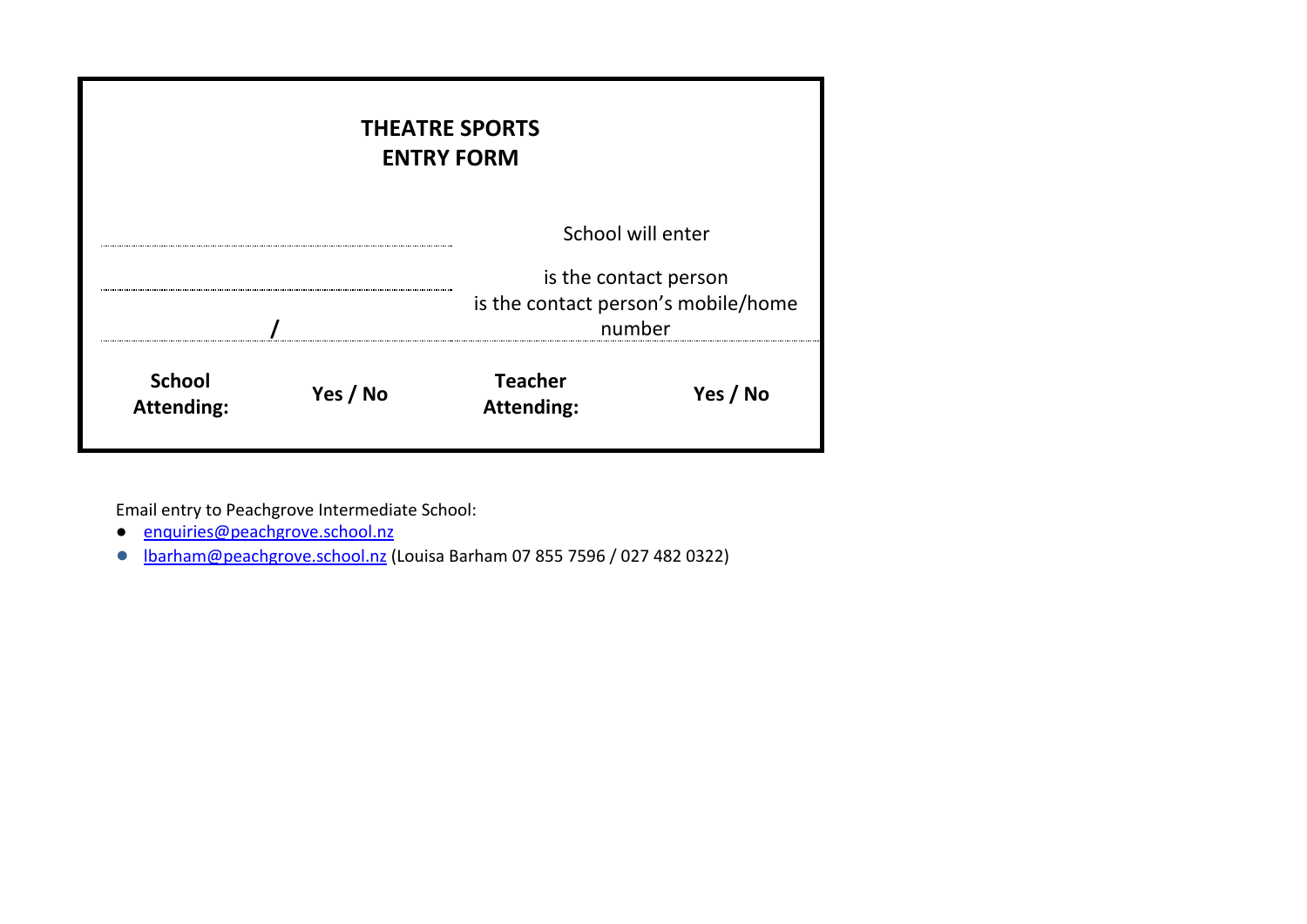# **ATHLETICS ORGANISATION**

*Peachgrove Intermediate*

# **Date:** Tuesday, 4<sup>th</sup> December

- Backup date: Thursday, 6<sup>th</sup> December
- **Venue:** Porritt Stadium, Hamilton
- **Times:** 9:15am Assembly of teams 9:20am Welcome and opening 9:45am Events begin

**Entries close:** Friday, 16<sup>th</sup> November

#### **NO ENTRIES WILL BE ACCEPTED WITHOUT OFFICIALS NAMED**

Schools must name 1 manager and 2 officials to assist at the meeting (preferably a teacher)

#### *Weather:*

The organising school will send out an email to the two school nominated email addresses before 7.30am on the day of the sporting event.

#### *Programmes:*

These will be posted to schools to arrive on or before Friday, 30<sup>th</sup> November. Any questions or enquiries please direct to Peachgrove Intermediate.

#### *Entry Form Guidelines:*

Entries must be received at Peachgrove Intermediate by Friday, 16<sup>th</sup> November

#### **School Codes:**

| <b>BFR</b> | <b>Berkley</b>              | JB | Junior Boys         |
|------------|-----------------------------|----|---------------------|
| <b>CAM</b> | Cambridge                   |    |                     |
| FAI        | Fairfield                   | JG | <b>Junior Girls</b> |
| HJH        | Hamilton Junior High School |    |                     |
| MAE        | Maeroa                      | SВ | Senior Boys         |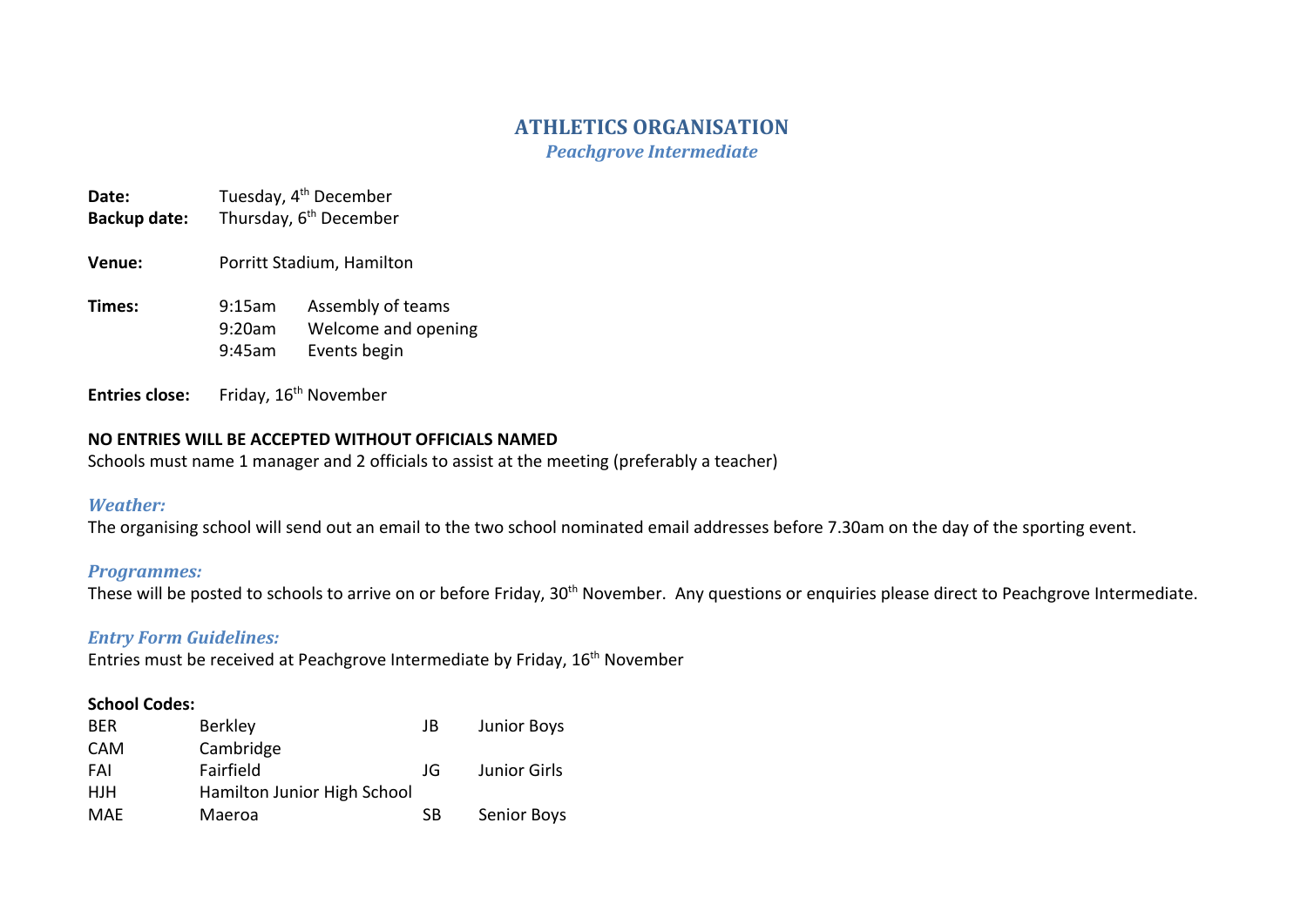| MAT        | Matamata        |     |                     |
|------------|-----------------|-----|---------------------|
| MEL        | <b>Melville</b> | SG. | <b>Senior Girls</b> |
| <b>MOR</b> | Morrinsville    |     |                     |
| <b>PFA</b> | Peachgrove      |     |                     |
| <b>TFA</b> | Te Awamutu      |     |                     |
| <b>TOK</b> | Tokoroa         |     |                     |
|            |                 |     |                     |

#### **Remember:**

- Enter only one initial.
- Please ensure that writing is legible and spelling is correct, as the spelling you give us will be what we use for certificates and the programme.
- Under the event column, enter the seeding of that person for that event: either 1 or 2
- Maximum of four events/person.
- Please include the names of your Team Manager plus your 2 Officials. Entries will not be accepted unless these are completed. Please state preferred event and/or previous experience if applicable.

# *Trophies:*

Trophies will be awarded for:

- Top School aggregate points
- Runner-Up School
- Relay Cup

# *Entries:*

# **Please observe the following conditions:**

- 1. Maximum of 4 events/person. NOTE: Relays do not count as an event.
- 2. Please PRINT names accurately using one initial and surname.
- 3. Maximum number of entries per schools in each age/gender group:
	- a) Track 100m, 200m (2)
	- b) Track 1000m, 1500m (if qualifying) (2)
	- c) Field (if qualifying)  $(2)$
- 4. Qualifying standards to be achieved:

| <b>Track Events:</b> | 1000m      | 1500m      |
|----------------------|------------|------------|
| <b>Junior Girls</b>  | $4:00$ min | $6:00$ min |
| <b>Junior Boys</b>   | 3:45min    | 5:40min    |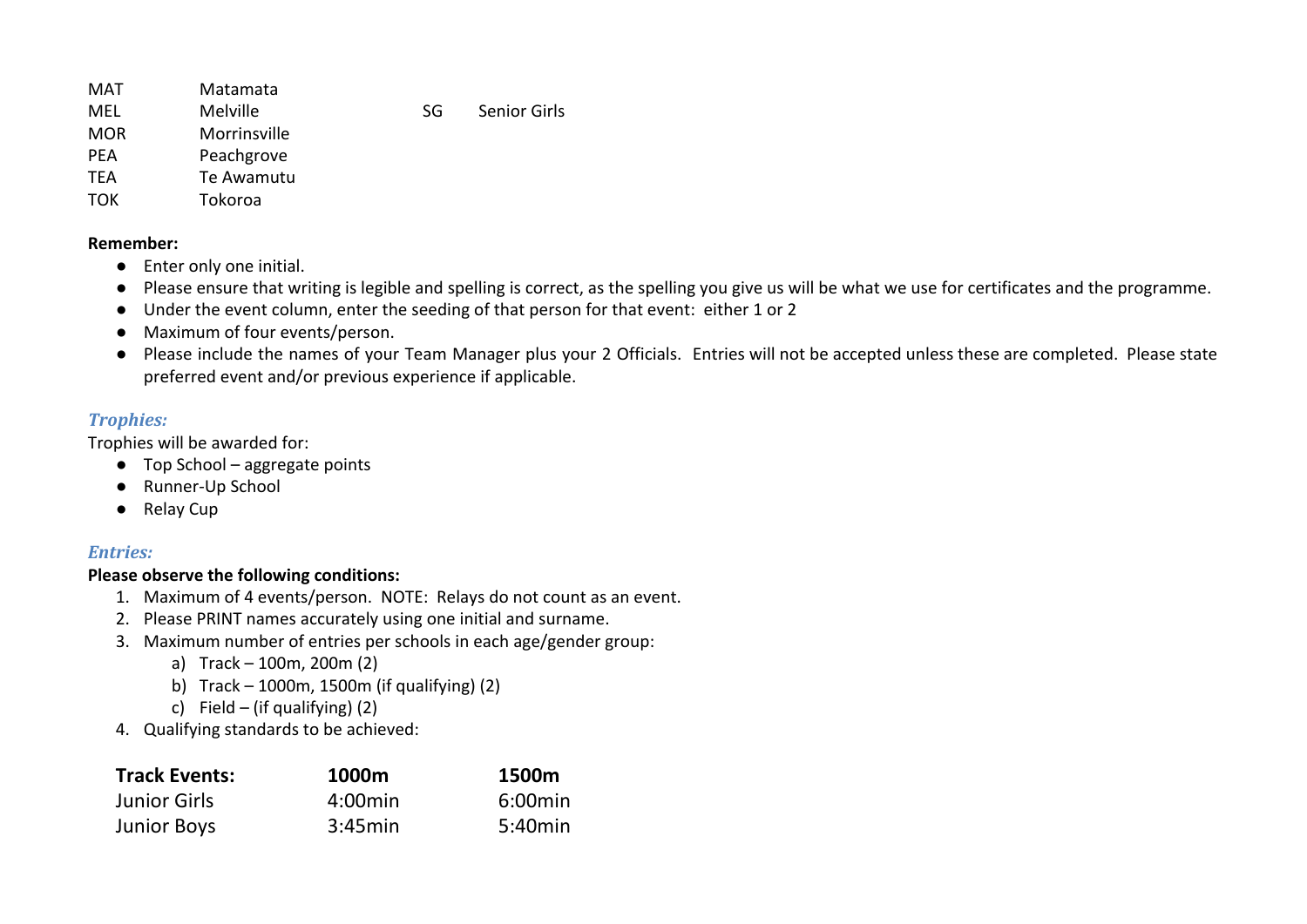| <b>Senior Girls</b><br><b>Senior Boys</b> |                  | 3:55min<br>3:40min | 5:50min<br>5:30min |                  |                     |
|-------------------------------------------|------------------|--------------------|--------------------|------------------|---------------------|
| <b>Field</b><br>Events:                   | <b>High Jump</b> | Long Jump          | <b>Discus</b>      | Shotput          | <b>Cricket Ball</b> |
| <b>Junior Girls</b>                       | 1.20m            | 3.20m              | 16.0m              | 6.50m            | 30.0m               |
| <b>Junior Boys</b>                        | 1.30m            | 3.90m              | 21.0 <sub>m</sub>  | 8.0 <sub>m</sub> | 44.0m               |
| <b>Senior Girls</b>                       | 1.25m            | 3.45m              | 18.0m              | 7.0 <sub>m</sub> | 37.0m               |
| Senior Boys                               | 1.35m            | 4.15m              | 26.0m              | 9.0 <sub>m</sub> | 53.0m               |

#### *Please ensure that these standards have been met as some students have been entered in the past who would not have attained these marks.*

- 5. Substitutions of competitors on the day are not encouraged. The judicial committee has the right to negate any substitutions.
- 6. Relay teams may be chosen as necessary on the day.
- 7. All competitors must wear their official school sports uniform.
- 8. Note the following implements to be used.
	- **Shot:** 2.75kg for both age groups and for both boys and girls.
	- **Discus:** 750grams for both age groups and for both boys and girls.

#### *Entry forms & Conditions:*

These must be received by: Peachgrove Intermediate by Friday, 16<sup>th</sup> November

- [enquiries@peachgrove.school.nz](mailto:enquiries@peachgrove.school.nz)
- [lbarham@peachgrove.school.nz](mailto:lbarham@peachgrove.school.nz) (Louisa Barham 07 855 7596 / 027 482 0322)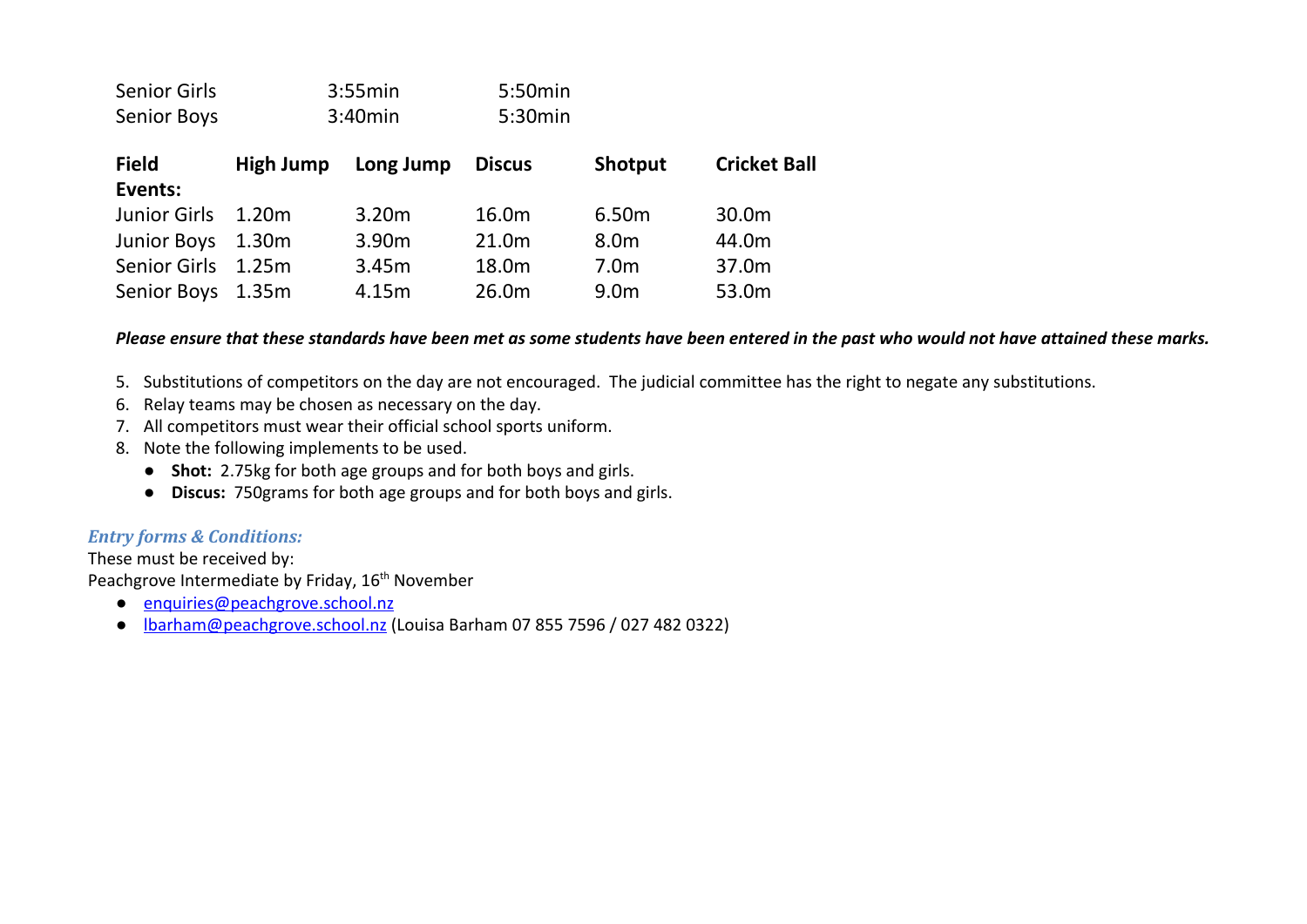# *Athletics Entry Form*

| <b>Surname</b>                                 | <b>Initials</b> | School                                                     | Age<br>Group     | 100m         | 200m           | 1000m                       | 1500m                          | <b>Discus</b> | Shotput             | C.B.T.    | Long<br>Jump      | High<br>Jump   |
|------------------------------------------------|-----------------|------------------------------------------------------------|------------------|--------------|----------------|-----------------------------|--------------------------------|---------------|---------------------|-----------|-------------------|----------------|
| e.g. Smith                                     | J               | SOU                                                        | ${\sf J}{\sf B}$ | $\mathbf{1}$ | $\overline{2}$ |                             |                                |               |                     |           | $\mathbf{1}$      |                |
| e.g. Brown                                     | F               | SOU                                                        | ${\sf J}{\sf B}$ | $\mathbf 2$  | $\mathbf{1}$   |                             |                                |               |                     |           |                   | $\overline{2}$ |
|                                                |                 |                                                            |                  |              |                |                             |                                |               |                     |           |                   |                |
|                                                |                 |                                                            |                  |              |                |                             |                                |               |                     |           |                   |                |
|                                                |                 |                                                            |                  |              |                |                             |                                |               |                     |           |                   |                |
|                                                |                 |                                                            |                  |              |                |                             |                                |               |                     |           |                   |                |
|                                                |                 |                                                            |                  |              |                |                             |                                |               |                     |           |                   |                |
|                                                |                 |                                                            |                  |              |                |                             |                                |               |                     |           |                   |                |
|                                                |                 |                                                            |                  |              |                |                             |                                |               |                     |           |                   |                |
|                                                |                 |                                                            |                  |              |                |                             |                                |               |                     |           |                   |                |
|                                                |                 |                                                            |                  |              |                |                             |                                |               |                     |           |                   |                |
|                                                |                 |                                                            |                  |              |                |                             |                                |               |                     |           |                   |                |
|                                                |                 |                                                            |                  |              |                |                             |                                |               |                     |           |                   |                |
|                                                |                 |                                                            |                  |              |                |                             |                                |               |                     |           |                   |                |
|                                                |                 |                                                            |                  |              |                |                             |                                |               |                     |           |                   |                |
|                                                |                 |                                                            |                  |              |                |                             |                                |               |                     |           |                   |                |
|                                                |                 |                                                            |                  |              |                |                             |                                |               |                     |           |                   |                |
|                                                |                 |                                                            |                  |              |                |                             |                                |               |                     |           |                   |                |
|                                                |                 |                                                            |                  |              |                |                             |                                |               |                     |           |                   |                |
|                                                |                 |                                                            |                  |              |                |                             |                                |               |                     |           |                   |                |
| <b>Team Manager:</b>                           |                 | <b>Officials</b><br>$\mathbf{1}$ .<br>$\ddot{\phantom{a}}$ |                  |              |                |                             | (Please state preferred event) |               | Relay:              | Jnr Boys: |                   | Jnr Girls:     |
| 2.                                             |                 |                                                            |                  |              |                |                             |                                | (please tick) | Snr<br><b>Boys:</b> |           | <b>Snr Girls:</b> |                |
| Email entry to Peachgrove Intermediate School: |                 |                                                            |                  |              |                | TEACHER ATTENDING: YES / NO |                                |               |                     |           |                   |                |

[enquiries@peachgrove.school.nz](mailto:enquiries@peachgrove.school.nz) / [lbarham@peachgrove.school.nz](mailto:lbarham@peachgrove.school.nz) SCHOOL ATTENDING: YES / NO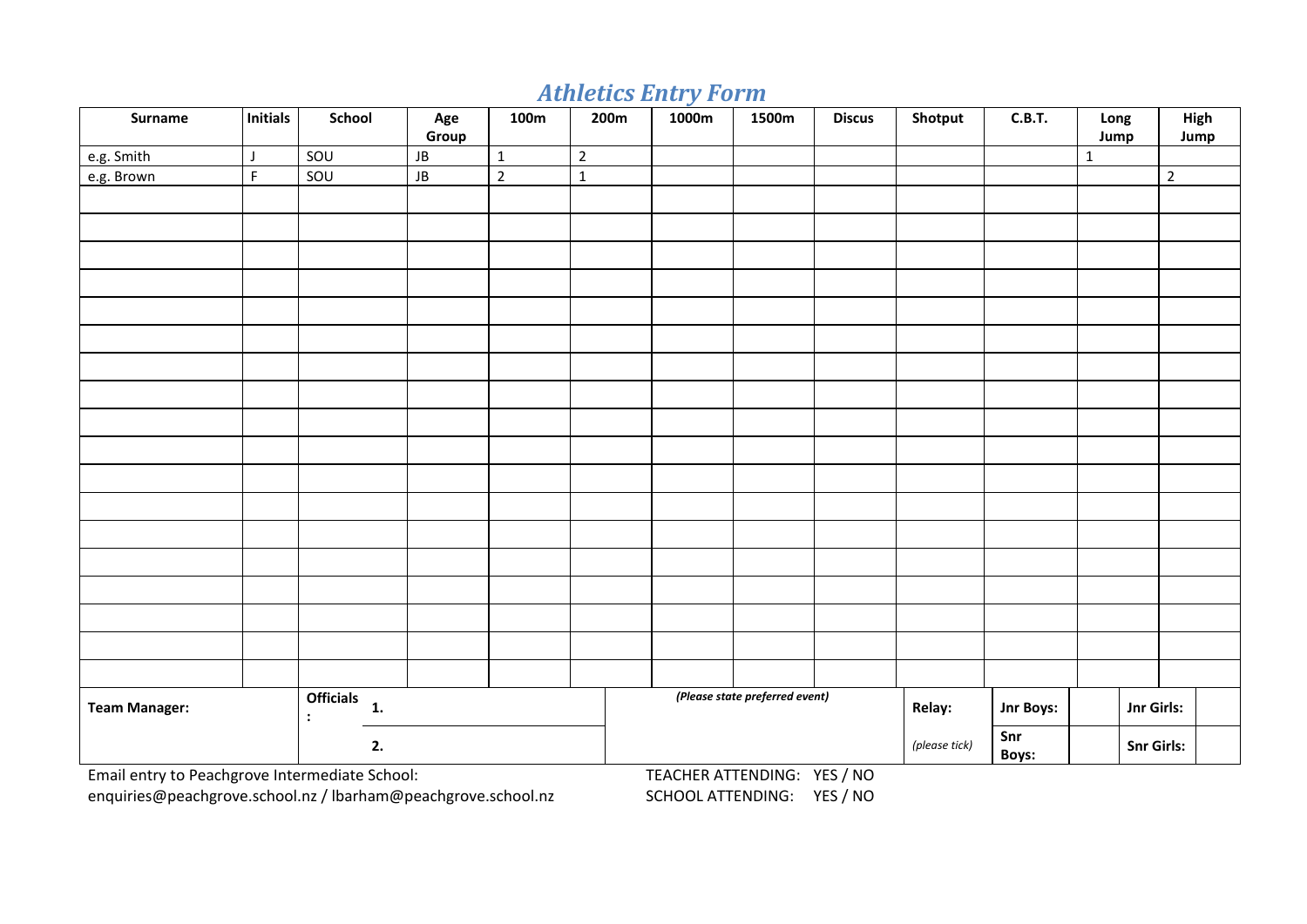# **WAIKATO INTERMEDIATE & MIDDLE SCHOOLING SPORTS & CULTURAL CALENDAR 2018**

| <b>SPORT</b>                                                   | <b>DATE</b>                     | <b>BACK-UP</b>                                       | <b>SCHOOL</b>                               | <b>VENUE</b>                               | <b>CLOSING DATE</b>            |  |
|----------------------------------------------------------------|---------------------------------|------------------------------------------------------|---------------------------------------------|--------------------------------------------|--------------------------------|--|
|                                                                | TERM 1                          |                                                      |                                             | Term ends Friday 13 <sup>th</sup> April    |                                |  |
| <b>Boys Cricket</b>                                            | Tues 6 <sup>th</sup> March      | Thursday 8 <sup>th</sup> March                       | <b>BERKLEY</b>                              | Varsity/Steele Park, Hamilton              | Fri 23rd February              |  |
| Swimming                                                       | Mon 12 <sup>th</sup> March      | N/A                                                  | <b>CAMBRIDGE</b>                            | <b>Waikato University Pools</b>            | Fri 2 <sup>nd</sup> March      |  |
| Volleyball                                                     | Tues 13 <sup>th</sup> March     | N/A                                                  | TE AWAMUTU                                  | Events Centre, Te Awamutu                  | Fri 30 <sup>th</sup> February  |  |
| <b>Touch Rugby</b>                                             | Tues 20 <sup>th</sup> March     | Thursday 22 <sup>nd</sup> March                      | TE AWAMUTU                                  | <b>Albert Park</b>                         | Fri 2 <sup>nd</sup> March      |  |
| *Drama Day                                                     | Thurs 29 <sup>th</sup> March    | N/A                                                  | TE AWAMUTU                                  | Te Awamutu Intermediate                    | Fri 9 <sup>th</sup> March      |  |
|                                                                | <b>TERM 2</b>                   |                                                      |                                             | Term ends Friday 6 <sup>th</sup> July      |                                |  |
| Football                                                       | Tues 22 <sup>nd</sup> May       | Thursday 24 <sup>th</sup> May                        | <b>BERKLEY</b>                              | Jansen Park, Hamilton                      | Fri 4 <sup>th</sup> May        |  |
| * Visual Arts Day                                              | Thurs 7 <sup>th</sup> June      | N/A                                                  | <b>HAM. JNR HIGH</b>                        | <b>Hamilton Junior High</b>                | Fri $25th$ May                 |  |
| Hockey                                                         | Tues 12 <sup>th</sup> June      | Thursday 14 <sup>th</sup> June                       | <b>MAEROA</b>                               | Innes Common, Hamilton                     | Fri 25 <sup>th</sup> May       |  |
| Basketball                                                     | Tues 26 <sup>th</sup> June      | N/A                                                  | <b>ROTOTUNA</b>                             | Rototuna High School                       | Fri 15 <sup>th</sup> June      |  |
| <i>*Dance Day</i>                                              | Thurs 28 <sup>th</sup> June     | N/A                                                  | <b>CAMBRIDGE</b>                            | <b>Melville Intermediate School</b>        | Fri 15 <sup>th</sup> June      |  |
| Jump Jam                                                       | tbc                             | N/A                                                  | <b>TE AWAMUTU</b>                           |                                            | tbc                            |  |
|                                                                | <b>TERM 3</b>                   |                                                      | Term ends Friday 28 <sup>th</sup> September |                                            |                                |  |
| 7 A Side Girls                                                 | Tues 31 <sup>st</sup> July      | Thursday 2 <sup>nd</sup> August                      | <b>MORRINSVILLE</b>                         | <b>Campbell Park</b>                       | Fri 6 <sup>th</sup> July       |  |
| 7 A Side Boys                                                  | Tues 7 <sup>th</sup> August     | Thursday 9 <sup>th</sup> August                      | <b>MATAMATA</b>                             | <b>Bedford Park</b>                        | Fri 27 <sup>th</sup> July      |  |
| <b>Cross Country</b>                                           | Tues 14 <sup>th</sup> August    | Thursday 16 <sup>th</sup> August                     | <b>TOKOROA</b>                              | <b>Memorial Sports Grounds</b>             | Fri 3rd August                 |  |
| Netball                                                        | Tues 28 <sup>th</sup> August    | Thursday 30 <sup>th</sup> August                     | <b>MAEROA</b>                               | Minogue Park                               | Fri 17 <sup>th</sup> August    |  |
| *Kapahaka Festival                                             | Tues 18 <sup>th</sup> September | N/A                                                  | <b>ROTOTUNA</b>                             | <b>Rototuna Junior High School</b>         | Fri 7 <sup>th</sup> September  |  |
| *Music Day                                                     | Thurs 27 <sup>th</sup> Sept     | N/A                                                  | <b>TE AWAMUTU</b>                           | Te Awamutu Intermediate                    | Fri 14 <sup>th</sup> September |  |
| <b>NZAIMS Sports Games</b>                                     |                                 | Sun 9 <sup>th</sup> - Fri 14 <sup>th</sup> September |                                             | <b>TAURANGA</b>                            |                                |  |
|                                                                | <b>TERM4</b>                    |                                                      |                                             | Term ends Friday 14 <sup>th</sup> December |                                |  |
| Speeches                                                       | Tues 30 <sup>th</sup> October   | N/A                                                  | <b>MEVILLE</b>                              | Melville Intermediate                      | Fri 19 <sup>th</sup> October   |  |
| Softball                                                       | Tues 6 <sup>th</sup> November   | Thurs 8 <sup>th</sup> November                       | <b>MELVILLE</b>                             | <b>Resthill Park</b>                       | Fri 26 <sup>th</sup> October   |  |
| <i><b>* Theatre Sports</b></i>                                 | Tues 6 <sup>th</sup> November   | N/A                                                  | <b>PEACHGROVE</b>                           | Peachgrove Intermed. (evening)             | Fri 26 <sup>th</sup> October   |  |
| Athletics                                                      | Tues 4 <sup>th</sup> December   | Thurs 6 <sup>th</sup> December                       | <b>PEACHGROVE</b>                           | Porritt Stadium, Hamilton                  | Fri 23rd November              |  |
| <b>AIMS Conference</b>                                         |                                 | Wed 16 <sup>th</sup> to Fri 18 <sup>th</sup> May     | <b>AUCKLAND</b>                             |                                            |                                |  |
| Friday 9 <sup>th</sup> November 10 am<br><b>Annual Meeting</b> |                                 |                                                      | <b>BERKLEY</b>                              | <b>Berkley Normal Middle School</b>        |                                |  |